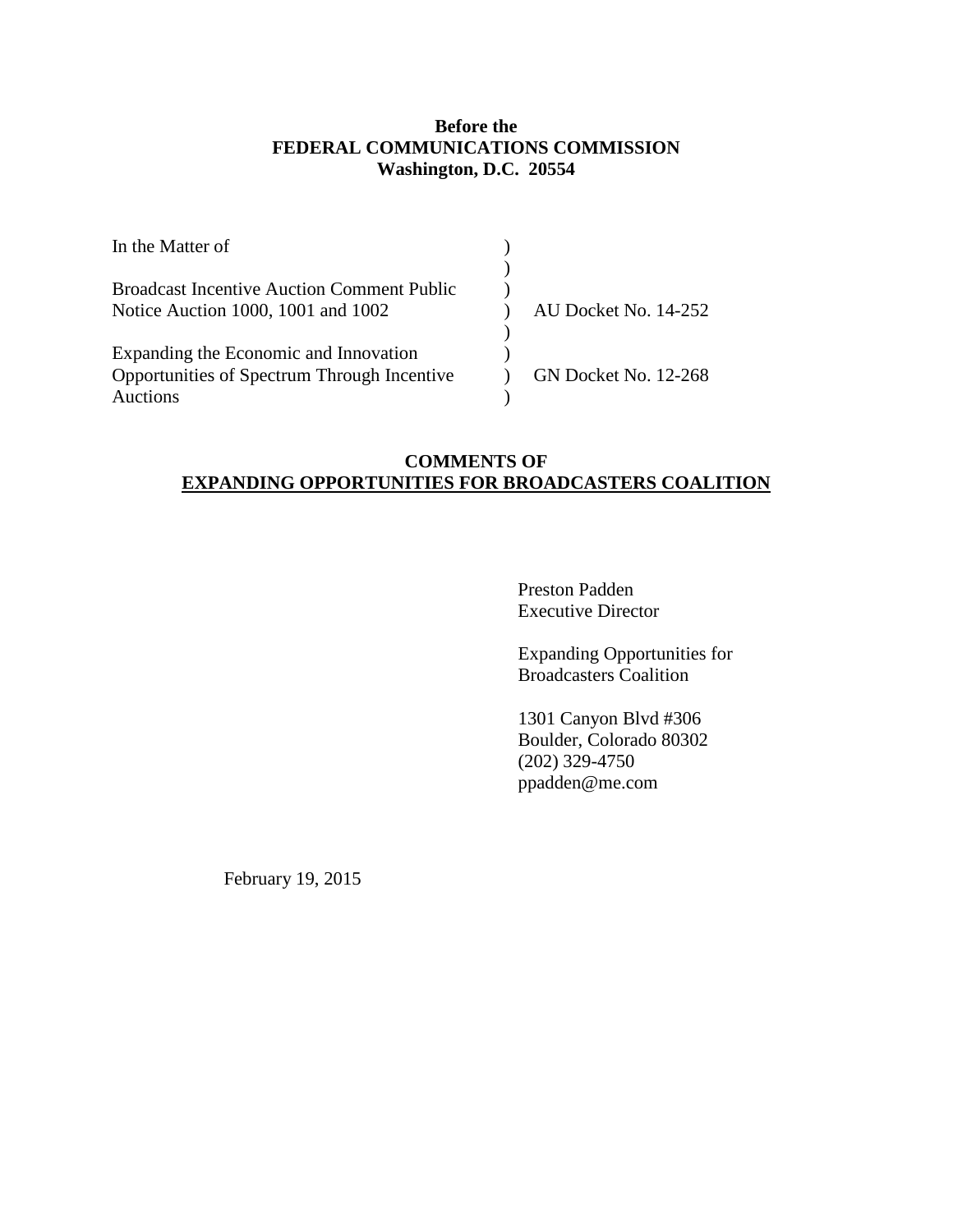#### **EXECUTIVE SUMMARY**

<span id="page-1-0"></span>When the FCC suggested in 2010, as a fundamental part of its *National Broadband Plan*, that it should conduct an "incentive auction" to determine the best and highest use of scarce spectrum resources, common reactions ranged from mild laughter to anger to disbelief. There were many reasons for skepticism. For one, the Commission did not have the authority to share a portion of its auction proceeds with broadcasters. Then there was the issue of how to aggregate disparate broadcast channels into usable wireless spectrum. Most importantly, there was the question of whether broadcasters would show up in sufficient numbers to provide enough spectrum to reallocate for mobile broadband use.

Now, almost five years later, the first two issues have mostly been resolved, and the primary question has evolved from whether there will even be an auction to how successful the auction will be. The answer to that question will continue to turn on how many broadcasters ultimately elect to relinquish some or all of their spectrum usage rights in the reverse auction. If the Commission adopts policies in this proceeding that encourage broadcaster participation, there will be sufficient participation to reallocate at least 126 MHz of spectrum on a near-nationwide basis, cover all of the costs required to close the auction, and have billions of dollars left over for the Federal treasury. If, on the other hand, the agency attempts to control every aspect of the auction rather than allowing market forces to dictate auction outcomes, it will snatch defeat from the jaws of victory, resulting in less spectrum for mobile broadband, less consumer welfare, and a weakened broadcast industry.

Fortunately, there are many reasons to believe that the Incentive Auction will be an unmitigated success. *First*, the recent AWS-3 auction exceeded even the most optimistic expectations, establishing the tremendous demand for low- and mid-band spectrum. Given the superior qualities of the 600 MHz spectrum that the FCC will be offering in the Incentive

-ii-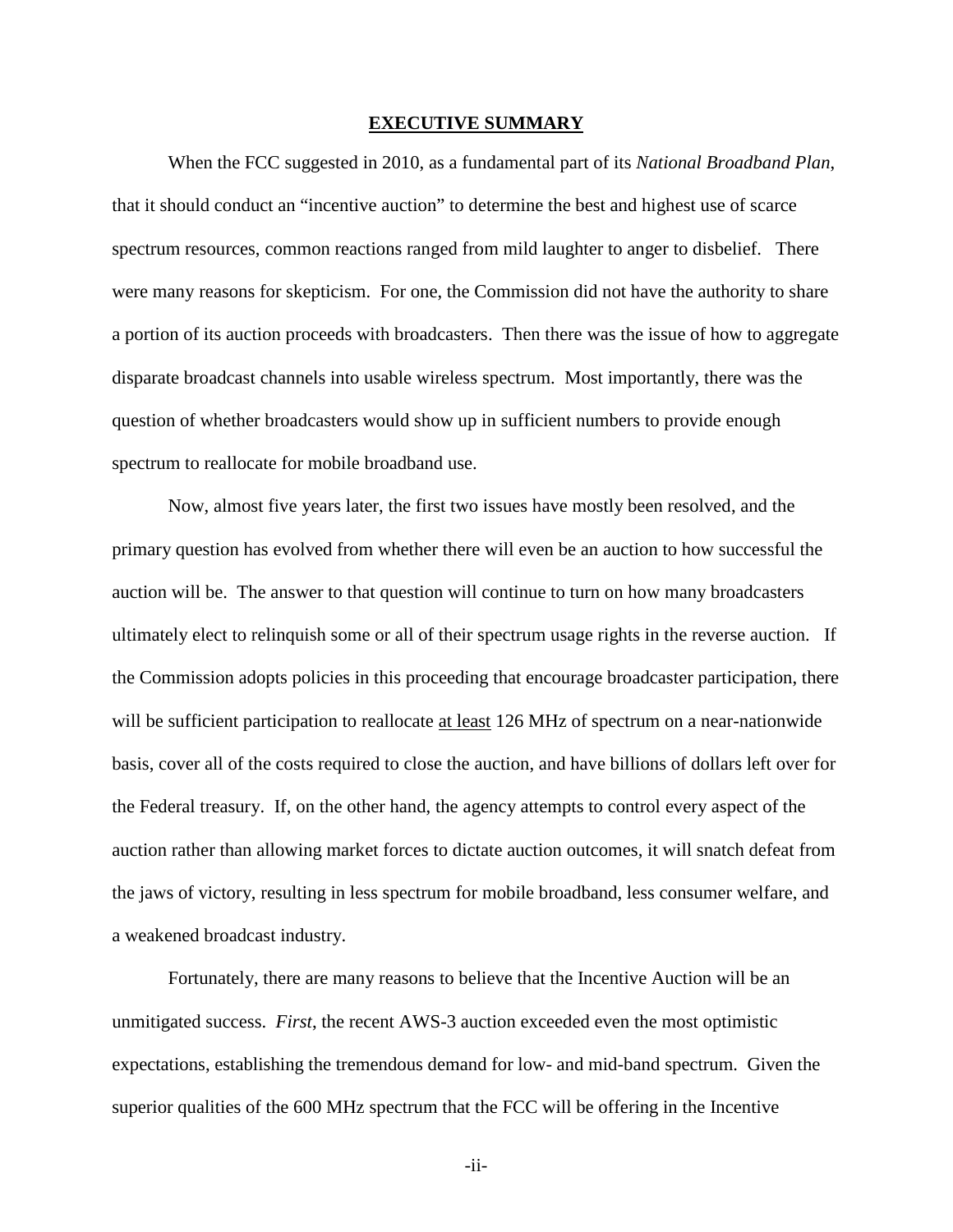Auction, it is not unreasonable to think that forward auction revenues in the Incentive Auction will exceed \$80 billion, providing the Commission with tremendous financial flexibility to entice broadcasters to participate in large numbers. *Second*, broadcaster interest in the auction is higher than ever. Recent involvement by Fox, Ion, Tribune, and Univision has provided public affirmation of a trend that has been forming over several months. *Finally*, through the tremendous efforts of the FCC and its staff, the *Incentive Auction Report and Order* provides a strong framework for a successful auction. The Commission arrived at this point by providing a remarkably open and transparent process and by recognizing that the single most important element of a successful auction is attracting broadcast interest through high price offers.

Still, the most important issues that will determine the outcome of the auction—including pricing, clearing targets, and information sharing—remain to be resolved in this proceeding. Unfortunately, many of the proposals in the *Auction Comment PN* reflect a belief that the Commission, rather than the market, is the best determinant of auction outcomes. While this belief never was appropriate, it is particularly misplaced in light of the unmistakable market signals from the AWS-3 auction. Demand for mobile spectrum—and the resulting forward auction revenues—will be the driver of an historic and tremendously successful auction that not only achieves, but exceeds, all of the FCC's and Congress's goals—but only if the Commission allows it. Accordingly, the agency must adopt procedures that reflect its role as a facilitator, but not a manager, of the Incentive Auction.

As an initial matter, the FCC should remain steadfast in its commitment to begin accepting broadcaster registrations by the end of 2015 and commence the Incentive Auction in early 2016. Consumer demand for wireless services continues to expand at an exponential pace, placing tremendous strain on existing networks. Given the many years that it will take to

-iii-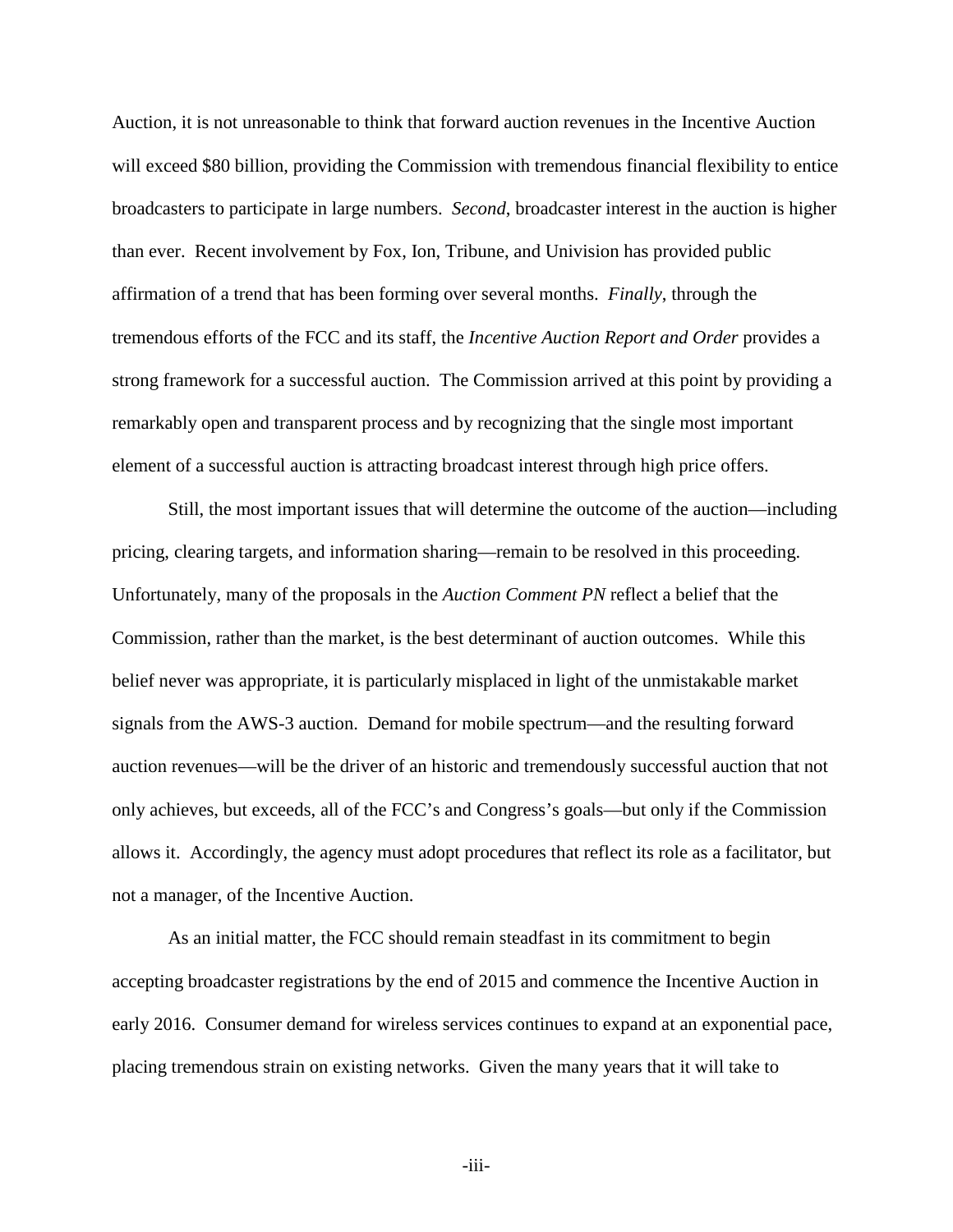complete the auction, the repacking of broadcast television stations, and the reallocation of spectrum, the Commission cannot afford to delay the auction any further, nor should it. Wireless carriers have strong incentives to bid aggressively in the Incentive Auction, and the AWS-3 results provide an unequivocal signal that they will. Thus, the FCC should continue to proceed expeditiously and reject self-serving calls to delay the auction.

The procedures that the Commission adopts in the *Auction Procedures Public Notice*  must reflect a commitment to maximize public welfare by placing spectrum to its best and highest use. To accomplish this goal, the FCC should begin with the premise that it needs to offer high prices to all broadcasters to encourage robust participation and competition in the reverse auction. It must also, consistent with the policy that it adopted in the *Report and Order*, offer the highest prices to stations with the greatest impact on the repacking process. A pricing formula that prioritizes any other factor will lead to distorted auction results and an inefficient reallocation of spectrum.

The Commission must also adopt policies for setting clearing targets and reserve prices that maximize the amount of spectrum reallocated for mobile broadband use. If there is both sufficient broadcaster supply and wireless carrier demand, the FCC should not serve as the impediment to reallocating as much spectrum as possible. Accordingly, the agency must abandon any procedures that would require it to define, before the auction even begins, an "acceptable" level of impairment. The only acceptable impairment is the minimal impairment that will occur in a few select, non-competitive areas, if the FCC sets clearing targets to maximize spectrum reallocation in the most critical markets. Thus, the clearing target should reflect the greatest amount of spectrum that the Commission can reallocate in either New York or Los Angeles, whichever is greater. Additionally, the agency should reject reserve price

 $-iv-$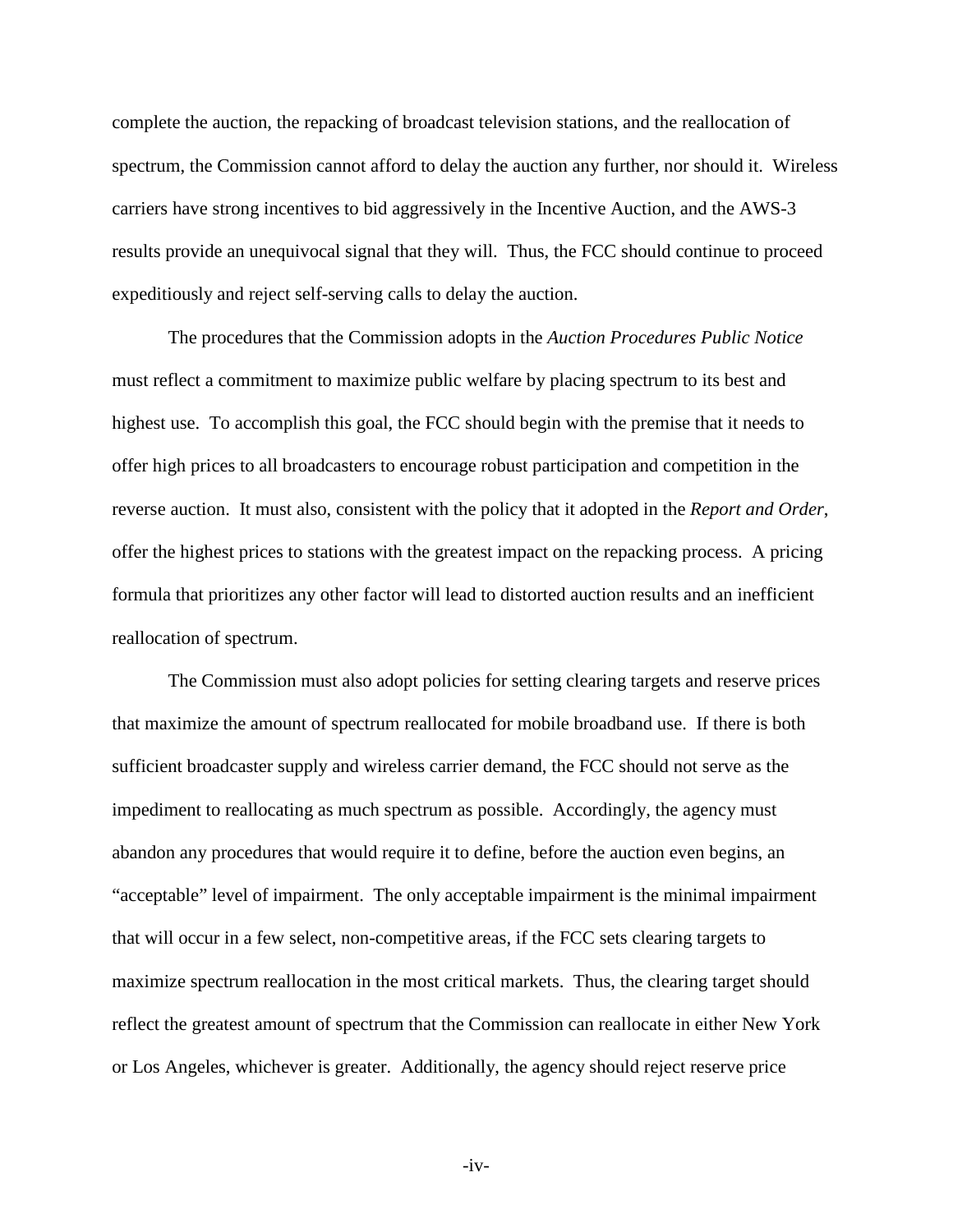approaches, such as dynamic reserve pricing ("DRP"), which not only invite, but require, impairment of spectrum. Using DRP to impair spectrum before putting it up for auction is like beating your car with a sledge hammer before taking the photo to sell it on Craigslist. Instead, the Commission should adopt a more targeted approach, such as a Round Zero Reserve, that is both predictable and seeks to maximize artificial impairment.

Finally, the FCC must provide broadcasters with sufficient opportunity for outcome discovery. In this first reverse auction for broadcast spectrum, many potential bidders will rely on information gathered during the auction to guide their decision-making process. For some broadcasters, that may mean the decision of whether to exit the business, channel share, or exchange a UHF channel for a VHF channel. For other broadcasters, that may mean deciding whether to contribute a large portfolio of stations to the auction or to retain benefits of scale in their post-auction operations. To facilitate this outcome discovery, the Commission should provide broadcasters with as much information as possible about supply and demand during the reverse auction. It must also adopt small, predictable price decrements and intra-round bidding so that bidding activity most closely resembles the actual value that stations place on their spectrum.

By committing to a market-based auction that places spectrum to its best and highest use, the Commission will attain the once unthinkable goal of reallocating at least 126 MHz of broadcast spectrum. The Expanding Opportunities for Broadcasters Coalition and its members are committed to continuing to work with the FCC to achieve this result.

-v-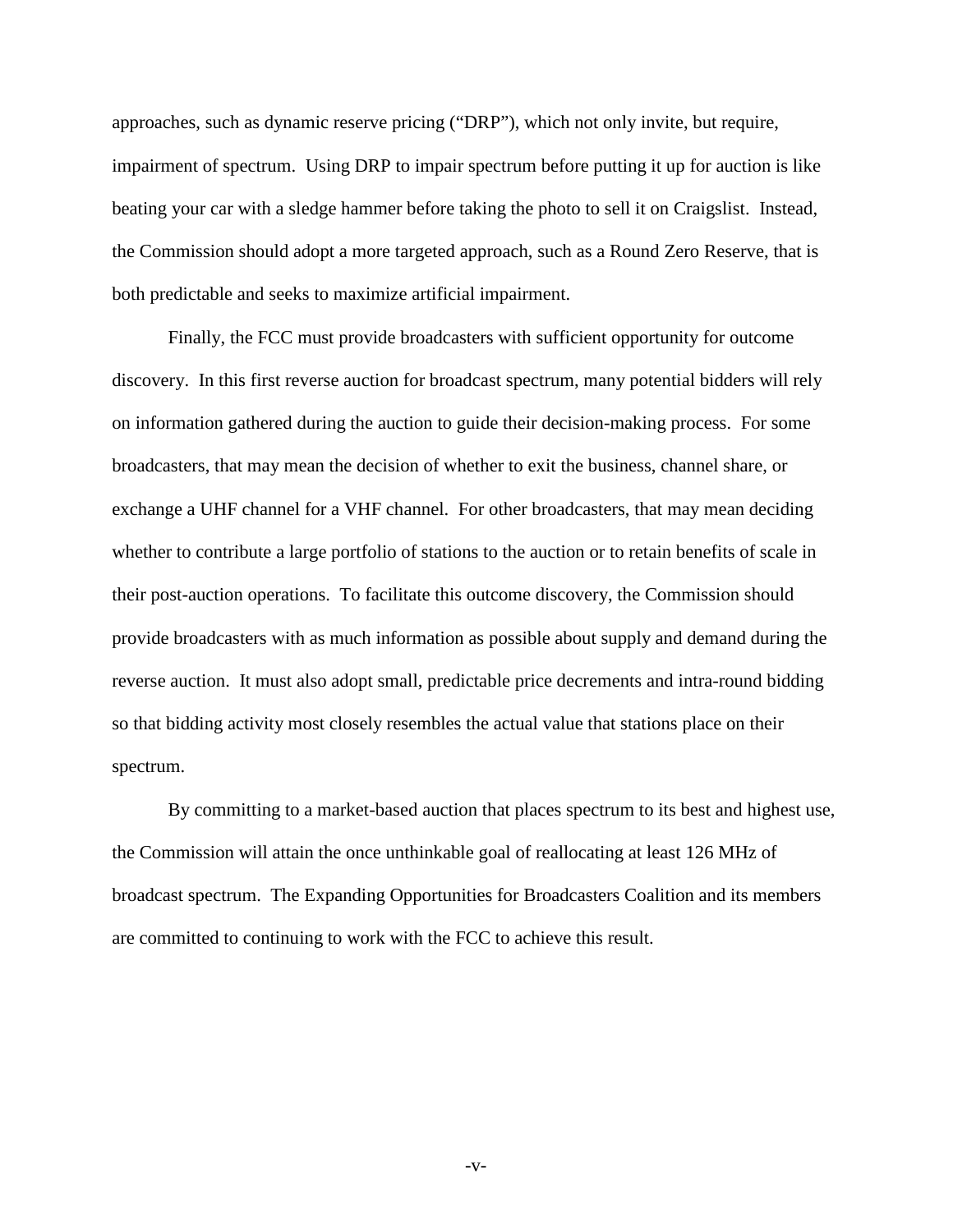# **TABLE OF CONTENTS**

# **Page**

| I.  |           |                                                                                                                                                  |                                                                                                                                          |  |
|-----|-----------|--------------------------------------------------------------------------------------------------------------------------------------------------|------------------------------------------------------------------------------------------------------------------------------------------|--|
|     | A.        |                                                                                                                                                  |                                                                                                                                          |  |
|     | <b>B.</b> |                                                                                                                                                  |                                                                                                                                          |  |
| II. |           |                                                                                                                                                  |                                                                                                                                          |  |
|     | A.        |                                                                                                                                                  | The Commission Should Adhere to Its Current Timeline and Commence the                                                                    |  |
|     | <b>B.</b> |                                                                                                                                                  | The Commission Should Revise the Reverse Auction Pricing Methodology                                                                     |  |
|     |           | 1.                                                                                                                                               | The FCC's Foundation For Its Opening Price Methodology Is Flawed13                                                                       |  |
|     |           | 2.                                                                                                                                               | The FCC's Opening Price Methodology Is Inconsistent With the Pricing                                                                     |  |
|     |           | 3.                                                                                                                                               | The FCC Should Adopt an Alternative Pricing Methodology That<br>Maximizes Public Welfare and Better Serves the Commission's Own          |  |
|     |           | $\boldsymbol{4}$ .                                                                                                                               | The Commission Should Increase the Base Clock Price to Reflect the                                                                       |  |
|     | C.        | The Commission Should Adopt Alternative Procedures for Setting the Initial<br>Clearing Target and Reserve Pricing That Maximize Reallocation. 28 |                                                                                                                                          |  |
|     |           | 1.                                                                                                                                               | The Commission Should Adopt an Alternative Proposal for Setting the<br>Initial Clearing Target that Better Serves The Goal of Maximizing |  |
|     |           | 2.                                                                                                                                               | The Commission Should Adopt an Alternative Proposal for Reserve<br>Pricing That Better Serves The Goal of Maximizing Reallocation. 32    |  |
|     |           | 3.                                                                                                                                               | If the Commission Does Adopt DRP, It Must Turn DRP Off Based on the                                                                      |  |
|     | D.        |                                                                                                                                                  | The Commission Should Provide Additional Information to Broadcasters During                                                              |  |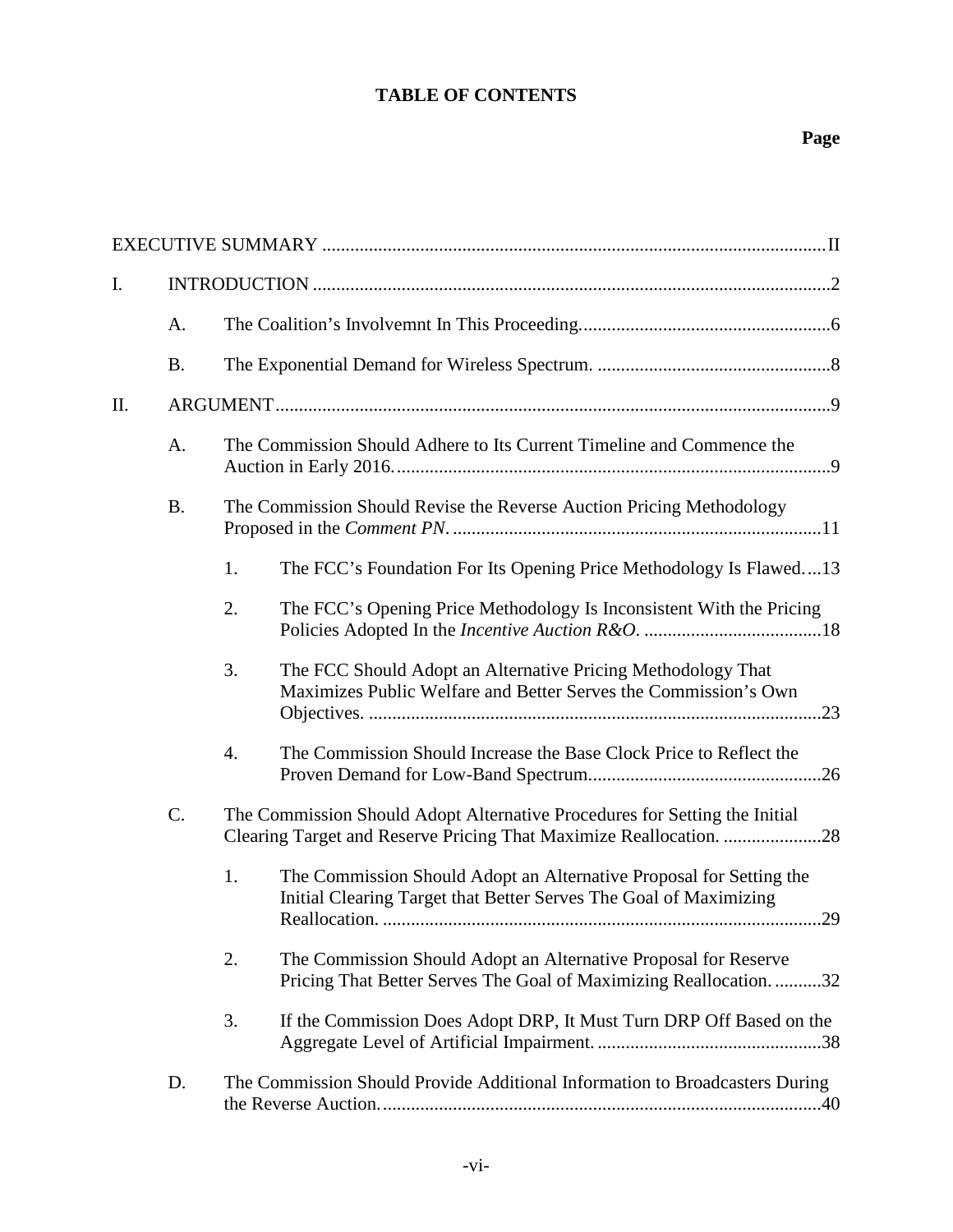## **TABLE OF CONTENTS (***Continued***)**

**Page**

|      | Е. |    | The Commission Should Design Other Auction Procedures to Promote                                                                                 |
|------|----|----|--------------------------------------------------------------------------------------------------------------------------------------------------|
|      |    | 1. | The Commission Should Adopt a Small Decrement for Each Round of the                                                                              |
|      |    | 2. | The Commission Should Utilize Intra-Round Bidding As a First Tie-<br>Breaker When Multiple, Mutually Exclusive Stations Drop Out of the          |
|      |    | 3. | The Commission Should Permit Proxy Bidding in the Reverse Auction47                                                                              |
|      |    | 4. | The Commission Should Stop the Reverse Auction When No Additional                                                                                |
|      |    | 5. |                                                                                                                                                  |
|      |    | 6. | The Commission Should Not Impose Any Pre-Auction Requirements That<br>Restrict Broadcasters' Flexibility to Enter Into or Modify Channel Sharing |
| III. |    |    |                                                                                                                                                  |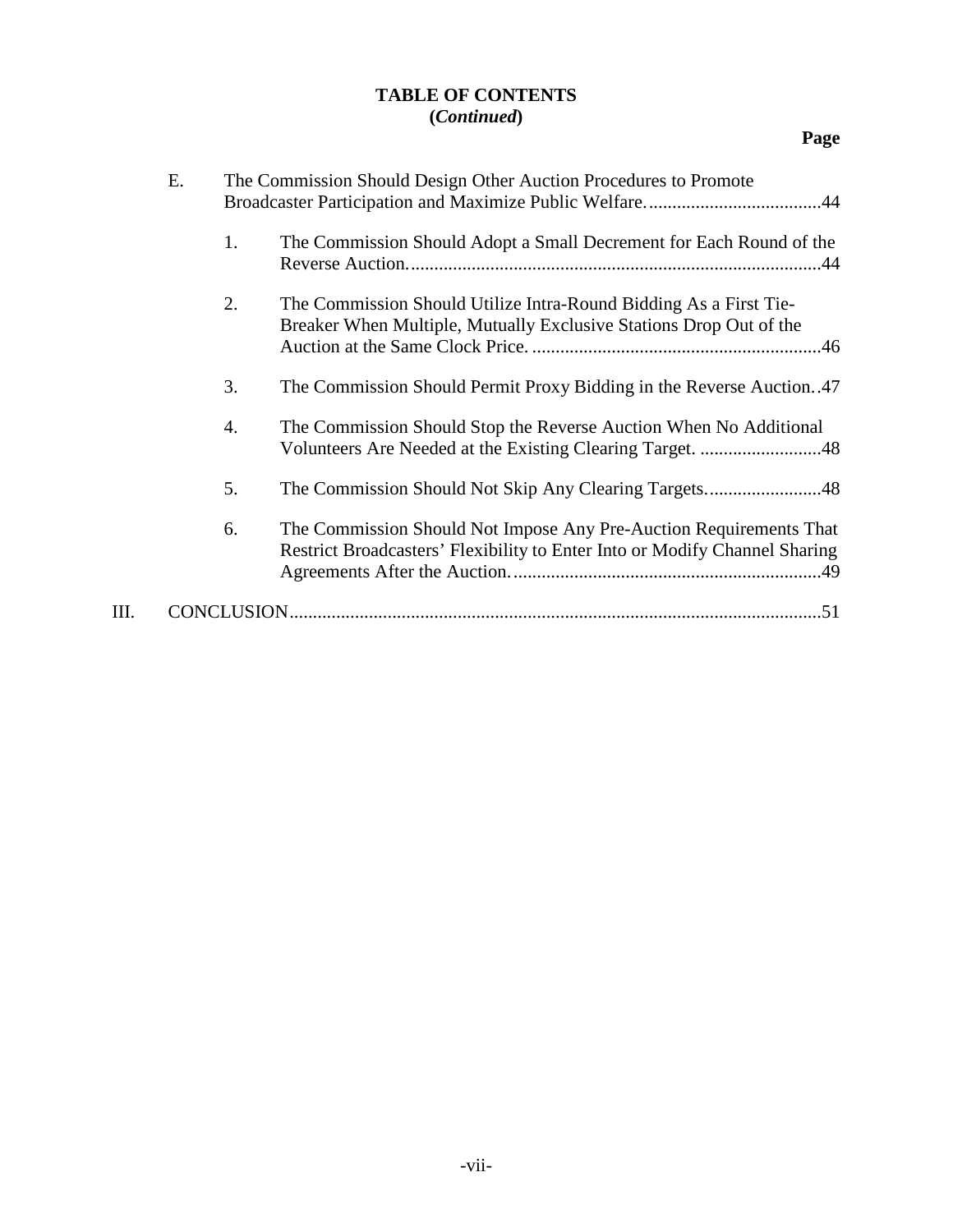## **Before the FEDERAL COMMUNICATIONS COMMISSION Washington, D.C. 20554**

| In the Matter of                                  |                             |
|---------------------------------------------------|-----------------------------|
|                                                   |                             |
| <b>Broadcast Incentive Auction Comment Public</b> |                             |
| Notice Auction 1000, 1001 and 1002                | AU Docket No. 14-252        |
|                                                   |                             |
| Expanding the Economic and Innovation             |                             |
| Opportunities of Spectrum Through Incentive       | <b>GN Docket No. 12-268</b> |
| Auctions                                          |                             |

## **COMMENTS OF EXPANDING OPPORTUNITIES FOR BROADCASTERS COALITION**

The Expanding Opportunities for Broadcasters Coalition (the "Coalition")<sup>[1](#page-7-0)</sup> respectfully submits these comments in response to the Commission's *Public Notice* in the above-referenced proceedings.<sup>[2](#page-7-1)</sup> Through the tremendous efforts of the agency and its Staff, the FCC is on the verge of conducting a monumental Incentive Auction that will fulfill the shared goals of the agency and Congress to reallocate a substantial amount of spectrum for mobile broadband use, contribute billions of dollars to the Federal treasury, and strengthen the broadcast industry. The atmosphere is ripe for an auction that exceeds all expectations: wireless carriers have demonstrated a commitment to acquire low-band spectrum at unprecedented prices, while broadcasters increasingly are recognizing the potential opportunity that the Incentive Auction

 $\overline{a}$ 

<span id="page-7-0"></span>Pursuant to the Public Notice issued on December 18, 2012 (DA 12-2040), these comments represent the views of a coalition of broadcasters who own or have financial interests in more than 85 auction-eligible stations and who desire to remain anonymous at this time. Together, the Coalition members own both full power and Class A television stations in a number of markets, including stations in several of the ten largest DMAs. The individual members of the Coalition may not agree with all positions taken in these comments. The Coalition's name and mailing address are provided in accordance with Section 1.419 of the Commission's rules. See 47 C.F.R. § 1.419(d).

<span id="page-7-1"></span><sup>2</sup> *See In the Matter of Broadcast Incentive Auction Comment Public Notice Auction 1000, 1001 and 1002; Expanding the Economic and Innovation Opportunities of Spectrum Through Incentive Auctions*, AU Docket No. 14-252 & GN Docket No. 12-268, FCC 14-191 (rel. Dec. 17, 2014) ("*Comment PN*").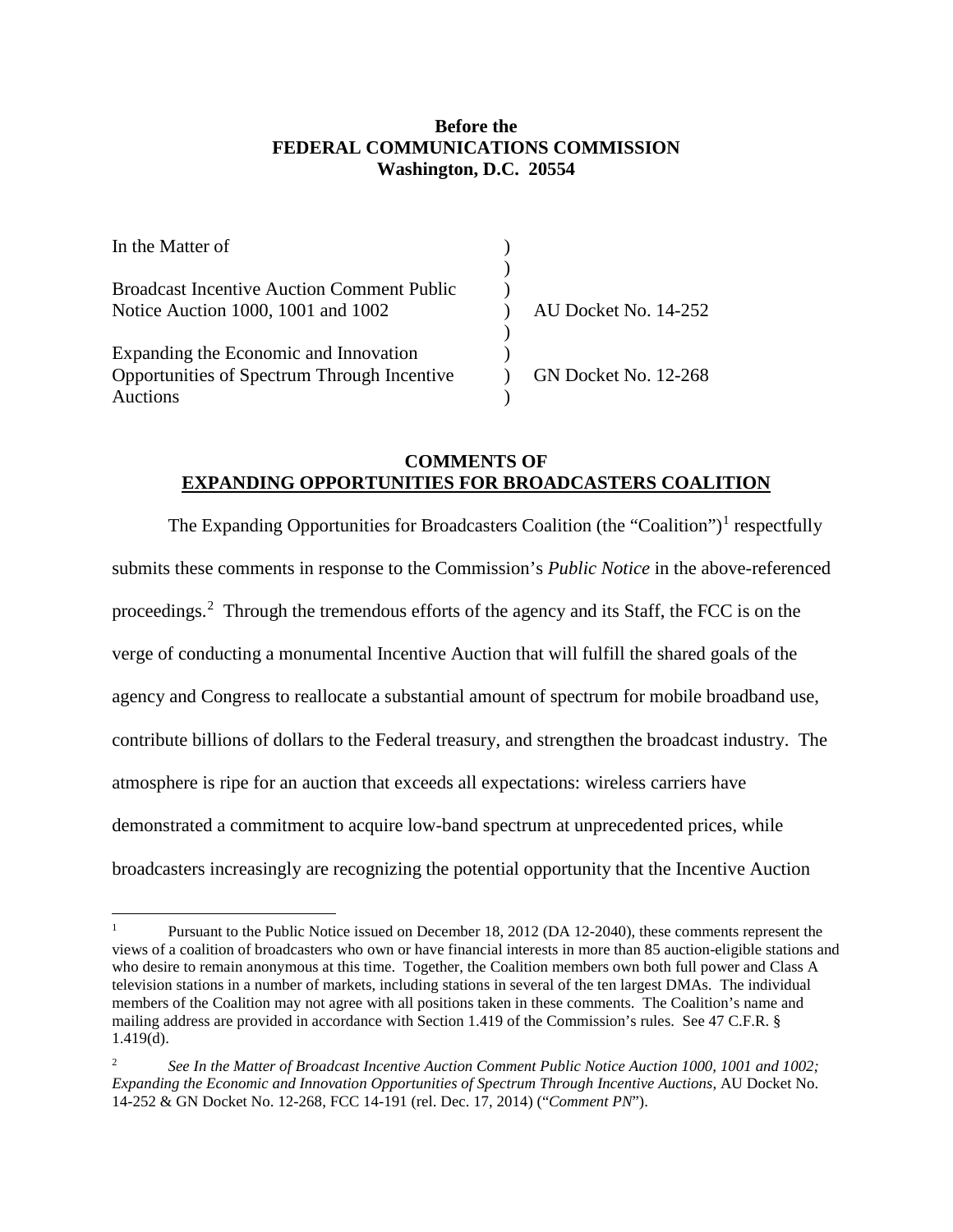offers. The challenge for the Commission is to adopt procedures that will facilitate this marketplace transfer of spectrum to its highest and most valued use and not to add unnecessary hurdles that will discourage broadcaster participation, create unnecessary impairments, and thereby lessen the public welfare created by the Incentive Auction. In these comments, the Coalition proposes alternatives to many of the FCC's proposals that will result in increased broadcaster participation, the reallocation of more spectrum to satisfy the demand of mobile consumers, and a stronger post-auction broadcast industry that can better serve the public interest.

## <span id="page-8-0"></span>**I. INTRODUCTION**

In the *Comment PN*, the FCC described the "central goal of a successful auction" as "allow[ing] market forces to determine the highest and best use of spectrum."<sup>[3](#page-8-1)</sup> The Coalition wholeheartedly supports this approach and believes that, if the Commission develops policies that are consistent with this goal, a successful auction that fulfills Congress' vision of reallocating at least 126 MHz for mobile broadband use while, at the same time, generating a hefty surplus for the treasury not only is possible, but well within reach. The procedures that the Commission adopts in the *Auction Procedures Public Notice* ("*Procedures PN*") will go a long way toward determining just how successful this auction can be.

To ensure that the auction truly allows market forces to determine the highest and best use of spectrum, the Commission should ensure that all of the procedures that it adopts for the Incentive Auction adhere to the following principles:

• Maximization of Public Welfare: The FCC should establish policies that maximize public welfare. This means: (i) attracting substantial broadcaster participation and reallocating as much spectrum as possible, particularly in the top PEAs, for mobile broadband use, while (ii) minimizing the disruption to over-the-air viewers.

<span id="page-8-1"></span>*Id.* 137.  $\overline{3}$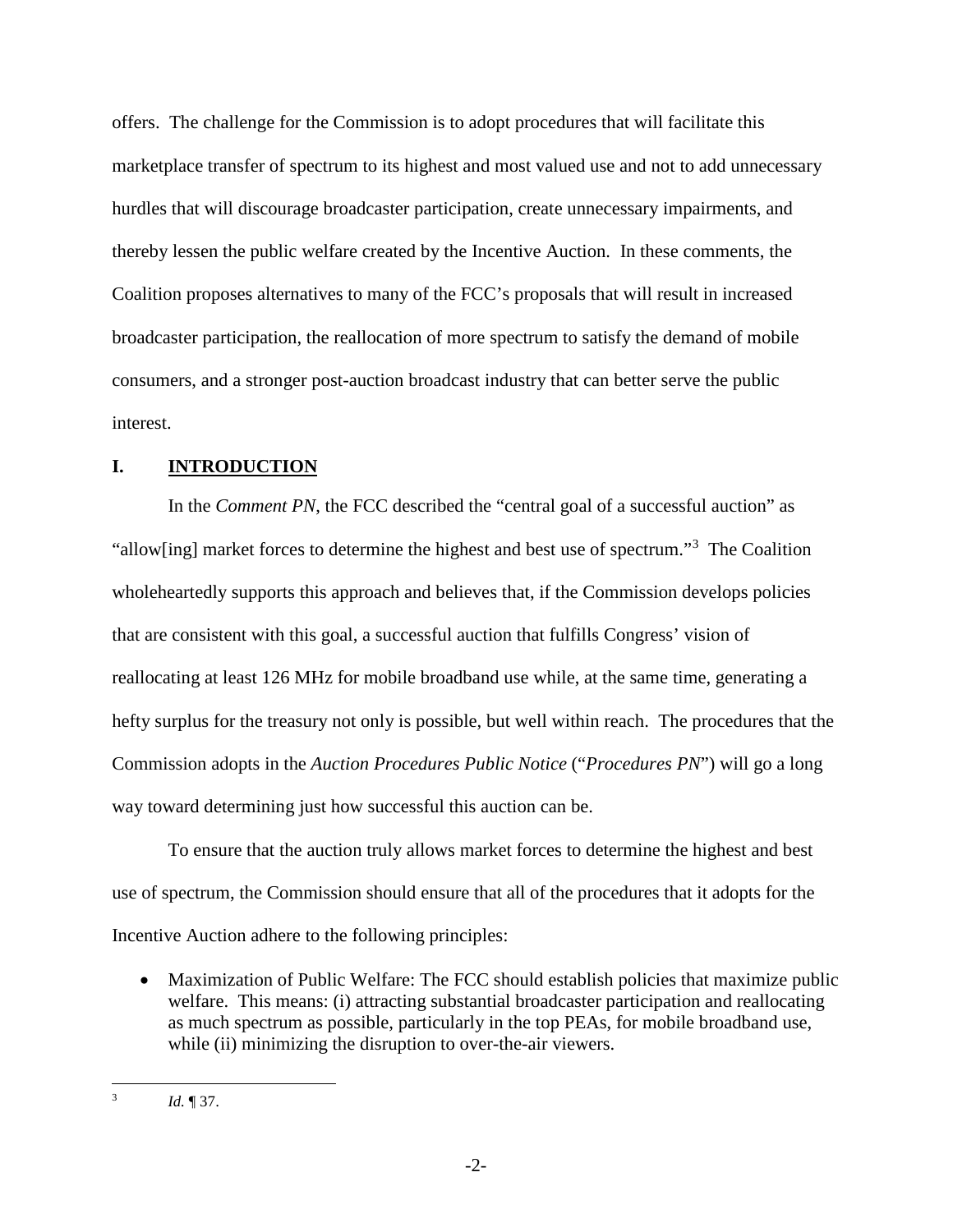- Predictability: The FCC must adopt clear and replicable procedures in advance for all relevant aspects of the auction, including establishing the clearing target, pricing for all rounds and options (including price decrements between rounds), how stations will be frozen, and reserve pricing (if any).
- Transparency: Broadcasters must have the tools to both: (i) conduct ongoing discovery about the likelihood of clearing and the price of clearing to guide their decision making processes; and (ii) verify that the auction is following the procedures that the FCC has adopted.

Unfortunately, several of the proposals in the *Comment PN* appear to depart from these principles, which could risk a failed auction that does not achieve the market-based results that the FCC has espoused.

The formula described in the *Comment PN* for calculating opening prices in the reverse auction is one such proposal. In the *Incentive Auction Report and Order*, the Commission committed to establishing opening prices based on each station's contribution to the repacking process.<sup>[4](#page-9-0)</sup> Under this policy, "a station with a high potential for interference will be offered a price that is higher than a station with less potential for interference to other stations."<sup>[5](#page-9-1)</sup> Yet, in the *Comment PN*, the FCC abandons this framework, and instead introduces external factors into the pricing formula that will reduce broadcaster participation, force the FCC to pay higher prices for the same level of clearing, and cause greater loss of over-the-air television service. The Commission should modify its formula to properly prioritize a station's contribution to clearing spectrum, as required under the policy adopted in the *Incentive Auction R&O*. The agency also should increase the base clock price, consistent with the unprecedented results of the recent

 $\overline{a}$ 

<span id="page-9-0"></span><sup>4</sup> *Expanding the Economic and Innovation Opportunities of Spectrum Through Incentive Auctions*, Report and Order, 29 FCC Rcd. 6567 ¶ 450 (2014) ("*Incentive Auction R&O*") ("[E]ach station will see a price that takes into account objective factors, such as location and potential for interference with other stations, that affect the availability of channels in the repacking process and, therefore, the value of a station's bid to voluntarily relinquish spectrum usage rights.").

<span id="page-9-1"></span> $\frac{5}{10}$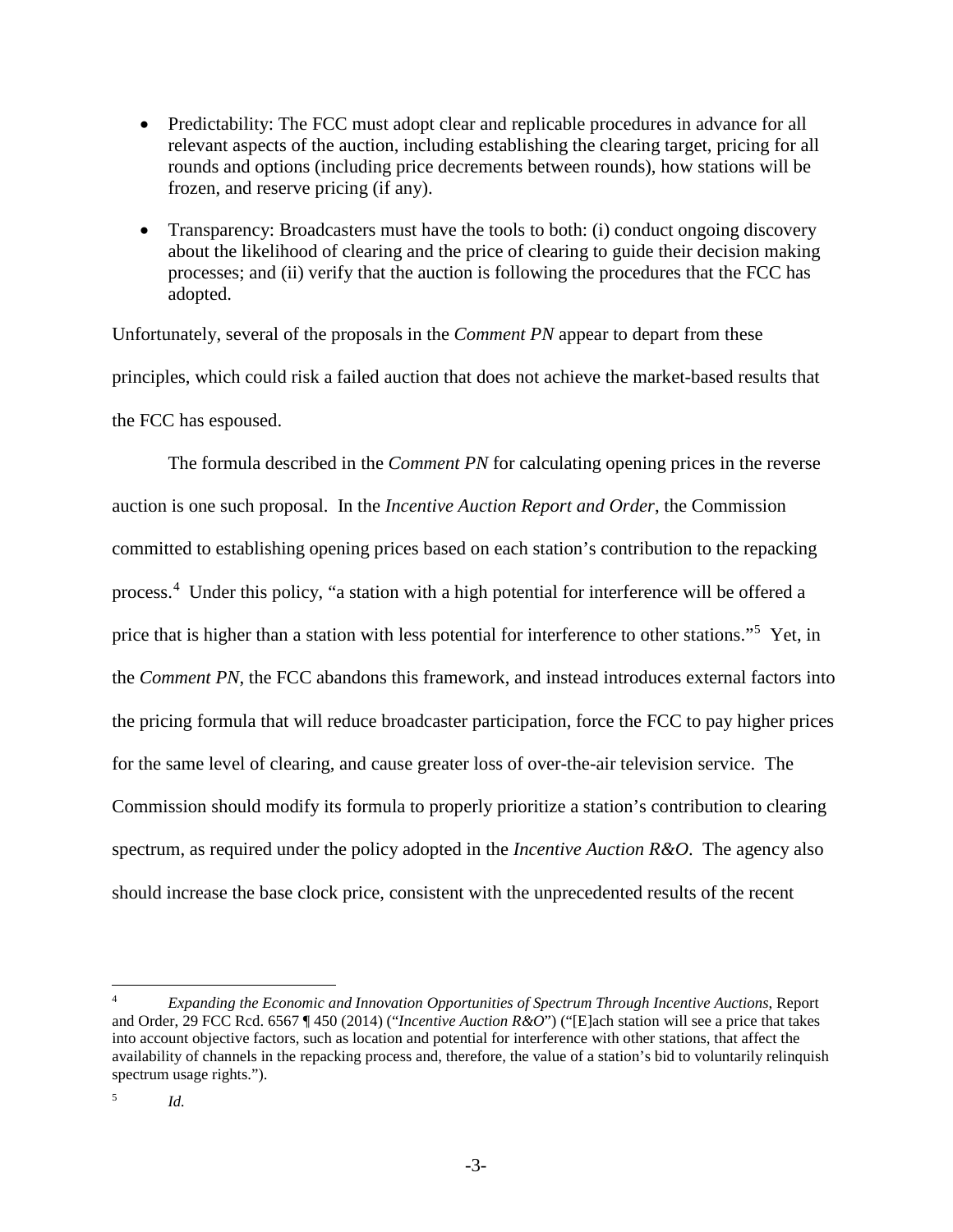AWS-3 auction, to attract additional broadcaster participation and increase competition for spectrum relinquishment.

Another proposal that strays from the core principles of a successful, market-based auction is the procedure for establishing the initial clearing target. The Commission's proposal, which is based on approaching, but not exceeding, a threshold of nationwide impairment, could result in a failure to reallocate substantial amounts of spectrum in areas where there are both willing buyers and sellers and where the reallocation of that spectrum will improve public welfare through improved mobile services. The agency's proposal also is difficult, if not impossible, to predict, relying on amorphous optimization criteria such as "account[ing] for the operation of the proposed dynamic reserve price process," "increas[ing] the likelihood of satisfying the final stage rule," and providing "at least a minimum level of vacancy in the broadcasting portion of the band, so as to give the auction system more flexibility to find feasible assignments during the bidding rounds." Instead of following a complicated formula that results in unnecessary impairment in key markets, the FCC should instead set a clearing target based on the maximum amount of spectrum that it can reclaim in the either the New York or Los Angeles partial economic area (whichever is greater). This approach is predictable, it is transparent, and it will result in the optimal reallocation of spectrum in the markets where it is valued the most.

Dynamic reserve pricing ("DRP"), meanwhile, would apply an unnecessarily complicated "solution" to a relatively minor, and possibly non-existent, "problem"—with potentially devastating results. Despite extensive efforts, most broadcasters do not understand DRP, and those that do cannot understand why the FCC would use it. Under DRP, the opening prices that the Commission offers to broadcasters will be nothing more than a mirage. Even worse, unlike traditional reserve prices, which are predictable at the outset of an auction, DRP

-4-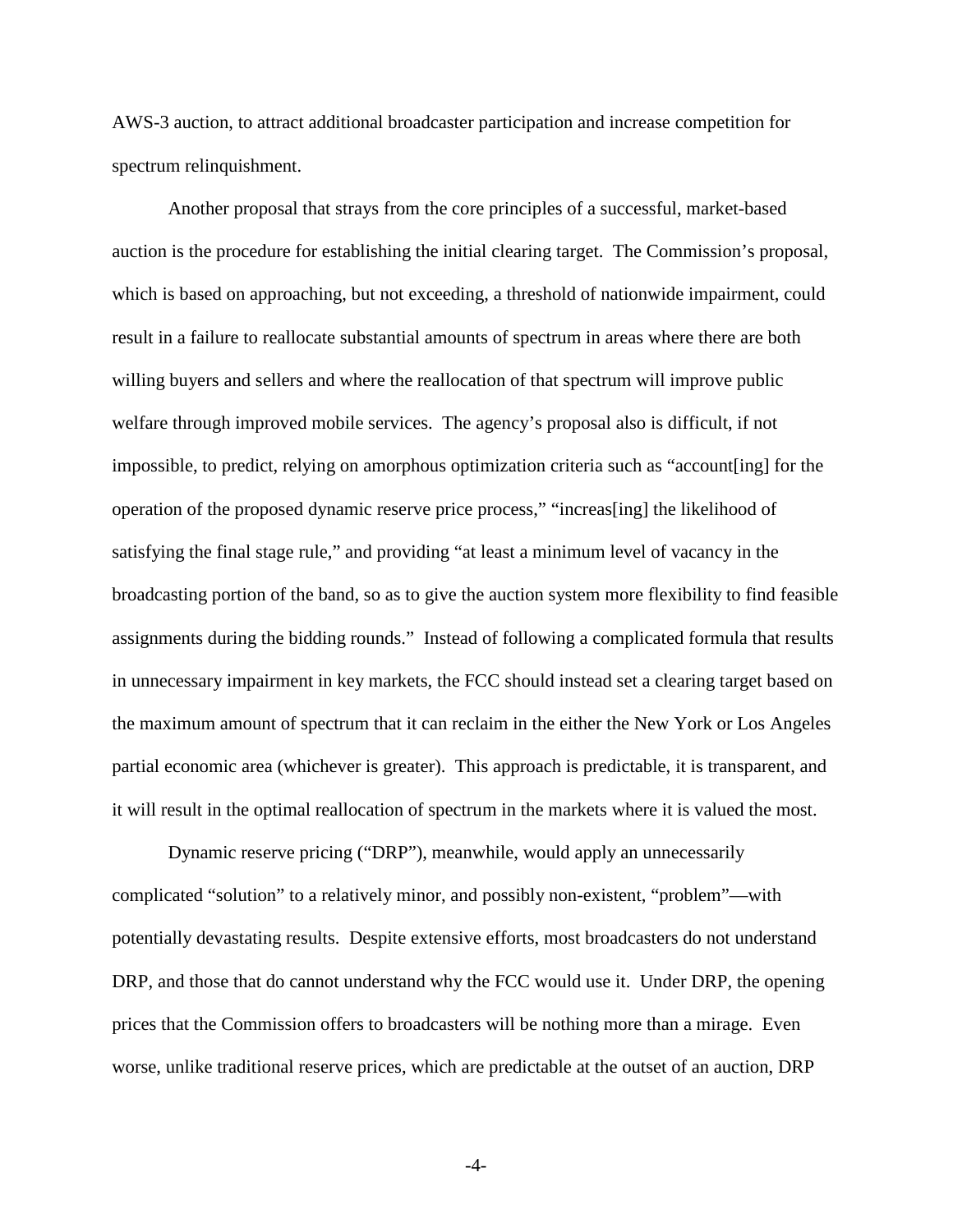will place the value of one station in the hands of other stations that potentially are thousands of miles away. Moreover, DRP will destroy spectrum value and public welfare by requiring impairment as a condition to turning off DRP. This unnecessary impairment could be as high as 20% of weighted population, including multiple channels in the key markets that will drive total auction revenues and where the 600 MHz spectrum will produce the greatest consumer welfare. If the Commission feels compelled to apply a reserve where there is little or no competition in the auction, it should instead adopt a more targeted approach, such as a Round Zero Reserve ("RZR"), which provides predictable prices to stations that would be "frozen" at the start of the auction, and allows all other stations to receive their competitive, market-based prices.

The Commission's proposed information disclosures for the reverse auction would create the least transparent auction in the history of the FCC's competitive bidding program and deny broadcasters the opportunity for price discovery that the agency has recognized they need. The Commission must greatly improve the transparency of the reverse auction by providing broadcasters with important information to inform their bidding decisions. This information is necessary to help bidders develop confidence in their own valuations and in the wider auction process as bidding progresses.

Finally, the Commission must adopt additional procedures to simply the auction for bidders and produce the most efficient results. Primary among these procedures are a combination of low, standard price decrements and the availability of intra-round bidding. A low fixed price decrement, such as one percent of the opening base clock price per round, will simplify participation for broadcasters while, at the same time, controlling the length of the auction. However, even a one percent decrement may be too high if the FCC reverses course and does not permit intra-round bidding, which enables bidders to exit the auction or switch

-5-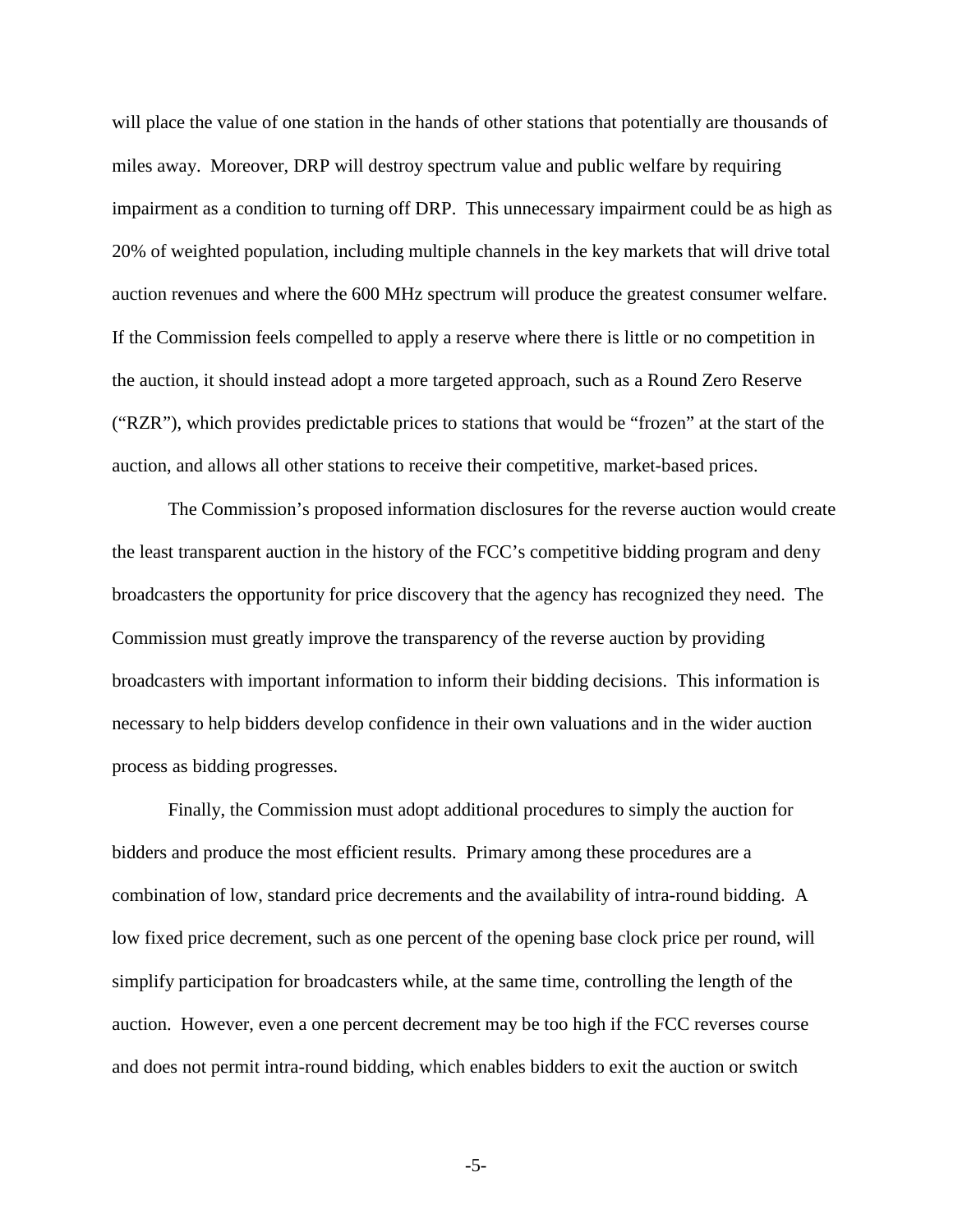options at precise price levels that can then be used to determine accurate market prices for other bidders. The combination of low price decrements and intra-round bidding will support a steady pace of price discovery and promote the most efficient auction outcome.

Although the Coalition believes that the FCC has made progress toward creating the proper framework for a successful Incentive Auction, the Commission risks ruining this historic opportunity if it fails to address the concerns outlined above. The Coalition looks forward to working with the Commission to improve on the proposals in the *Comment PN*.

#### **A. The Coalition's Involvement In This Proceeding.**

<span id="page-12-0"></span>The Coalition has been the leading advocate for the Incentive Auction among the broadcast community, both in terms of encouraging broadcast licensees to consider the potential benefits of participating in the auction and providing input to the FCC about auction design elements that will encourage broadcaster participation and, thereby, maximize the amount of spectrum that the Commission can reallocate for mobile broadband use.

On January 23, 2013, the Coalition submitted detailed comments in response to the Incentive Auction *Notice of Proposed Rulemaking*. [6](#page-12-1) In those comments, the Coalition explained that the Commission can conduct an auction that: (i) reallocates at least 120 MHz of broadcast spectrum for wireless broadband; and (ii) raises billions of dollars in surplus funds for deficit reduction and other financial priorities. However, to achieve those goals, the Coalition noted that the FCC must ensure that broadcasters are compensated based on the value of their spectrum to the overall success of the auction, with prices set high enough to induce broad broadcaster participation.

 $\overline{a}$ 

<span id="page-12-1"></span><sup>6</sup> Comments of Expanding Opportunities for Broadcasters Coalition, GN Docket No. 12-268 (Jan. 23, 2012), *available at* http://apps.fcc.gov/ecfs/document/view?id=7022110423 ("*EOBC Comments*").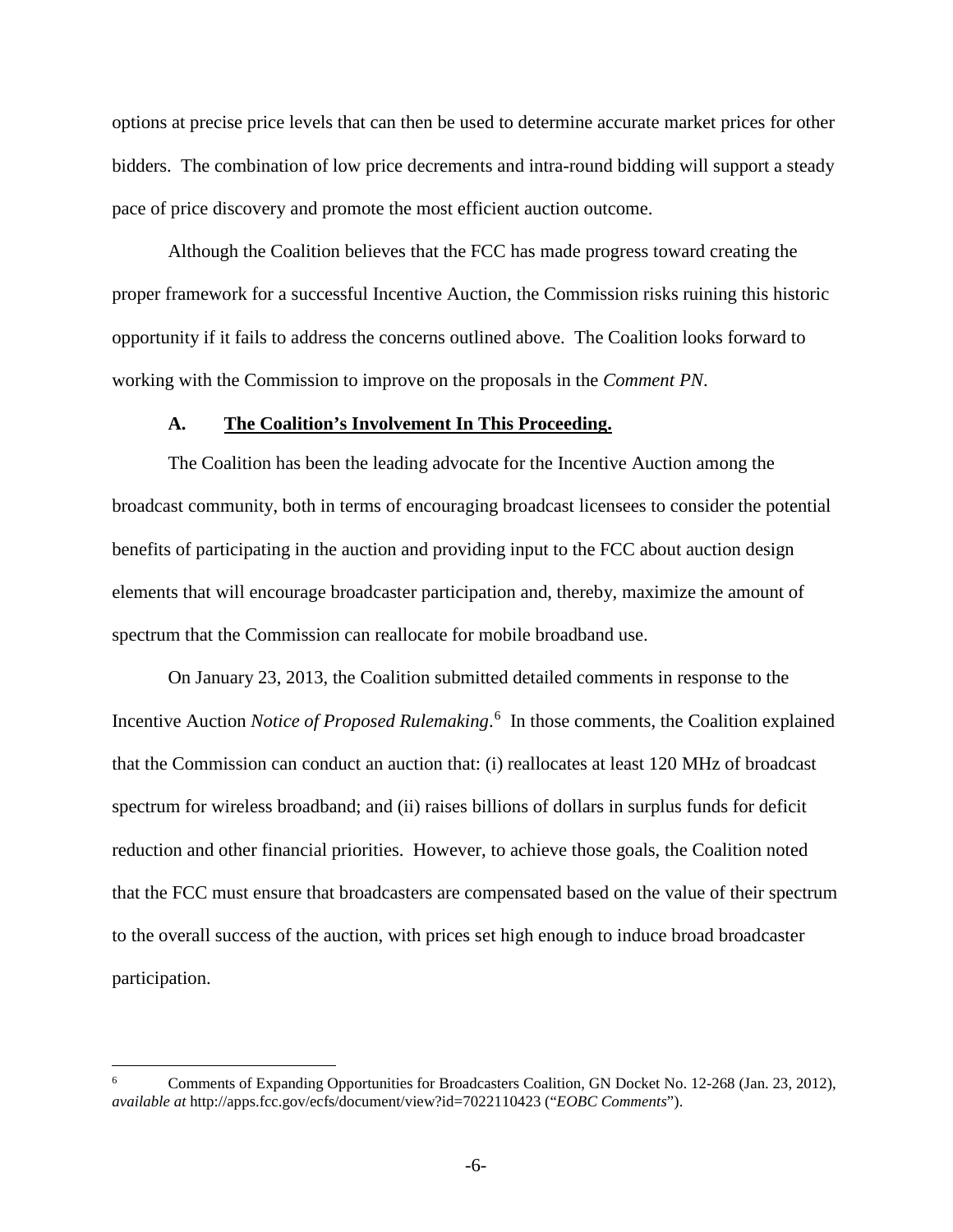On March 10, 2013, the Coalition filed its reply comments, which explained that the key elements of a successful auction are: (i) offering prices to broadcasters that are based on the value of a station's spectrum (as compared to other factors) and that meet or exceed broadcaster expectations; and (ii) adopting policies that will maximize the amount of spectrum that can be reallocated, without allowing lowest common denominators to handcuff the Commission's ability to reallocate as much spectrum as market forces permit.<sup>[7](#page-13-0)</sup>

On November 6, 2013, the Coalition, together with the Consumer Electronics Association, presented a white paper by former FCC Wireless Telecommunications Bureau Chief Fred B. Campbell in which Mr. Campbell provided empirical evidence of the detrimental effects that bidding restrictions and other forms of interference with market-driven pricing have upon the FCC's ability to maximize auction revenues and expedite service to the public.<sup>[8](#page-13-1)</sup>

When the FCC adopted the *Incentive Auction R&O* on May 15, 2014, the Coalition reiterated its commitment "to do everything possible to help the FCC conduct a successful auction."<sup>[9](#page-13-2)</sup> In that spirit, on September 12, 2014, the Coalition, in consultation with FCC staff, filed a *Petition for Reconsideration* proposing changes to the rules for channel sharing that will make channel sharing a more realistic and viable option for broadcasters.<sup>10</sup> That Petition remains pending.

 $\overline{a}$ 

<span id="page-13-0"></span><sup>7</sup> Reply Comments of Expanding Opportunities for Broadcasters Coalition, GN Docket No. 12-268 (Mar. 10, 2013), *available at* http://apps.fcc.gov/ecfs/document/view?id=7022129556.

<span id="page-13-1"></span><sup>8</sup> *See* Fred Campbell, *Maximizing the Success of the Incentive Auction* (Nov. 4, 2013), *available at* http://apps.fcc.gov/ecfs/document/view?id=7520955388.

<span id="page-13-2"></span><sup>9</sup> *See* John Eggerton, *FCC Approves Spectrum Auction Framework*, Broadcasting & Cable (May 15, 2014), *available at* http://www.broadcastingcable.com/news/washington/fcc-approves-spectrum-auctionframework/131195.

<span id="page-13-3"></span><sup>&</sup>lt;sup>10</sup> Expanding Opportunities for Broadcasters Coalition, Petition for Reconsideration, GN Docket No. 12-268 (Sept. 12, 2014) ("*Petition for Reconsideration*"), *available at* http://apps.fcc.gov/ecfs/document/view?id=7522236215.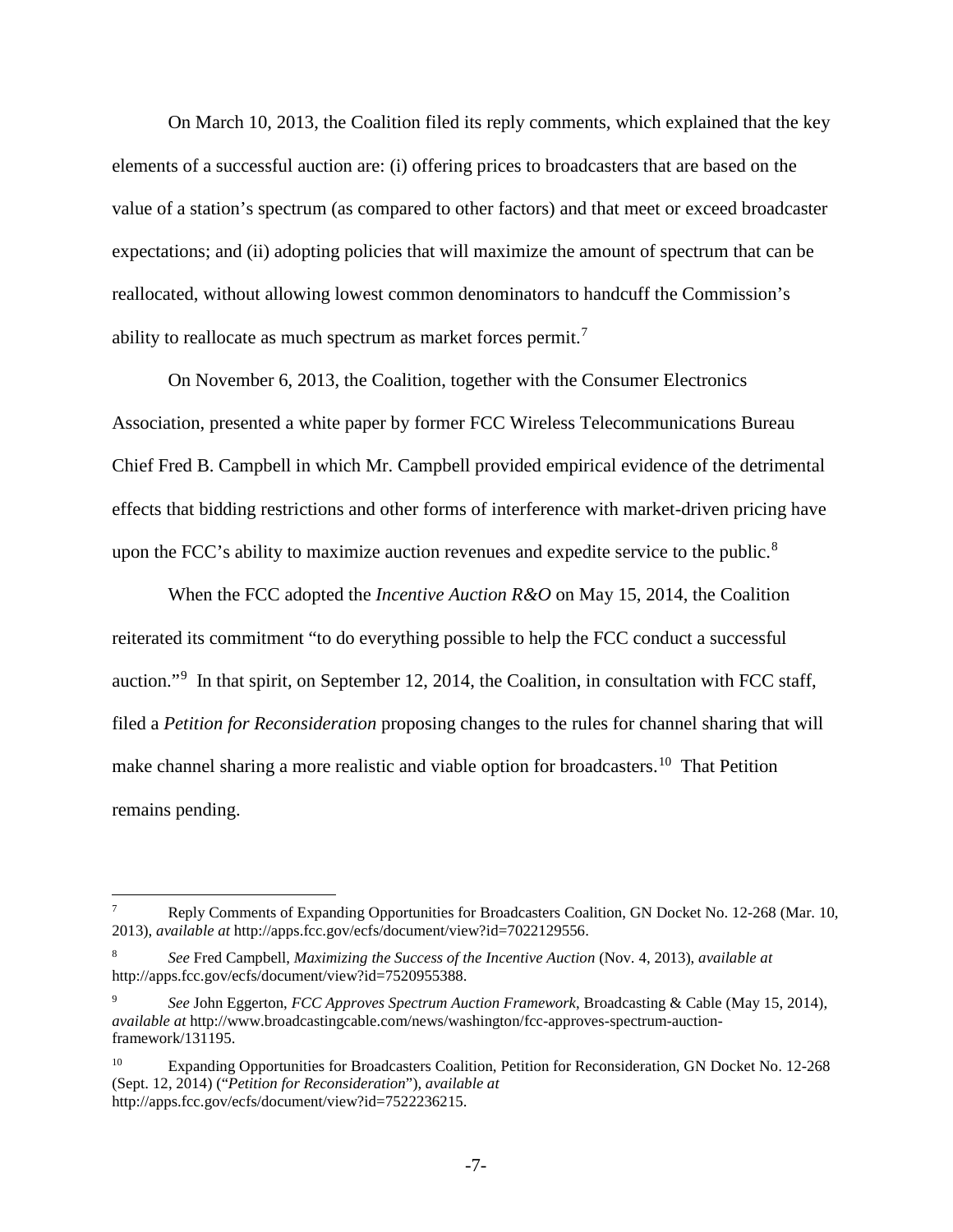Then, on October 1, 2014, the Coalition intervened on behalf of the Commission in *Sinclair Broadcast Group, Inc. v. FCC*, a challenge to the rules and regulations that the Commission adopted in the *Incentive Auction R&O*.<sup>11</sup> In its brief, the Coalition urged the court "to affirm, without limitation, the FCC's Order."<sup>[12](#page-14-2)</sup>

### <span id="page-14-0"></span>**B. The Exponential Demand for Wireless Spectrum.**

On January 30, 2015, the FCC announced that its auction of Advanced Wireless Services

(AWS-3) had closed after raising  $$41,329,673,325$  in 341 rounds of bidding.<sup>13</sup> The AWS-3

auction sent an unmistakable signal about the market demand for mid- and low-band spectrum.

As Chairman Wheeler and each of the FCC's Commissioners recognized, the results of the

AWS-3 auction "confirm the strong market demand for more spectrum" and demonstrate that

"there will continue to be strong demand for low-band spectrum that will be made available in

the Incentive Auction early next year."<sup>[14](#page-14-4)</sup>

In fact, the demand for wireless data continues to grow at an exponential rate, with no sign of slowing down. Shortly after the AWS-3 auction closed, Cisco Systems released its annual VNI Global Mobile Data Traffic Forecast, which predicted seven-fold growth in U.S.

<span id="page-14-4"></span><sup>14</sup> Statement of FCC Chairman Tom Wheeler (Jan. 29, 2015), *available at* http://www.fcc.gov/document/chairman-wheeler-statement-auction-97 ("Wheeler AWS-3 Statement"); *see also*  Statement of FCC Commissioner Jessica Rosenworcel (Jan. 29, 2015), *available at* http://transition.fcc.gov/Daily\_Releases/Daily\_Business/2015/db0129/DOC-331773A1.pdf (observing that the AWS-3 auction "demonstrates the extraordinary value of the airwaves all around us"); Statement of FCC Commissioner Mignon L. Clyburn (Jan. 29, 2015), *available at* http://www.fcc.gov/document/statementcommissioner-clyburn-aw-3-auction-results (stating that "Auction 97 has shown that demand for this spectrum was phenominal); Statement of Ajit Pai, FCC Commissioner (Jan. 29, 2015), *available at* http://transition.fcc.gov/Daily\_Releases/Daily\_Business/2015/db0129/DOC-331762A1.pdf (recognizing the "intense demand for mid-band spectrum); Statement of Michael O'Rielly, FCC Commissioner (Jan. 29, 2915), *available at* http://transition.fcc.gov/Daily\_Releases/Daily\_Business/2015/db0129/DOC-331769A1.pdf (concluding that "licensed spectrum is valued more highly than ever in the marketplace").

<span id="page-14-1"></span><sup>11</sup> *See* Expanding Opportunities for Broadcasters Coalition, Motion for Leave to Intervene, *Sinclair Broadcast Grp., Inc. v. FCC*, No. 14-1179, Document No. 1514932 (D.C. Cir. Oct. 1, 2014).  $11$ 

<span id="page-14-2"></span><sup>12</sup> *See* Expanding Opportunities for Broadcasters Coalition, Brief of Intervenor, *Sinclair Broadcast Grp., Inc. v. FCC*, No. 14-1179, Document No, 1528874 (D.C. Cir. Dec. 23, 2014).

<span id="page-14-3"></span><sup>13</sup> *See Auction of Advanced Wireless Services (AWS-3) Licenses Closes*, Public Notice, DA 15-131 (Jan. 30, 2015), *available at* http://transition.fcc.gov/Daily\_Releases/Daily\_Business/2015/db0130/DA-15-131A1.pdf.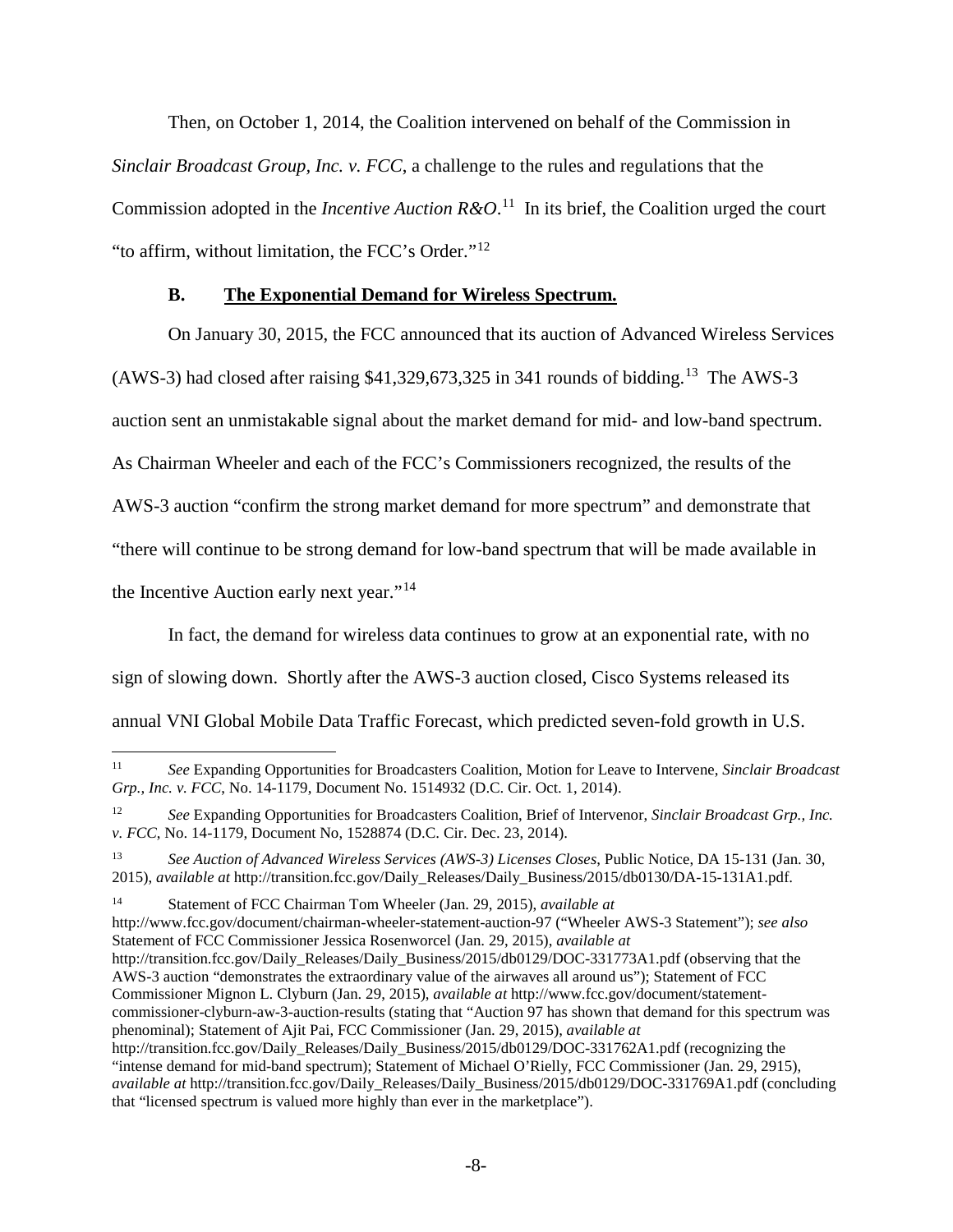mobile data traffic between 2014 and 2019, with average individual usage increasing over that time from less than 2 GB per month to more than  $11.5$  GB per month.<sup>15</sup> Of course, wireless users only will be able to consume that much data if wireless providers have enough spectrum to support it. Accordingly, to fulfill the public's seemingly insatiable demand for wireless data, it is imperative that the FCC adopts rules that will permit the reallocation of as much spectrum through the Incentive Auction as market forces will permit.

#### <span id="page-15-1"></span><span id="page-15-0"></span>**II. ARGUMENT**

## **A. The Commission Should Adhere to Its Current Timeline and Commence the Auction in Early 2016.**

In the *Comment PN*, the Commission reiterated its intention to "begin accepting applications to participate in the broadcast television spectrum incentive auction in the fall of 2015, and to start the bidding process in early 2016."[16](#page-15-3) Under this timeline, the FCC and carriers will be hard-pressed to make spectrum purchased in the auction available for mobile broadband use by 2020, much less by the 2015 date originally envisioned in the National Broadband Plan.<sup>[17](#page-15-4)</sup> Given exploding consumer demand for wireless broadband, and given that the reallocated spectrum will not become available to carriers and consumers until several years after the auction, the Commission must remain steadfast in its plans to conduct the Incentive Auction in 2016. Further delay would materially disserve the public interest.

As Chairman Wheeler has recognized, the results of the recent AWS-3 auction "confirm the strong market demand for more spectrum."[18](#page-15-5) Moreover, as the attached White Paper by

<span id="page-15-2"></span><sup>15</sup> *See* Cisco, *VNI Mobile Forecast Highlights, 2014-2019*, 15

http://www.cisco.com/assets/sol/sp/vni/forecast\_highlights\_mobile/index.html#~Country (last visited Feb. 9, 2015). <sup>16</sup> *Comment PN* ¶ 8.

<span id="page-15-3"></span>

<span id="page-15-4"></span><sup>17</sup> *See* FCC, *Connecting America: The National Broadband Plan* 84, 88-93 (2010), *available at* http://transition.fcc.gov/national-broadband-plan/national-broadband-plan.pdf.

<span id="page-15-5"></span><sup>18</sup> *See* Wheeler AWS-3 Statement.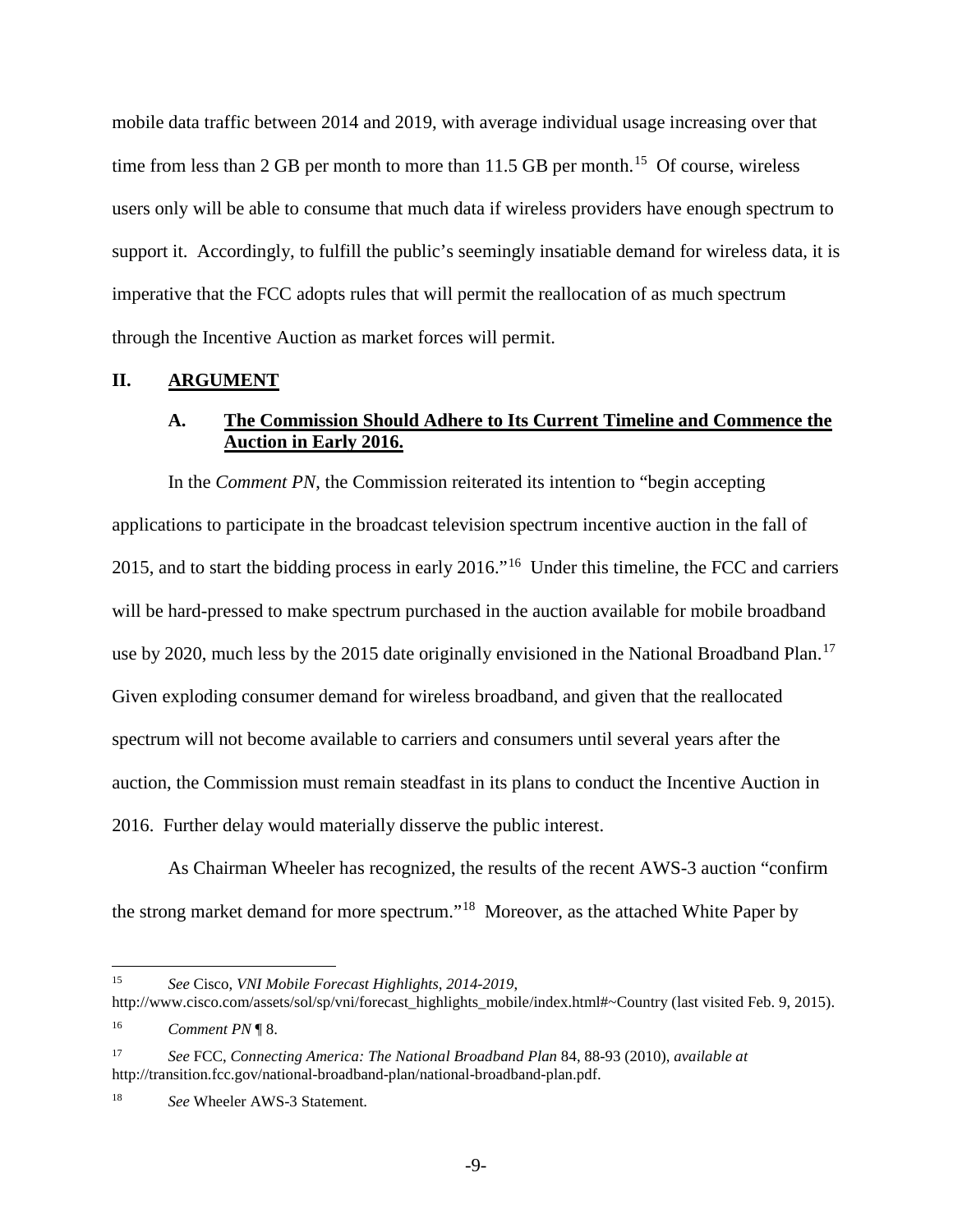Kagan Media Appraisals ("Kagan") demonstrates, wireless carriers have both the incentive and the ability to secure an abundance of capital to bid for the superior spectrum that will be available in the Incentive Auction.<sup>[19](#page-16-0)</sup>

Concerns about the ability of the wireless industry to fund vigorous bidding in the Incentive Auction are misplaced. As detailed in the *Kagan White Paper*, wireless companies are "favored guests in the credit markets."<sup>[20](#page-16-1)</sup> "Verizon and AT&T are high profile investment grade borrowers with multiple options for raising cash and monetizing assets," while "T-Mobile and Sprint have investment grade parent companies with resources to support them at will."<sup>[21](#page-16-2)</sup> In fact, over the past five years, these companies have averaged nearly \$150 billion in new debt issues per year.<sup>[22](#page-16-3)</sup> Verizon has announced plans to use the proceeds from its sale of tower and wireline assets to pay off its short term debt while AT&T has secured the flexibility to maintain a liberal debt-to-EBITDA ratio of up to  $3.0x^{23}$  $3.0x^{23}$  $3.0x^{23}$ 

Additionally, these companies each have strong incentives to aggressively bid for 600 MHz spectrum. As Kagan explains, "the quantity and distribution of spectrum holdings have become an indispensable tool for deploying high-quality, high-speed platforms, and for achieving differentiation that can attract and retain customers and create clear business advantages for companies in the enterprise space.<sup>[24](#page-16-5)</sup> $\cdot$  T-Mobile and Sprint each have less than a third of the low band spectrum of AT&T and Verizon, placing them in a position of "need[ing]

 $\overline{a}$ 

http://www.sec.gov/Archives/edgar/data/732717/000119312515016771/d856210d8k.htm*.*

<span id="page-16-5"></span><sup>24</sup> *Kagan White Paper* at 4.

<span id="page-16-0"></span><sup>19</sup> *See* Kagan Media Appraisals, *Can the FCC Attract a Full House for the 2016 Broadcast Incentive Auction?* (Feb. 11, 2015) ("*Kagan White Paper*"), attached hereto as Exhibit A.

<span id="page-16-1"></span><sup>20</sup> *Id.* at 3, 33-34.

<span id="page-16-2"></span><sup>21</sup> *Id.* at 3.

<span id="page-16-3"></span><sup>22</sup> *Id.* at 34.

<span id="page-16-4"></span><sup>23</sup> *See* Transcript, *VZ - Verizon Communications Inc to Discuss FCC Spectrum Auction Results* 3 (Feb. 17, 2015), *available at*: http://www.verizon.com/about/file/5291/download?token=aemV7p-G; AT&T Inc.*,* SEC Form 8-K (Jan. 21, 2015), *available at*: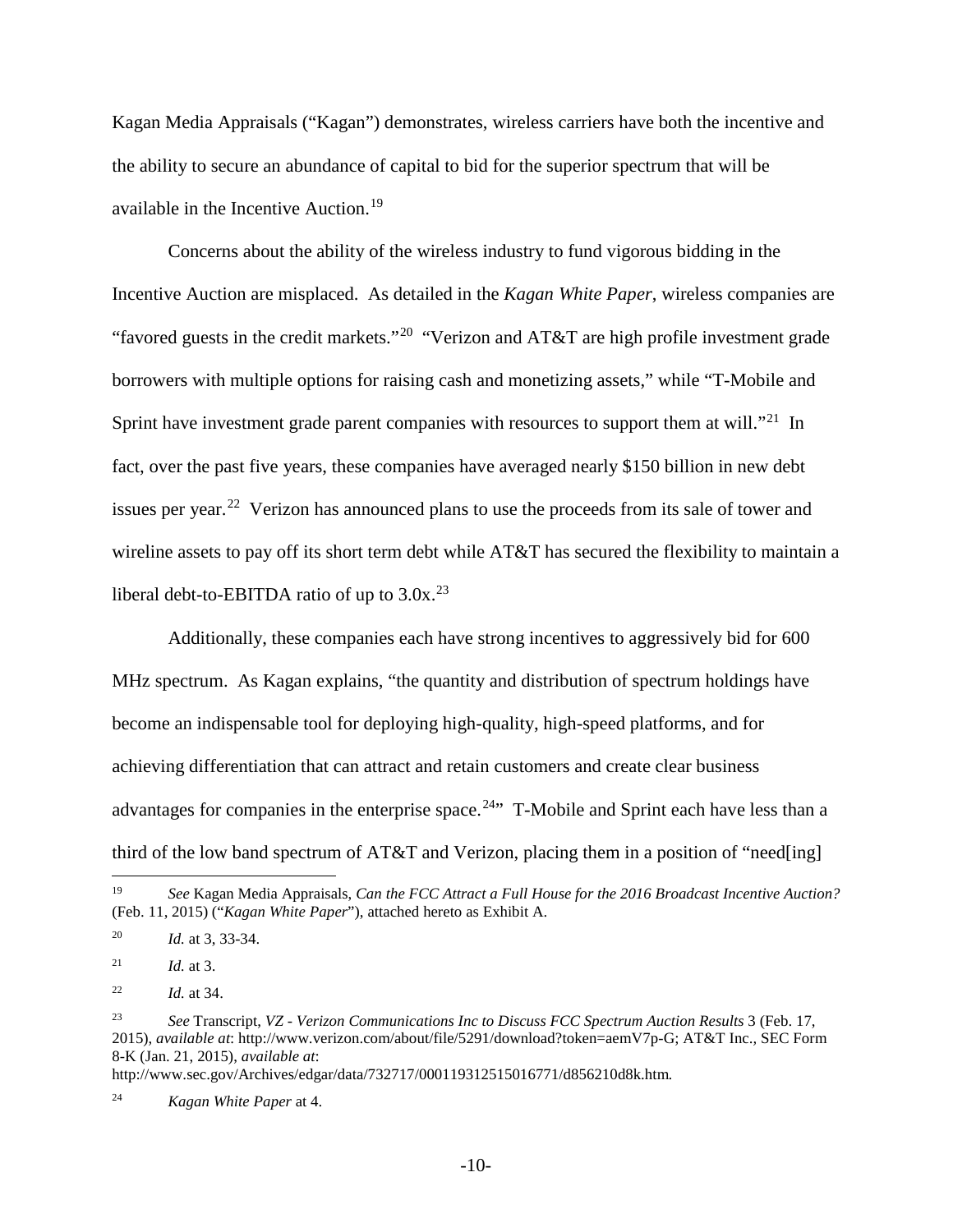low band spectrum to compete effectively over the long term."<sup>25</sup> AT&T and Verizon, despite having a greater amount of low band spectrum, have "tight ratios of available spectrum for the large customer bases they serve."<sup>[26](#page-17-2)</sup>

Given these factors, Kagan estimates that 600 MHz auction receipts "could well be in the \$60-80 billion range," with "multiple bidders that will value 600 MHz spectrum at \$2.50/MHz pop or higher on average, even with restricted competition in some of the blocks."<sup>27</sup> In fact, the primary barrier that Kagan identifies to achieving this revenue level is not the availability of financing available to wireless providers, but the amount of spectrum sold.<sup>[28](#page-17-4)</sup> As Kagan concludes: "whenever the Incentive Auction takes place, the combination of surging wireless usage and demand, the desire to protect their franchises, the foreclosure value of getting control of limited spectrum resources, the lure of low-band spectrum and the plans for generating new and lucrative cross-platform revenue streams should be irresistible drivers for the carriers to be there and bid hard for the spectrum that suits their needs."[29](#page-17-5) Accordingly, there is no basis to further delay the Incentive Auction and deny the American public the benefits of bringing additional low band spectrum to market as quickly as possible.

## <span id="page-17-0"></span>**B. The Commission Should Revise the Reverse Auction Pricing Methodology Proposed in the Comment PN.**

The pricing methodology that the Commission adopts in the *Procedures PN* must achieve two goals: (1) it should be consistent with the pricing policy that the FCC adopted in the

<span id="page-17-5"></span><sup>29</sup> *Id.* at 36.

<span id="page-17-1"></span><sup>25</sup> *Id.* at 3, 25-32. 25

<span id="page-17-2"></span><sup>26</sup> *Id.* at 3, 15-24.

<span id="page-17-3"></span><sup>&</sup>lt;sup>27</sup> *Id.* at 8. This is consistent with the conclusion of auction economist Peter Cramton and his research team ("The Cramton Team"), who project that the revenue for 10 blocks of 600 MHz spectrum should be *at least* \$84.9 billion. *See* Peter Cramton, Hector Lopez, David Malec, and Pacharasut Sujarittanonta, *Design of the Reverse Auction in the FCC Incentive Auction* 20 (Feb. 19, 2015) ("*Cramton Expert Report*"), attached hereto as Exhibit B.

<span id="page-17-4"></span><sup>28</sup> *Kagan White Paper* at 8 (explaining that forward auction revenue estimate "depend[s] on how many MHz are being sold once the final stage of the auction is reached").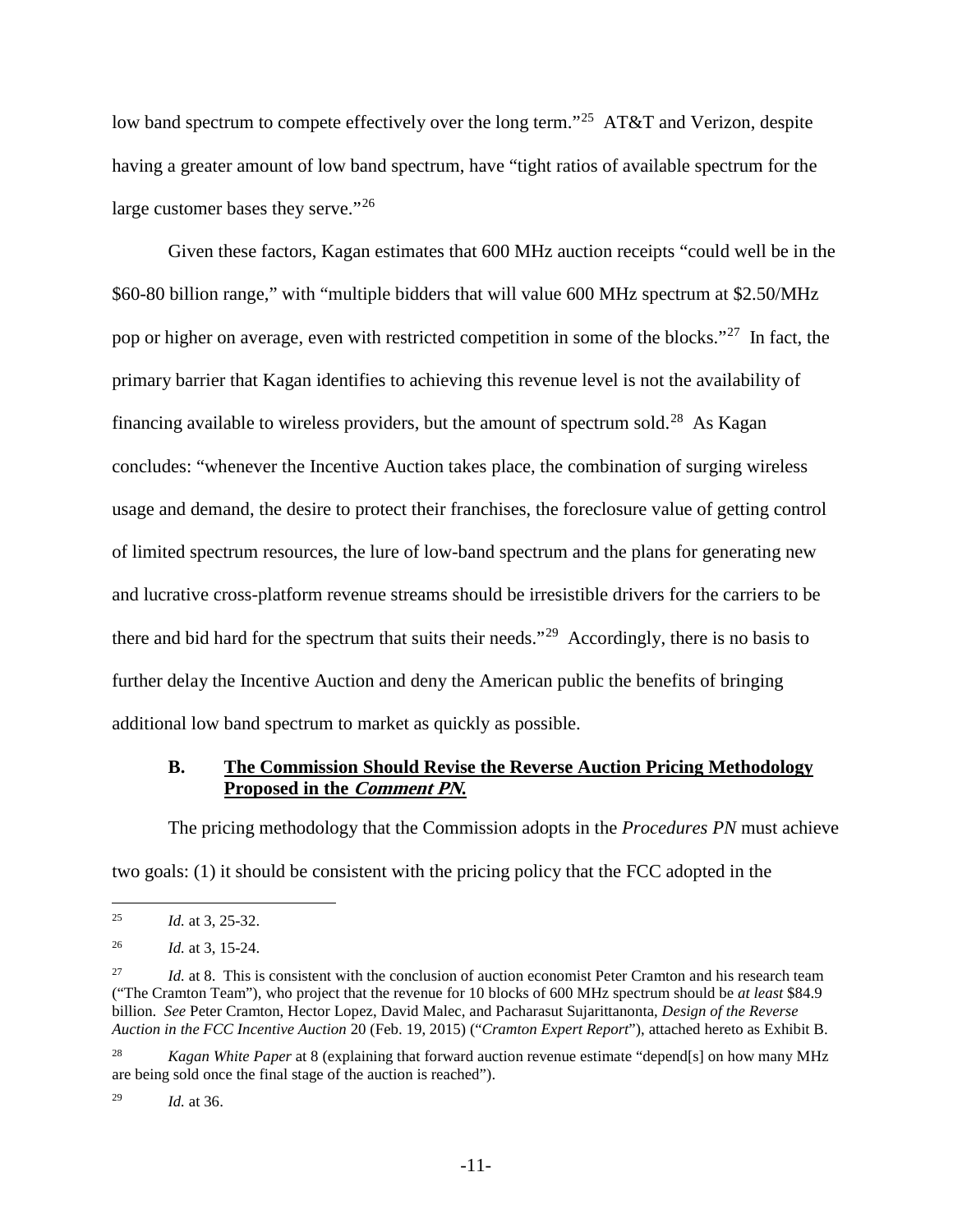*Incentive Auction R&O*; and (2) it should maximize public welfare by allocating spectrum to its best use, as measured by the market forces of the auction.

As an initial matter, the FCC is bound, when adopting its pricing methodology for the reverse auction, by the policies that it adopted in the *Incentive Auction R&O*. Although courts generally provide agencies with discretion to interpret final rules adopted through notice-andcomment rulemaking, such deference is limited when an interpretation is "plainly erroneous or inconsistent with the regulation."<sup>30</sup> "The reason for this limited deference is to prevent agencies from gaming the rulemaking provisions of the APA . . . by creating interpretive regulations that undercut regulations passed through notice-and-comment rulemaking."[31](#page-18-1) In the *Incentive Auction R&O*, the Commission committed to setting reverse auction prices based on a station's "impact on the repacking process" or, in other words, its preclusive effect.<sup>[32](#page-18-2)</sup> Thus, the agency must set prices for broadcasters that reflect this value.

In selecting between the many pricing methodologies that could be consistent with the *Incentive Auction R&O*, the Commission should focus on maximizing public welfare. This requires the FCC to adopt a pricing formula that results in the reallocation of the greatest amount of spectrum in the locations where it is valued the most while minimizing the corresponding loss of broadcast viewership. Because the FCC cannot possibly know how broadcasters will actually behave during the auction, it is particularly important to optimize the robustness of the auction by adopting policies that will result in the greatest likelihood of auction success, as defined by these parameters. Below, we discuss several modifications that preserve the core structure of the Commission's pricing formula, but increase the likelihood of achieving these outcomes.

<span id="page-18-0"></span><sup>30</sup> *See St. Francis Health Care Centre v. Shalala*, 205 F.3d 937, 943-44 (6th Cir. 2000) (quoting *Harris County Hosp. Dist. v. Shalala, 64 F.3d 220, 221 (5<sup>th</sup> Cir. 1995)).*  $30<sup>°</sup>$ 

<span id="page-18-1"></span><sup>&</sup>lt;sup>31</sup> *Crestview Parke Care Center v. Thompson*, 373 F.3d 743, 750 (6<sup>th</sup> Cir. 2004).

<span id="page-18-2"></span><sup>32</sup> *See Incentive Auction R&O* ¶ 451.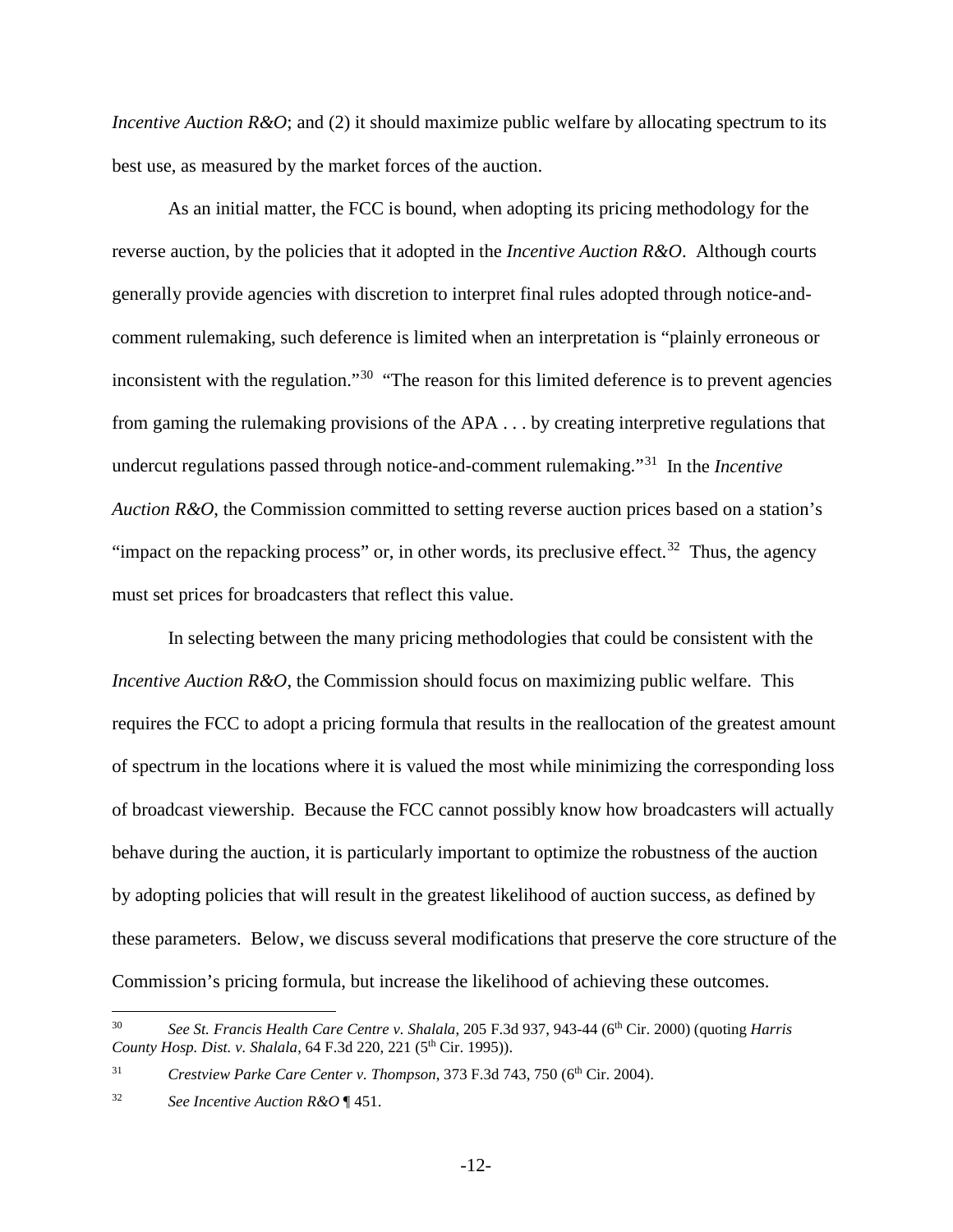#### 1. The FCC's Foundation For Its Opening Price Methodology Is Flawed.

<span id="page-19-0"></span>In the *Comment PN*, the Commission properly recognizes that its primary objective when setting opening prices for the reverse auction should be to set prices "high enough to encourage robust participation in the reverse auction."<sup>33</sup> Yet, rather than proceed under this principle, which has been endorsed by broadcasters, wireless providers, and equipment manufacturers,  $34$ the FCC instead offers two purported justifications to *hold down* opening prices: that high prices will cause the reverse auction to last "many hundreds of rounds" and that the agency is bound by the "statutory goals" outlined in Section 309(j) of the Communications Act to limit payments to broadcasters. These fabricated justifications are unacceptable and have no place in designing the FCC's reverse auction pricing policies.

As Chairman Wheeler has recognized, "[r]obust participation by broadcasters will be critical to the success of the auction."[35](#page-19-3) Stakeholders from every vantage point agree that the single most important element of a successful Incentive Auction is offering high initial prices to broadcasters. Verizon and Verizon Wireless, which have no direct interest in maximizing broadcaster revenue, recognized that "[t]he initial reverse auction reserve price for each of the exit, channel sharing and VHF relocation options must be high enough to ensure that

<span id="page-19-1"></span><sup>33</sup> *Comment PN* ¶ 95. 33

<span id="page-19-2"></span><sup>34</sup> *See, e.g.*, *EOBC Comments* at 8 ("Just as the Commission typically sets reserve prices in forward auctions sufficiently low to attract maximum participation and to ascertain the actual market price, so too must the Commission adopt an initial price for the reverse auction that is sufficiently high to determine the price at which broadcasters would be willing to relinquish their spectrum."); Comments of Telecommunications Industry Association, GN Docket No. 12-268 (Jan. 25, 2013) ("TIA Comments") at 13 (encouraging Commission to set "opening prices high enough to operate as real incentives"); Comments of Prospective Reverse Auction Participant, GN Docket No. 12-268 (Jan. 25, 2013) at 4 (encouraging the Commission to "set[] opening bid prices sufficiently high to attract broadcaster interest (even if, due to supply considerations, the FCC ultimately does not accept those high bids)").

<span id="page-19-3"></span><sup>35</sup> Tom Wheeler, FCC Chairman, *The Incentive Auction: Helping Broadcasters Make Informed Decisions*, Official FCC Blog (June 25, 2014, 1:41 p.m.) http://www.fcc.gov/blog/incentive-auction-helping-broadcastersmake-informed-decisions-0 ("June 25 Blog Post"),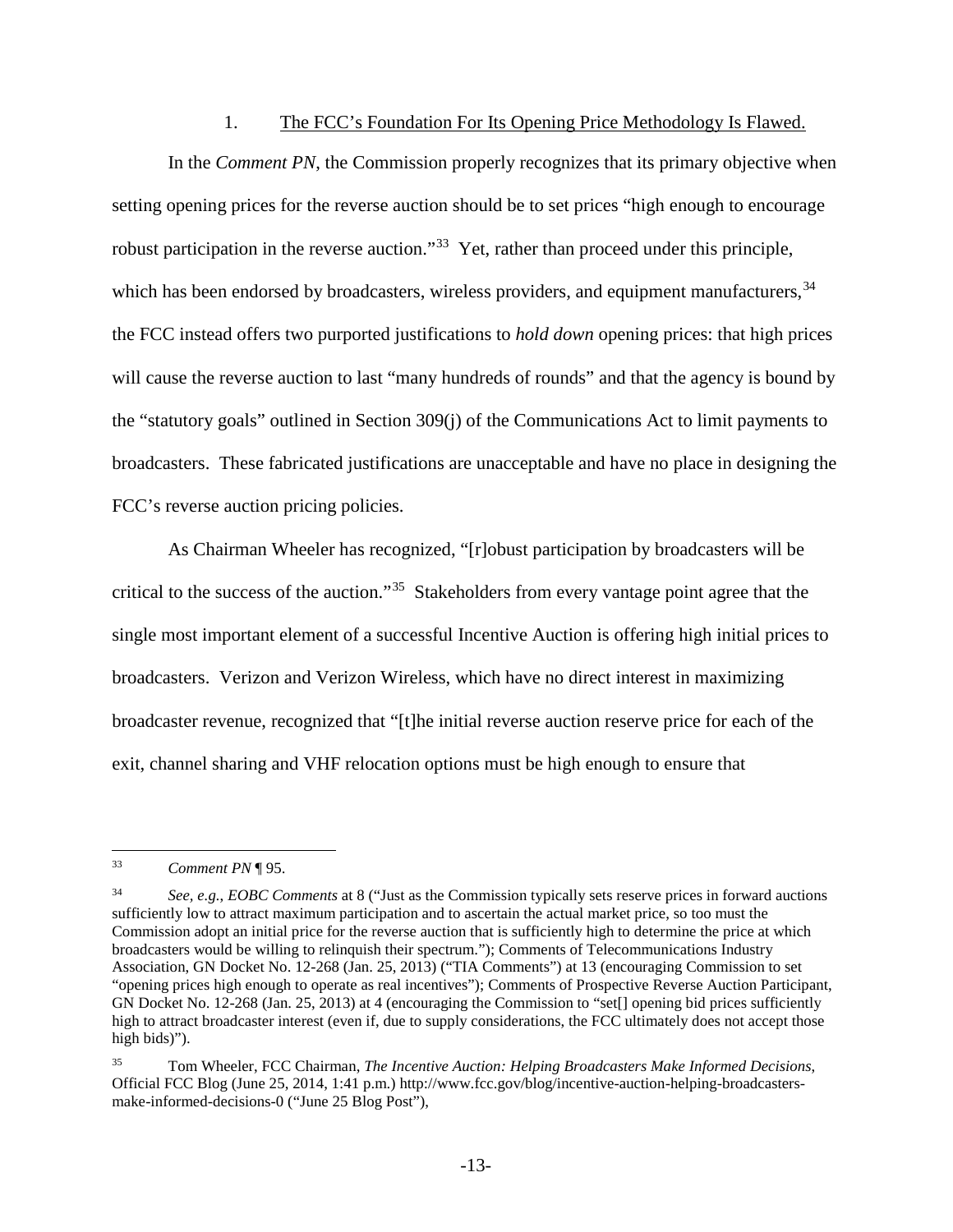broadcasters will have incentive to participate in the first instance."[36](#page-20-0) Similarly, U.S. Cellular encouraged the FCC to "set a high reserve price" to "incentivize broadcaster participation."<sup>[37](#page-20-1)</sup> This approach also found support from both the Telecommunications Industry Association and the Consumer Electronics Association.<sup>[38](#page-20-2)</sup> The FCC's focus, then, should be on convincing broadcasters that the prices it is offering are so high that every broadcaster must consider participating in the reverse auction (which will have the effect of creating competition and driving *down* prices), not devising ways to justify artificially lowering prices.

The Commission's expressed concern—that if the prices are too high, the reverse auction will require "hundreds of rounds to reach final clearing prices"<sup>[39](#page-20-3)</sup>—is a red herring. *First*, as a matter of public policy, the Commission should prioritize efficiency over expediency. After all, the recent AWS-3 auction lasted 341 rounds, yet Chairman Wheeler and House Communications and Technology Subcommittee Chair Greg Walden declared that, "By any measure, th[at] auction was a resounding success."[40](#page-20-4) *Second*, the Commission already is anticipating that the Incentive Auction will last "several months."[41](#page-20-5) *More fundamentally*, there is no direct correlation between the amount of the opening prices and the length of the auction. The FCC has proposed to determine prices by multiplying a station's fixed interference volume by a variable

<span id="page-20-0"></span><sup>36</sup> Comments of Verizon, GN Docket No. 12-268 (Jan. 25, 2013) at 28.  $\overline{a}$ 

<span id="page-20-1"></span><sup>37</sup> Comments of U.S. Cellular, GN Docket No. 12-268 (Jan. 25, 2013) at 9.

<span id="page-20-2"></span><sup>38</sup> TIA Comments at 16 (suggesting setting opening bids "at a level sufficient to prompt the boards of publicly traded broadcast licensees to fulfill fiduciary obligations by at least considering auction participation"); Reply Comments of Consumer Electronics Association, GN Docket No. 12-268 (Mar. 12, 2013) at 5 (encouraging the FCC to "promote broadcaster participation . . . by establishing initial bid prices that 'exceed the expectations of potential sellers").

<span id="page-20-3"></span><sup>39</sup> *Comment PN* ¶ 95.

<span id="page-20-4"></span><sup>40</sup> Tom Wheeler and Rep. Greg Walden, OpEd, *Spectrum Auction is Bipartisanship in Action*, The Hill (Jan. 30, 2015), *available at* http://thehill.com/opinion/op-ed/231196-spectrum-auction-is-bipartisanship-in-action.

<span id="page-20-5"></span><sup>41</sup> *See* Deborah D. McAdams, *FCC Proposes Top Station Opening Bids Totaling \$39 Billion*, TVTechnology (Feb. 9, 2015), *available at* http://www.tvtechnology.com/news/0086/fcc-proposes-top-station-opening-bidstotaling--billion/274464.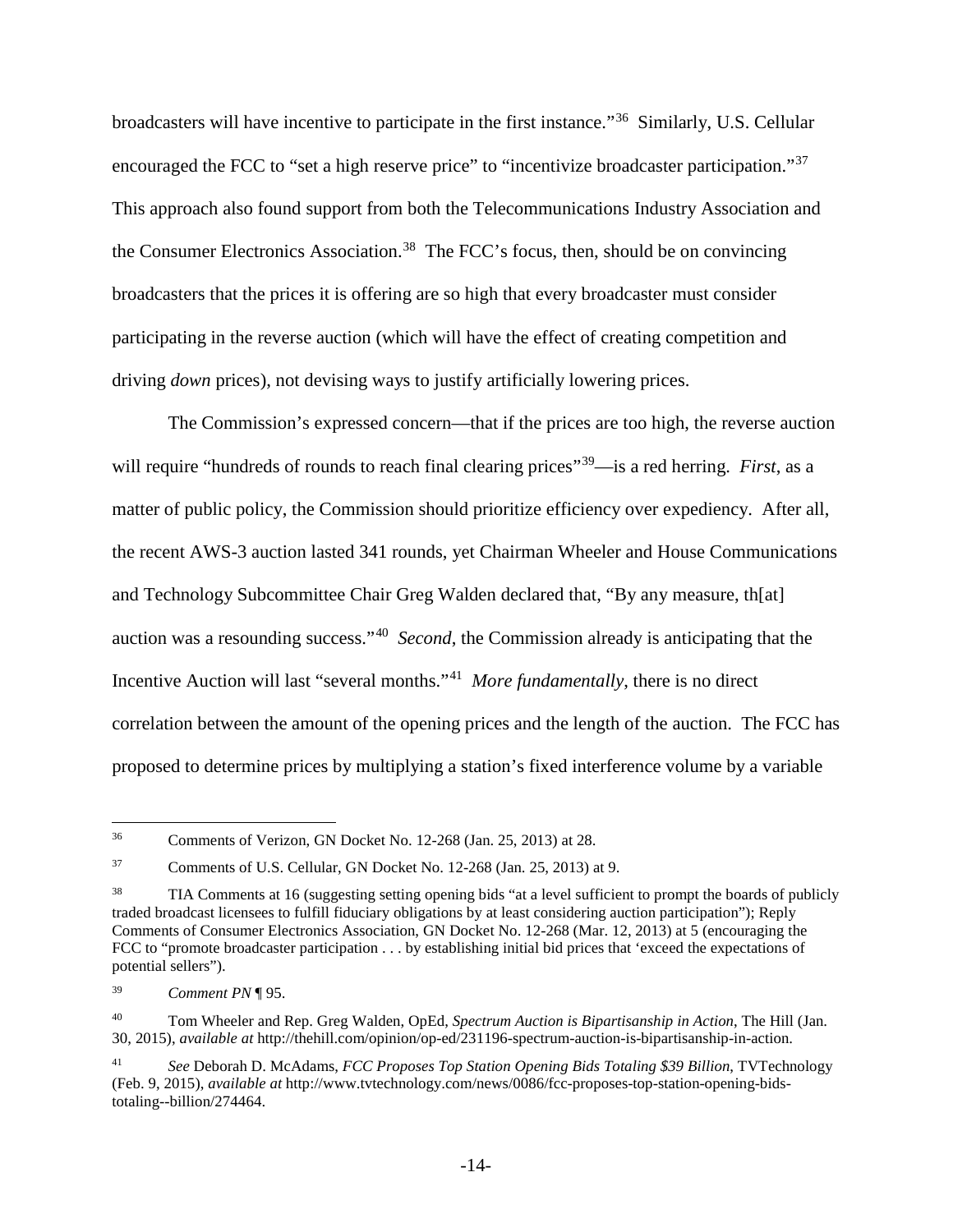base clock price. As such, the length of the auction will be determined not by the volume metric, but rather by the rate at which the base clock price descends. At the proposed 3% decrement, prices would fall in half by round 24. Even if the agency adopts a 1% decrement, as discussed in Section II.E.1, *infra*, prices will reach 60% of opening prices by round 50 and half of opening prices by round 70. This is not a slow pace, even if the Commission needs to move to a new clearing target and re-run some rounds for bidders previously frozen and now reactivated. The FCC can further manage the length of the auction by fixing decrements based on the opening clock price rather than the new clock price for each round. Thus, concerns about the length of the reverse auction should not dictate the FCC's opening price offers for the reverse auction.

Moreover, the FCC's embrace of "statutory goals" specified in its general auction authority is even further misplaced.<sup>[42](#page-21-0)</sup> In the Omnibus Budget Reconciliation Act of 1993, Congress granted the Commission with the authority to issue certain types of "*initial license[s] or construction permit[s]*" through auctions.<sup>43</sup> The Act specified certain objectives that the agency should incorporate into its methodology for those auctions, including: (a) the development and rapid deployment of new technologies, products and services, (b) promoting economic opportunity and competition, (c) recovery for the public of a portion of the value of the public spectrum resource made available for commercial use; and (d) efficient and intensive use of the electromagnetic spectrum.

By its terms, this section (now codified at 47 U.S.C.  $\S 309(i)(3)$ ) cannot apply to the broadcast licenses offered in the reverse auction. As the Commission repeatedly has recognized,

<span id="page-21-0"></span>*Comment PN* ¶ 95 ("In designing a system of competitive bidding, which includes setting opening prices, we promote several statutory goals, including 'recovery for the public of a portion of the value of the public spectrum resource made available for commercial use and avoidance of unjust enrichment through the methods employed to award uses of that resource.'"). 42

<span id="page-21-1"></span><sup>43</sup> Pub. L. No. 103-66, 107 Stat. 388 (1993).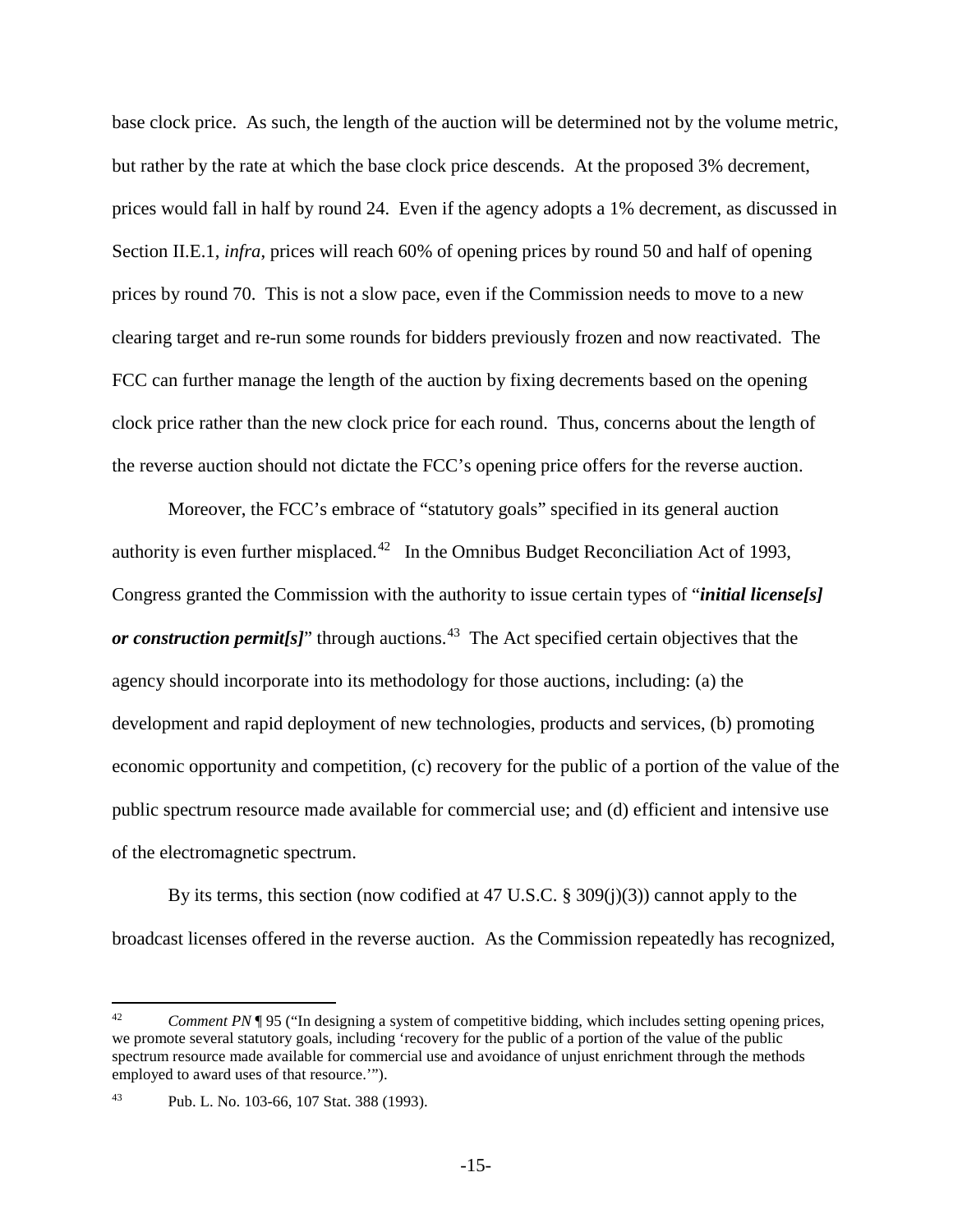the "Incentive Auction" actually consists of two separate auctions: a reverse auction and a forward auction.<sup>44</sup> The statutory objectives in  $309(i)(3)$ , meanwhile, only apply to certain "licenses or permits that the Commission *grants* through a competitive bidding system" (*e.g.*, the licenses offered in the forward auction). Because the Commission will not be granting any licenses in the reverse auction, the Commission's general auction authority and the rules pertaining thereto do not apply.

Additionally, there is no basis to consider these *forward* auction "objectives" when adopting procedures for the *reverse* auction. Section 309(j)(3) does not command any particular outcome; rather, it imposes a procedural requirement on the FCC when "identifying classes of licenses and permits to be issued by competitive bidding, in specifying eligibility and other characteristics of such licenses and permits, and in designing the methodologies for use" in auctions for initial licenses or construction permits. Thus, even though the forward and reverse auctions are interrelated, the prices that the Commission offers to broadcasters in the reverse auction have no bearing on whether the agency satisfies its statutory obligation to include the necessary safeguards in its forward auction design.

Perhaps it is not surprising, then, that the FCC did not once mention a reverse auction statutory obligation under Section  $309(j)(3)$  during the notice-and-comment rulemaking in this proceeding. Although the Incentive Auction *Notice of Proposed Rulemaking* included four references to Section 309(j)(3) and the *Incentive Auction R&O* included nine such references all were in the context of policies for the *forward* auction.<sup>45</sup> Now, the Commission is attempting

 $\overline{a}$ 

<span id="page-22-0"></span><sup>44</sup> *See, e.g.*, *Comment PN* ¶ 2 ("The incentive auction will include a "reverse auction" in which broadcasters will offer to voluntarily relinquish some or all of their spectrum usage rights, and a "forward auction" of new, flexible use licenses suitable for providing mobile broadband services.").

<span id="page-22-1"></span><sup>45</sup> *In the Matter of Expanding the Economic and Innovation Opportunities of Spectrum Through Incentive Auctions*, Notice of Proposed Rulemaking, 27 FCC Rcd. 12357 ¶¶ 293 & n.427, 381 n. 579, 383, 384 & nn.596 &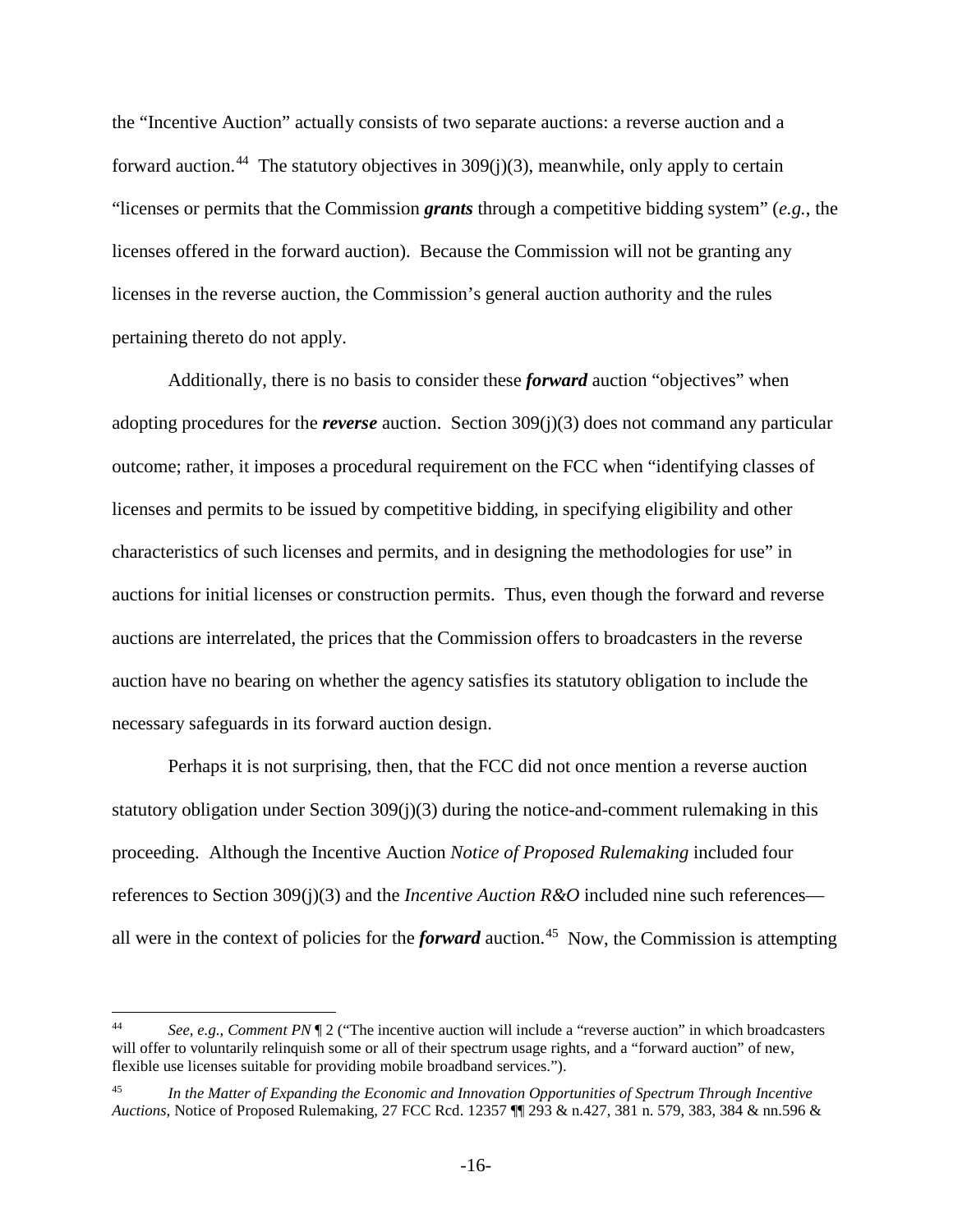to shift the burden of this forward auction design obligation to the reverse auction. Quite simply, Section 309(j)(3) does not apply the reverse auction. The Commission should adopt reverse auction procedures based on their contribution to the goal of maximizing spectrum reallocation rather than their compliance with a contrived, nonexistent statutory obligation.

Finally, even if the FCC was correct that it must consider the objectives identified in Section 309(j)(3) in adopting its reverse auction procedures, there is no basis for considering a single objective in isolation, as the Commission does in the *Comment PN*. When considering the statutory factors in their totality, it is clear that the balance favors setting prices high for all stations and allowing market forces (as informed by the Commission's feasibility checker) to dictate the prices paid to each station.

*First*, artificially reducing prices offered to broadcasters will hinder the development and rapid deployment of new technologies, products, and services by limiting broadcaster participation and, in turn, the amount of spectrum that is reallocated in the Incentive Auction. As Chairman Wheeler and Representative Walden recently acknowledged, "Bringing additional spectrum to market . . . contributes to technological innovation, greater competition, and more consumer choices."[46](#page-23-0) 

*Second*, limiting prices to broadcasters will harm economic opportunity and competition by failing to develop the market-based reallocation that Congress desired and that the FCC has promised. According to a wireless industry estimate cited in that same OpEd, "for every 10

 $\overline{a}$ 

<sup>591 (2012) (&</sup>quot;*NPRM*"); *Incentive Auction R&O* ¶¶ 63 n.171, 343 & n.1019, 344 & n.1021, 345 & n.1026, 472 & n.1350, 324 & n.985, 479 n. 1372, 749 nn.2114 & 2116.

<span id="page-23-0"></span><sup>46</sup> Tom Wheeler and Rep. Greg Walden, *infra* n.40.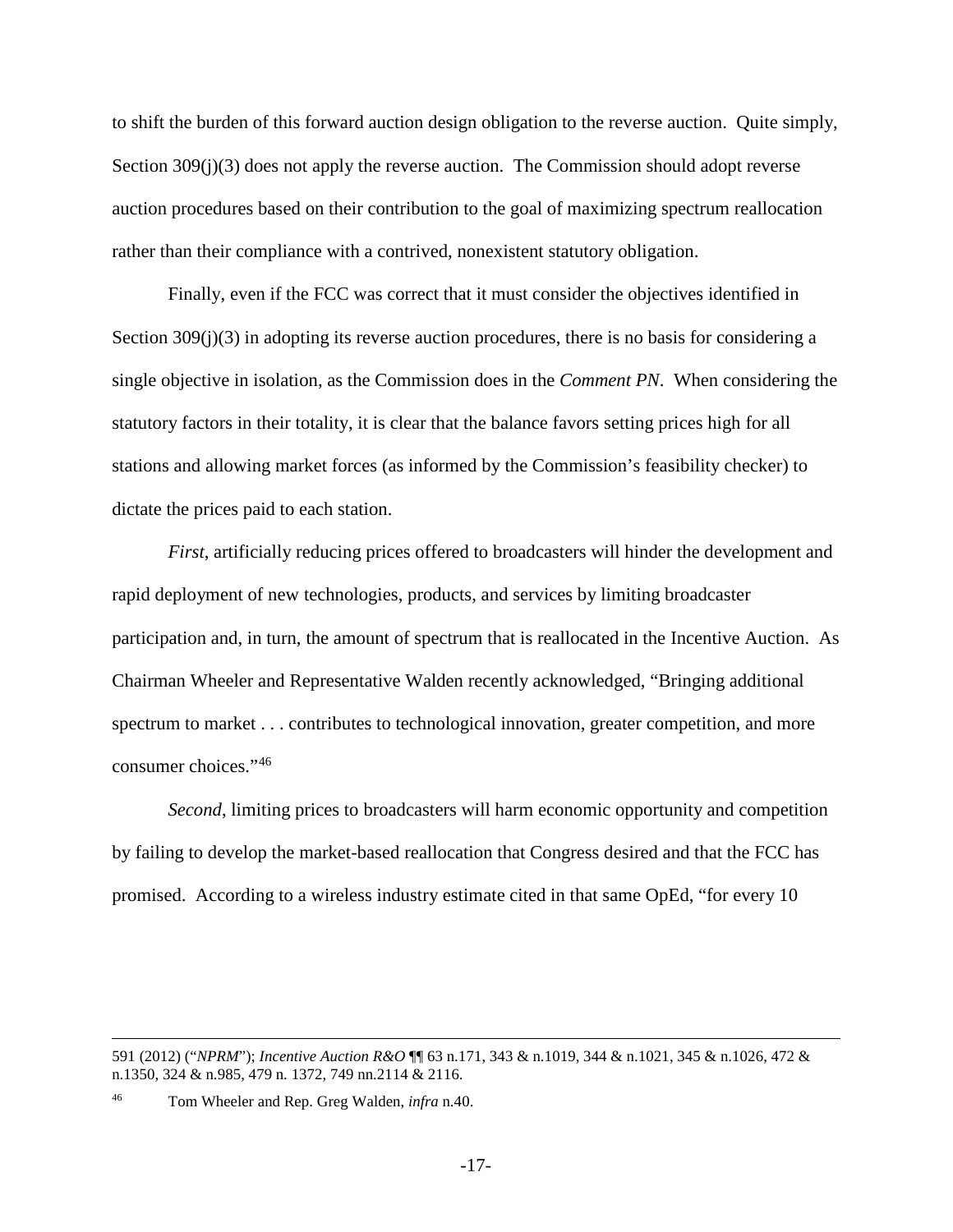Megahertz of spectrum licensed for wireless broadband, 7,000 American jobs are created and U.S. gross domestic product increases by \$1.7 billion."<sup>47</sup>

*Finally*, needlessly capping broadcaster prices will preclude efficient and intensive use of the electromagnetic spectrum by preventing spectrum from being allocated to its highest and best use. As demonstrated in the attached Expert Report by The Cramton Team, the public welfare is maximized by offering high initial prices to all broadcasters and establishing a competitive market for broadcast spectrum.[48](#page-24-2)

On balance, then, artificially controlling prices offered to broadcasters will hinder, not promote, the objectives set forth in Section 309(j)(3).

## 2. The FCC's Opening Price Methodology Is Inconsistent With the Pricing Policies Adopted In the *Incentive Auction R&O*.

<span id="page-24-0"></span>Although the Commission did not adopt a specific methodology in the *Incentive Auction R&O* for how it would set prices for the reverse auction, it did commit to a framework for setting those prices that it must now follow in the *Procedures PN*. *First*, the agency explained that a station's price would account for objective factors "that affect the availability of channels in the repacking process and, therefore, the value of a station's bid to voluntarily relinquish spectrum usage rights."<sup>49</sup> As the FCC explained, under this policy, "a station with a high potential for interference will be offered a price that is higher than a station with less potential for interference to other stations."[50](#page-24-4) *Second*, the Commission stated that it would set prices based on a station's "impact on the repacking process" or, in other words, its preclusive effect, and not on "the

<span id="page-24-4"></span><sup>50</sup> *Id.*

<span id="page-24-1"></span>*Id.* 47

<span id="page-24-2"></span><sup>48</sup> *Cramton Expert Report* at 34.

<span id="page-24-3"></span><sup>49</sup> *Incentive Auction R&O* ¶ 450.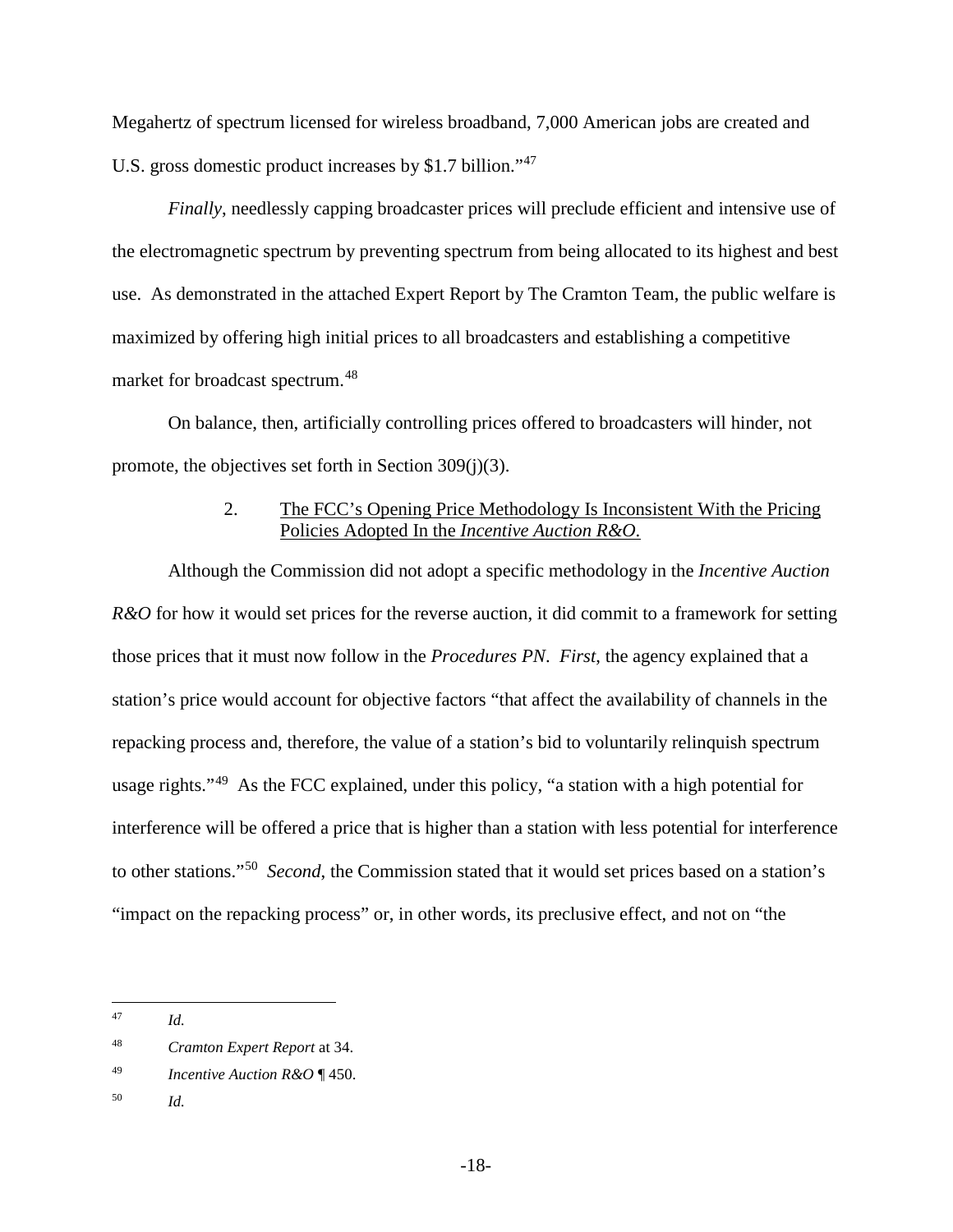potential market or enterprise value of stations."[51](#page-25-0) Although the *Incentive Auction R&O* identified certain possible factors that the agency could use, it did not adopt those factors, nor did it justify how the proposed factors were consistent with the pricing policy adopted in the *Incentive Auction R&O*.

The pricing methodology proposed in the *Comment PN* cannot be reconciled with the framework that the FCC adopted in the *Incentive Auction R&O*. In the *Comment PN*, the agency proposes a formula that multiplies a unique volume factor calculated for each station by a base clock price for all UHF stations.<sup>[52](#page-25-1)</sup> The volume component is calculated by multiplying the square root of the interference-free population covered by a station's service contour by the square root of the number of co-and adjacent channel constraints a station would impose on repacking on a pairwise basis.<sup>[53](#page-25-2)</sup>

The *Comment PN* does not even attempt to justify how this proposed methodology reflects a station's "impact on the repacking process," as required under the policy adopted in the *Incentive Auction R&O.* Even the Commission's conclusory statement that the proposed approach "will yield opening bid prices that reasonably approximate underlying relative differences in value of stations to the auction" is suspect.<sup>[54](#page-25-3)</sup> *First*, the policy that the FCC adopted in the *Incentive Auction R&O* did not call for it to "reasonably approximate" a station's impact on the repacking process. Rather, it limited the factors upon which the Commission could discriminate among stations to those "that affect the availability of channels in the repacking process and, therefore, the value of a station's bid to voluntarily relinquish spectrum

- <span id="page-25-2"></span><sup>53</sup> *Id.* ¶ 96.
- <span id="page-25-3"></span><sup>54</sup> *Id.*

<span id="page-25-0"></span>*Id.*  $\P$  451. 51

<span id="page-25-1"></span><sup>52</sup> *Comment PN* ¶ 95.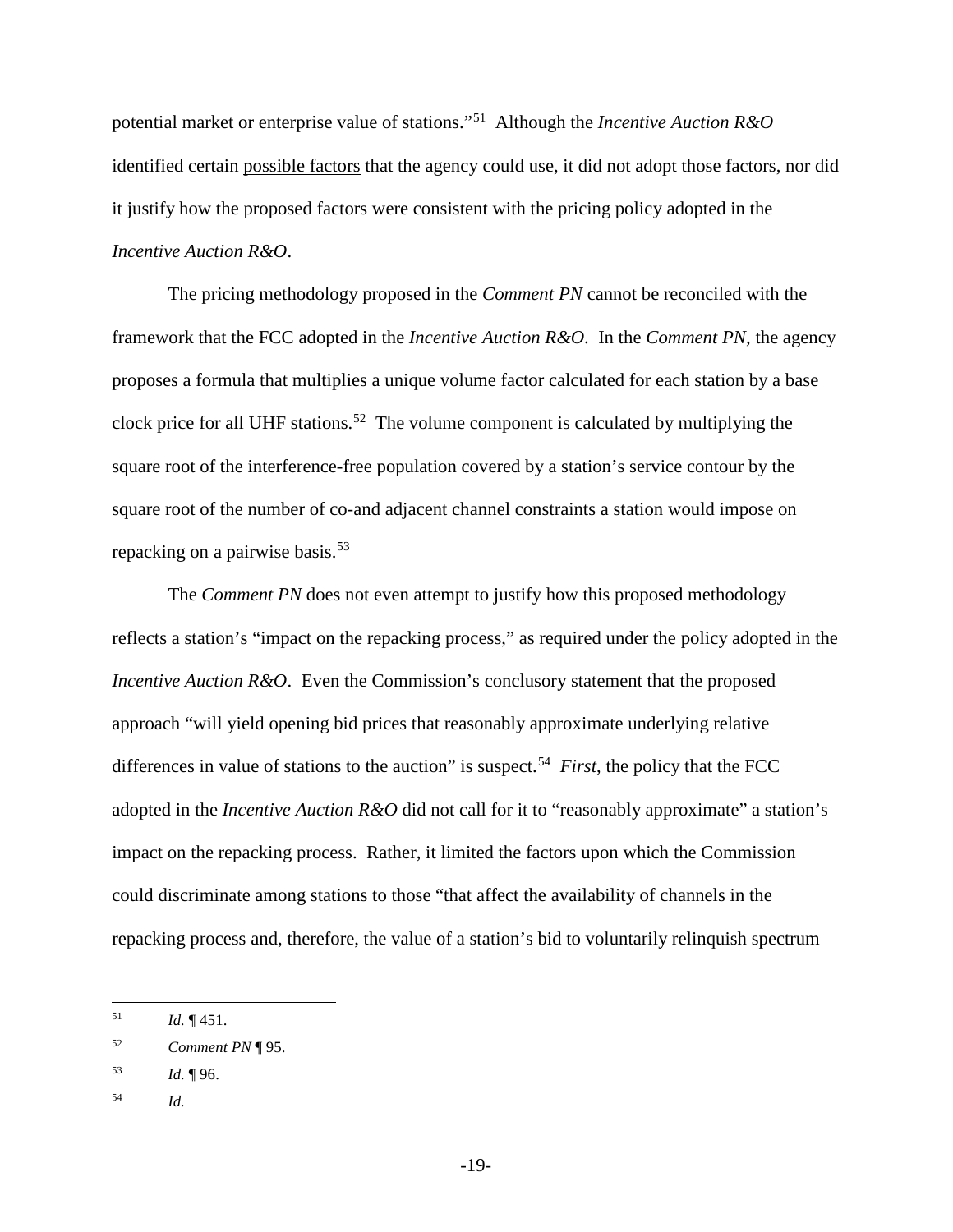usage rights." *Second*, as the Coalition repeatedly has demonstrated, the interference-free population covered by a station's contour has nothing to do with the station's "impact on the repacking process."[55](#page-26-0) Thus, instead of reflecting the value of each station to the repacking process, the agency's proposal will simply cause it to pay more money for stations with a smaller impact on the repacking process. Attached as Exhibit D hereto is a list of more than 1,100 stations that directly block service to a population at least two-and-a-half times greater than their interference-free population, and, thus, are undervalued by the proposed interference-free population metric.

Instead of explaining how its pricing proposal is consistent with the policies adopted in the *Incentive Auction R&O*, the FCC offers four alternative justifications for its proposed pricing methodology—none of which can withstand scrutiny:

*First,* the Commission claims that the inclusion of a population component will enable the agency "to clear more spectrum in markets where the forward auction value of relinquished spectrum usage rights is apt to be higher."[56](#page-26-1) However, the *Comment PN* fails to explain how discriminating among broadcasters based on population served will achieve this result. As the

<span id="page-26-1"></span><span id="page-26-0"></span><sup>55</sup> *See* Letter from Preston Padden, Executive Director, EOBC, to Marlene H. Dortch, Secretary, FCC (Mar. 26, 2013) (demonstrating that a station with less population coverage could be more difficult to repack than a station with substantially greater population coverage); Letter from Preston Padden, Executive Director, EOBC, to Ruth Milkman, Brett Tarnutzer, Sasha Javid, and Evan Kweral, FCC (Apr. 7, 2013) (citing Mar. 26, 2013 filing); Campbell, *supra* note 8 at 24 ("Though a television station's coverage contour could reflect its value as a television station, it is irrelevant to the market value of the station's spectrum for mobile services or the value of the station's participation in the FCC's spectrum clearing efforts."); Letter from Preston Padden, Executive Director, EOBC, to Marlene H. Dortch, Secretary, FCC (Apr. 21, 2014) (statistically demonstrating the "minimal correlation between the number of POPs served by a station and its value in clearing the broadcast spectrum"); Letter from Preston Padden, Executive Director, EOBC, to Marlene H. Dortch, Secretary, FCC (Apr. 28, 2014) (same); Letter from Preston Padden, Executive Director, EOBC, to Marlene H. Dortch, Secretary, FCC (May 8, 2014) (same); Letter from Preston Padden, Executive Director, EOBC, to Marlene H. Dortch, Secretary, FCC (Dec. 4, 2014) (demonstrating through statistical analysis and specific examples how "a station with a relatively low interferencefree POP count has an oversized 'impact on the repacking process' because it is mutually exclusive with stations in one or more larger DMAs."); from Preston Padden, Executive Director, EOBC, to Marlene H. Dortch, Secretary, FCC (May 8, 2014) (same); Letter from Preston Padden, Executive Director, EOBC, to Marlene H. Dortch, Secretary, FCC (Jan. 12, 2015). Attached as Exhibit C hereto are three illustrations of how the use of population within a station's contour to establish prices and preclusion to determine repacking produces disparate results.  $\overline{a}$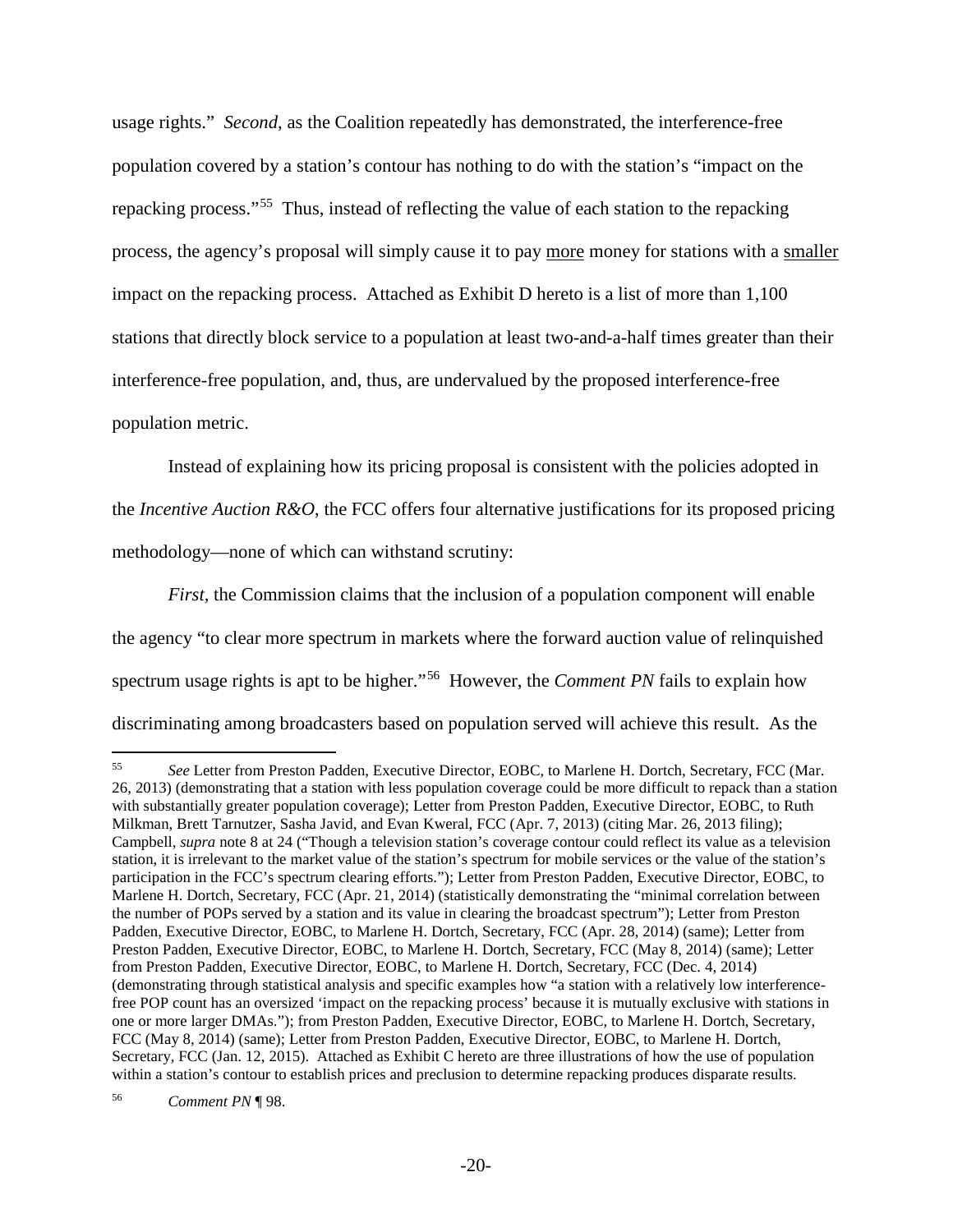FCC-commissioned "Greenhill Report" recognized, "[s]tations with lower coverage populations may also be important to the repacking process insofar as their interference footprint prevents larger stations in critical areas from being repacked.<sup>57</sup> Thus, the key to clearing spectrum in markets where forward auction values will be highest is to offer high prices to all stations that could contribute to freeing spectrum in those markets. Offering wildly different prices to broadcasters with similar interference profiles will not contribute to the clearing of a single additional station. Instead, it creates a risk of non-participation by lower priced stations, resulting in less, not more, clearing in markets with the highest forward auction values. For example, the FCC's proposal results in lower opening prices for a number of stations than the prices that the Commission released in October 2014, which were supposed to reflect the potential final amounts that those stations could receive.<sup>58</sup> If the FCC's own methodology for estimating a station's value reflected a higher price than the price the agency is now willing to offer, this demonstrates a critical flaw in the Commission's pricing formula that could result in less spectrum reallocation.

<span id="page-27-0"></span><sup>57</sup> Greenhill & Co., LLC, *Incentive Auction Opportunities for Broadcasters* 30-34 (Oct. 2014), *available at* http://wireless.fcc.gov/incentiveauctions/learn-program/docs/ia-opportunities-book.pdf ("October Greenhill Book"). 57

<span id="page-27-1"></span><sup>58</sup> *Compare id.* at 30-34 *with* Greenhill & Co., LLC, *Incentive Auction Opportunities for Broadcasters* 25-28 (Feb. 2015, *available at* http://wireless.fcc.gov/incentiveauctions/learn-

program/Incentive\_Auction\_Opportunities\_Book\_Information\_Sessions\_2\_5\_15.pdf). For example, the October 2014 Greenhill book estimates that the maximum full power station in San Diego could receive \$250 million in the auction, while the maximum Class A station in San Diego could receive \$230 million. Yet, under the FCC's proposed formula, the *starting* price for the top full power station in San Diego would be \$220 million and the *starting* price for the top Class A station would be \$160 million. Because prices can only go down from there, these stations are assured to receive *at least* \$30 million and \$70 million less, respectively, than the Commission's prior estimates. Similarly, the October 2014 book highlighted the "compelling" compensation for Class A broadcasters in Wilkes-Barre-Scranton, PA, with estimated high end compensation of \$56 million for the top station. Yet, the *starting* price for that station, under the FCC's proposed methodology, is \$38 million—an \$18 million drop before the auction even begins. The October 2014 book also touted "compelling" compensation for stations in Palm Springs, CA--\$180 million for the top full power station—yet, now it proposes to offer that station an opening price of just \$87 million.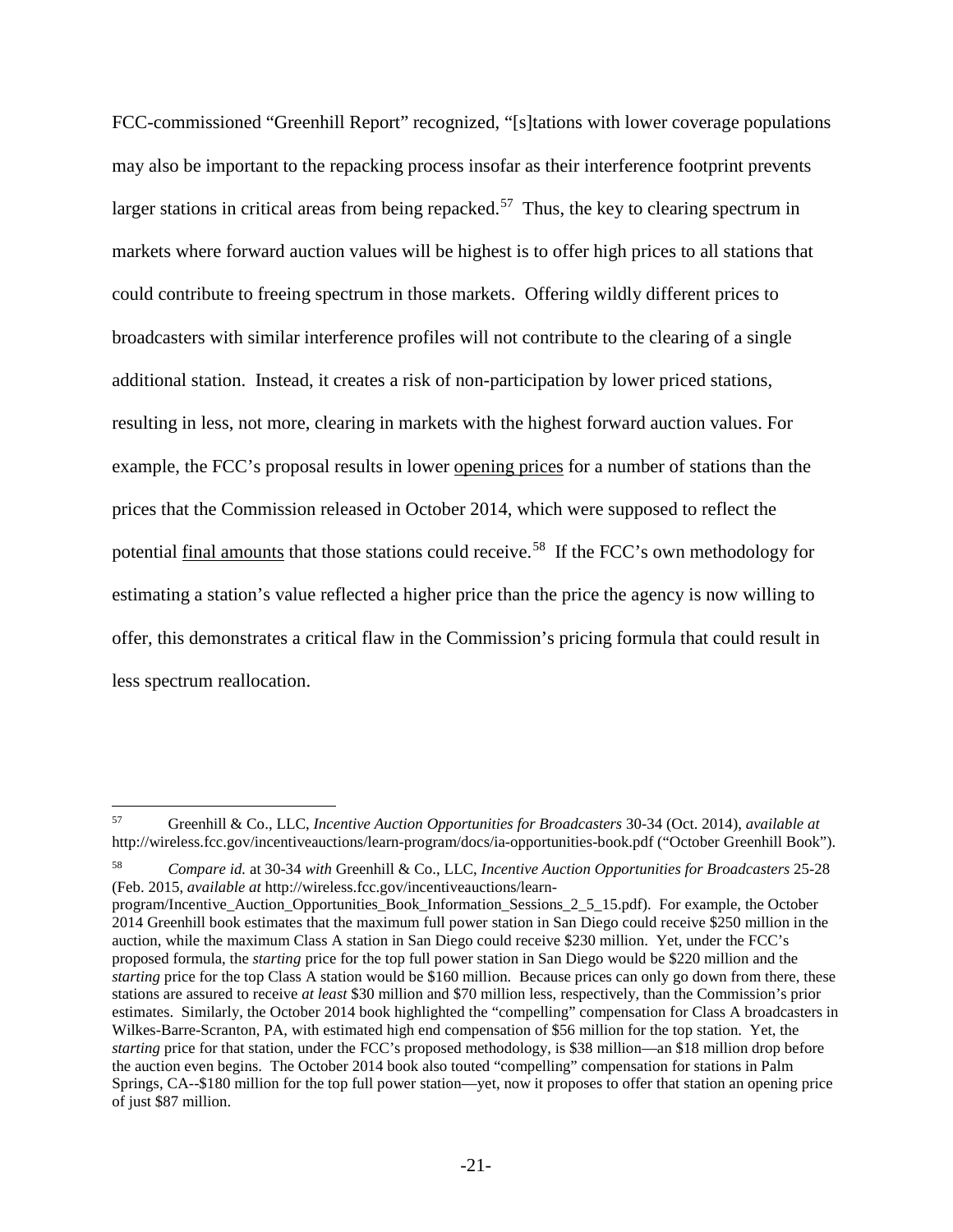*Second*, the Commission claims that the proposed methodology "will enable [it] to close the auction in a reasonable number of rounds."[59](#page-28-0) As explained in Section II.B.1, *supra*, opening prices will have only a minor effect on the number of rounds. Moreover, as The Cramton Team explains, higher prices will attract greater participation and more competition, which will lead to a more efficient and successful auction.<sup>60</sup> This is well worth the cost of a few additional days or weeks of bidding.

*Third*, the Commission claims that the pricing methodology will allow it to "meet [its] statutory obligation to promote the interests of taxpayers in getting a portion of the value of the spectrum sold at the forward auction."[61](#page-28-2) As also described in Section II.B.1, *supra*, the FCC's only statutory obligation is to adopt *forward auction methodology* that includes safeguards to recover a portion of the value of that spectrum for taxpayers. This procedural obligation has no application to the reverse auction. Moreover, the Commission's proposed pricing methodology would negatively impact the other statutory objectives in Section 309(j)(3).

*Finally*, the Commission claims that its "use of a population factor is consistent with the fact that the spectrum recovered from broadcasters will enable flexible use licenses to be offered in the forward auction subject to procedures that are based, among other things, on the population covered by each PEA."[62](#page-28-3) This assumes, improperly, that the population covered by a station's contour corresponds to the population covered by any PEAs that it would prevent the FCC from offering in the forward auction. In fact, as the agency has recognized, a station's real value in the auction is its impact on the repacking process.<sup>63</sup> The Commission would be remiss

 $\overline{a}$ 

-22-

<span id="page-28-0"></span><sup>59</sup> *Comment PN* ¶ 98.

<span id="page-28-1"></span><sup>60</sup> *Cramton Expert Report* at 34.

<span id="page-28-2"></span><sup>61</sup> *Id.*

<span id="page-28-3"></span><sup>62</sup> *Id.*

<span id="page-28-4"></span><sup>63</sup> *Incentive Auction R&O* ¶ 451.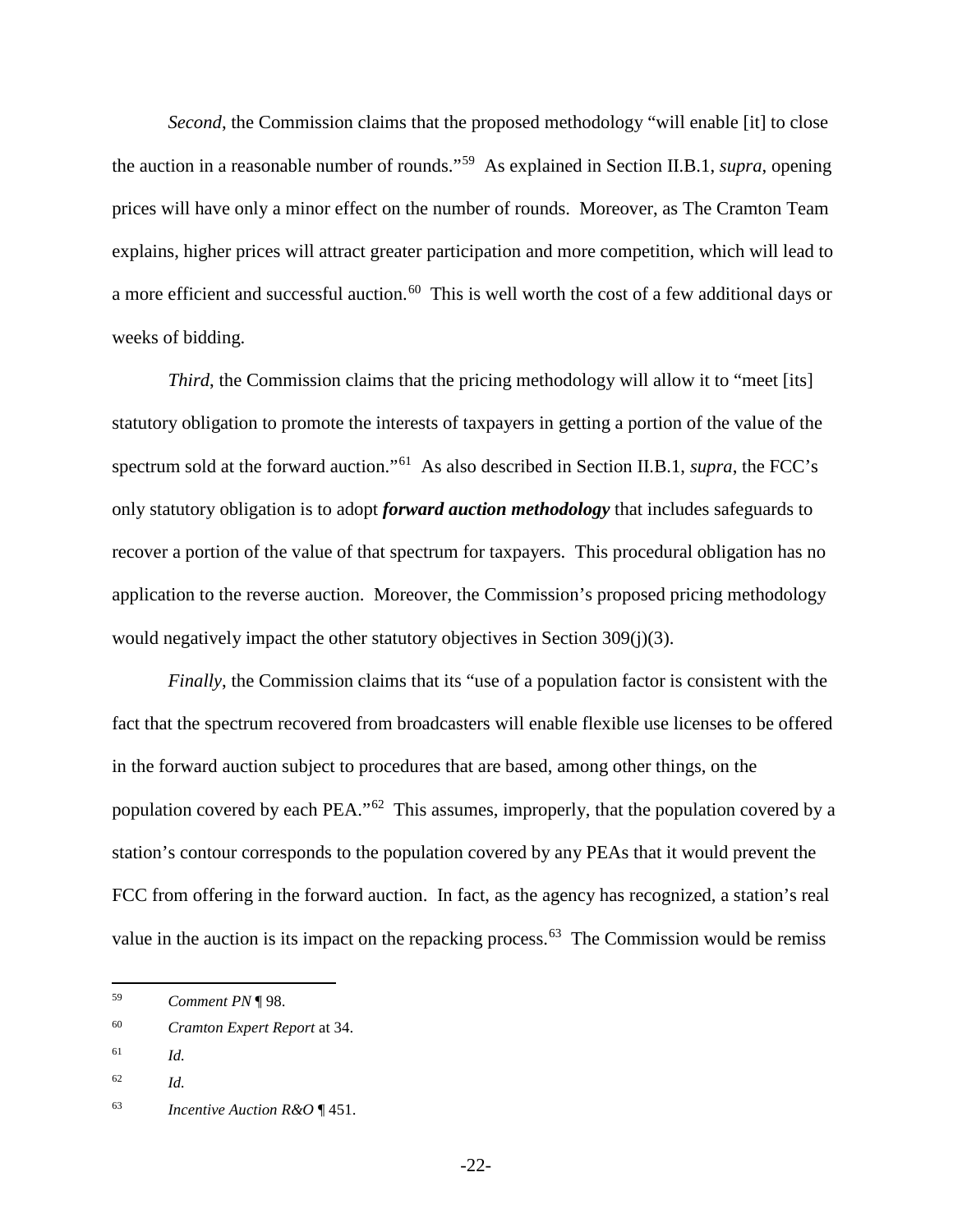to abandon this conclusion. A formula that prioritizes a station's interference profile over the station's own population served will better achieve this objective by paying more to the stations that will have the greatest impact on the population that the Commission can offer in the forward auction.

## 3. The FCC Should Adopt an Alternative Pricing Methodology That Maximizes Public Welfare and Better Serves the Commission's Own Objectives.

<span id="page-29-0"></span>Not only is the FCC's proposed pricing formula inconsistent with the policies adopted in the *Incentive Auction R&O*, but it also fails to maximize public welfare by creating an unnecessary risk that the Commission will not be able to reallocate an efficient amount of spectrum for mobile broadband use. The Coalition has evaluated hundreds of alternative formulas for calculating a station's volume that are more consistent with the framework that the agency adopted in the *Incentive Auction R&O* and that better achieve the agency's objectives.

The Coalition initially focused on alternatives that, consistent with the framework that the FCC adopted in the *Incentive Auction R&O*, reflect a station's "impact on the repacking process." The purest form of measuring a station's value in the repacking, its "freeze probability," uses only the data from the FCC's domain and interference constraint files to determine, based on thousands of simulations, how likely a station is to be "frozen" during the auction because it cannot be repacked. To calculate "freeze probability," we determine the frequency (expressed as a percentage) at which the station freezes in thousands of simulations with a random order of station exits.<sup>[64](#page-29-1)</sup> To avoid extremes, freeze probabilities are bounded with a floor of 10% and a ceiling of 80%.<sup>65</sup> By excluding any assumptions about broadcaster values and participation, this formula provides the "best measure of a station's value in clearing, as

<span id="page-29-1"></span><sup>64</sup> *Cramton Expert Report* at 6, 35.  $\overline{a}$ 

<span id="page-29-2"></span><sup>65</sup> *Id.* at 35.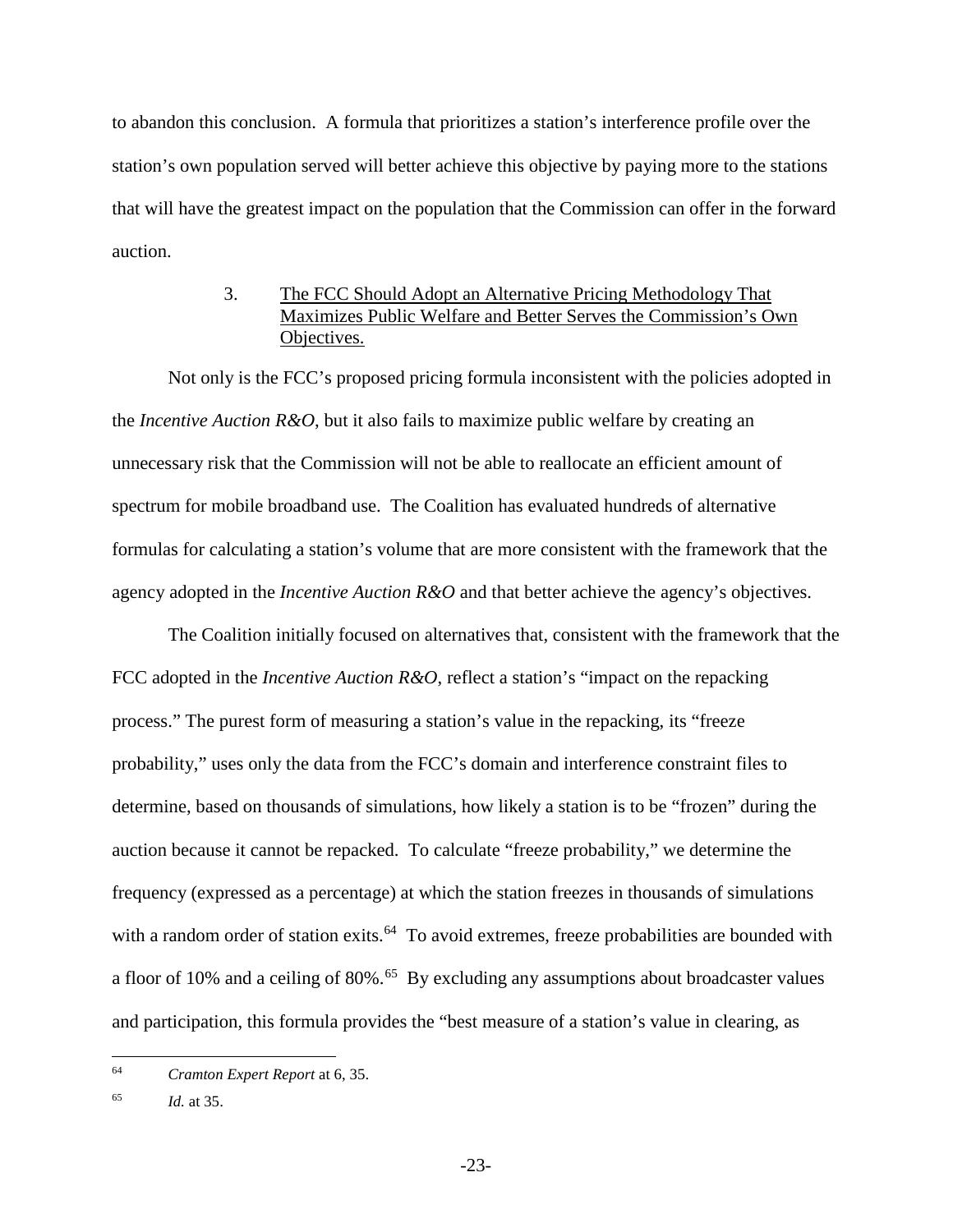determined from the population that is precluded if the station is repacked and the likelihood that it must clear to maintain a feasible repack."<sup>[66](#page-30-0)</sup> This number can then be scaled to a particular high starting price, just as the Commission has done under its formula.

Another alternative is to replace the population component of the FCC's formula, which focuses solely on the population served by a single broadcast station, with a preclusion component, which measures the population that cannot be served by another broadcaster if that station has to be repacked. The Coalition has calculated a station's precluded population as the population that cannot be served by any other station if the specified station is repacked. As The Cramton Team explains, this measure "reflects that fact that a broadcaster's signal extends far beyond its protected contour, creating a 'zone of preclusion' in which no other broadcasting and no wireless operations could exist without experiencing destructive interference."[67](#page-30-1)

These two alternatives can be combined into a single volume formula:

Freeze Volume = (Precluded population)<sup>5</sup> x (Freeze probability)

Unlike the FCC's proposed formula, with freeze volume, "a station with a high potential for interference will be offered a price that is higher than a station with less potential for interference to other stations."[68](#page-30-2) 

If the Commission nevertheless insists on including a station's interference-free population in the volume metric, it should at least re-balance that metric to better reflect a station's "impact on the repacking process" and to maximize public welfare. The FCC can achieve this result by preserving the fundamental structure of its proposal while modifying the

<span id="page-30-0"></span>*Id.* at 6. 66

<span id="page-30-1"></span> $Id.$  at 6-7.

<span id="page-30-2"></span><sup>68</sup> *Comment PN* ¶ 98.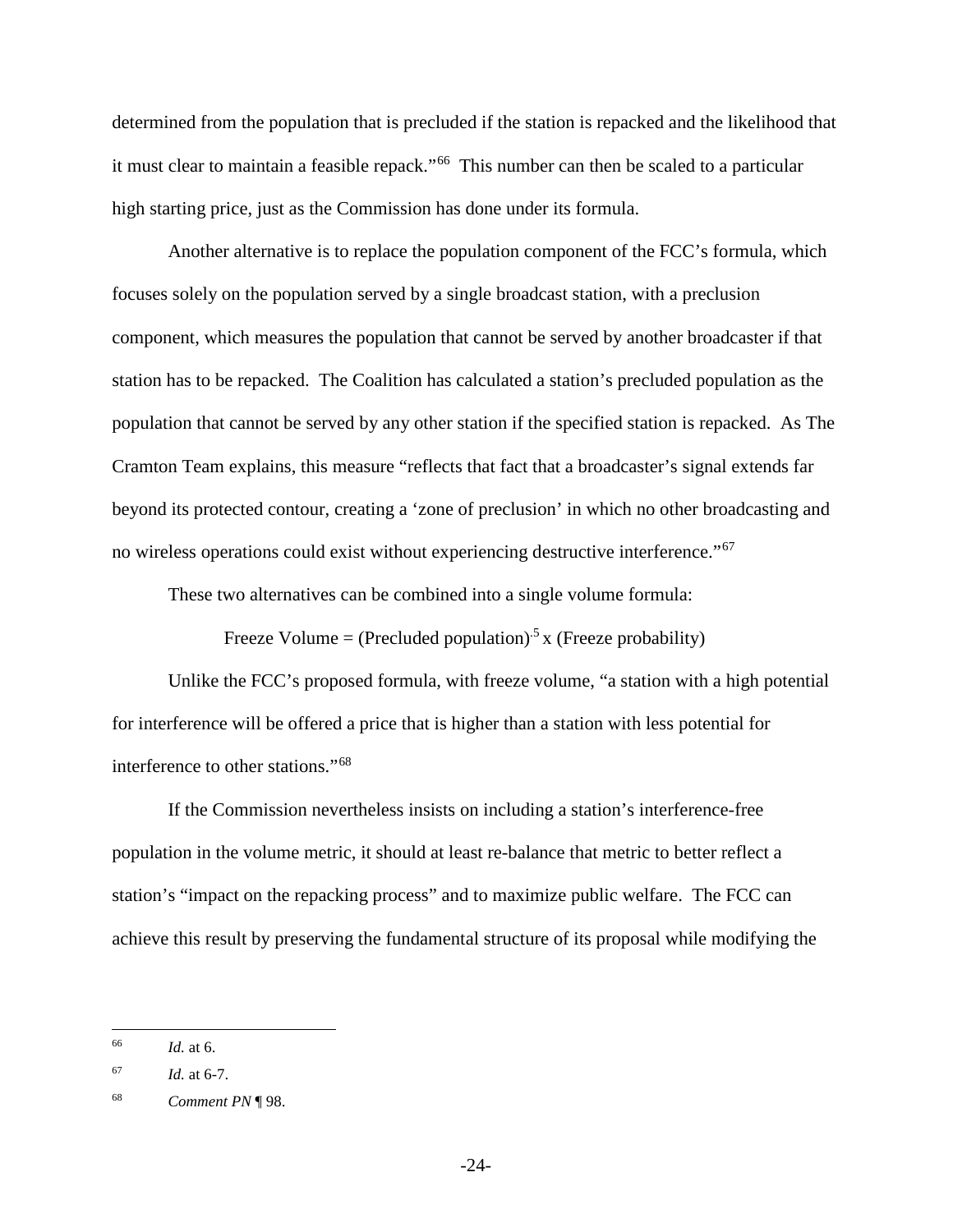exponent of the population factor from 0.5 to 0.25 (the "EOBC Compromise Proposal"). Thus, a station's volume would be measured using the following formula:

## Station Volume = (Interference)<sup>0.5</sup> \* (Population)<sup>0.50.25</sup>

There are numerous benefits to the EOBC Compromise Proposal. Although this formula continues to account for a station's population served, it produces a result that more closely reflects the pricing policy that the Commission adopted in the *Incentive Auction R&O*. By rebalancing the volume inputs, the EOBC Compromise Proposal places a greater emphasis on how a station affects "the availability of channels in the repacking process and, therefore, the value of a station's bid to voluntarily relinquish spectrum usage rights."[69](#page-31-0) In fact, the reweighted exponents better fit the "freeze probability" and, thus, as The Cramton Team explains, "follow directly from the FCC constraint files; whereas, the FCC exponents were simply chosen arbitrarily based on some 'equal weight' notion and constant returns to scale (the exponents sum to one), neither of which are justified in any way by the FCC."[70](#page-31-1) As a result, under the EOBC Compromise Proposal, "a station with a high potential for interference" will be more likely to be "offered a price that is higher than a station with less potential for interference to other stations."<sup>[71](#page-31-2)</sup>

Additional benefits of the EOBC Compromise Proposal, compared to the FCC's proposed formula, include: (1) increased robustness; and (2) a smaller loss in broadcaster coverage. Adopting the EOBC Compromise Proposal will increase the likelihood of a successful auction that maximizes spectrum reallocation. By increasing the incentive for smaller stations to participate—particularly those with an oversized preclusive effect—the EOBC Compromise

<span id="page-31-0"></span><sup>69</sup> *Incentive Auction R&O* ¶ 450. 69

<span id="page-31-1"></span><sup>70</sup> *Cramton Expert Report* at 6.

<span id="page-31-2"></span><sup>71</sup> *Incentive Auction R&O* ¶ 450.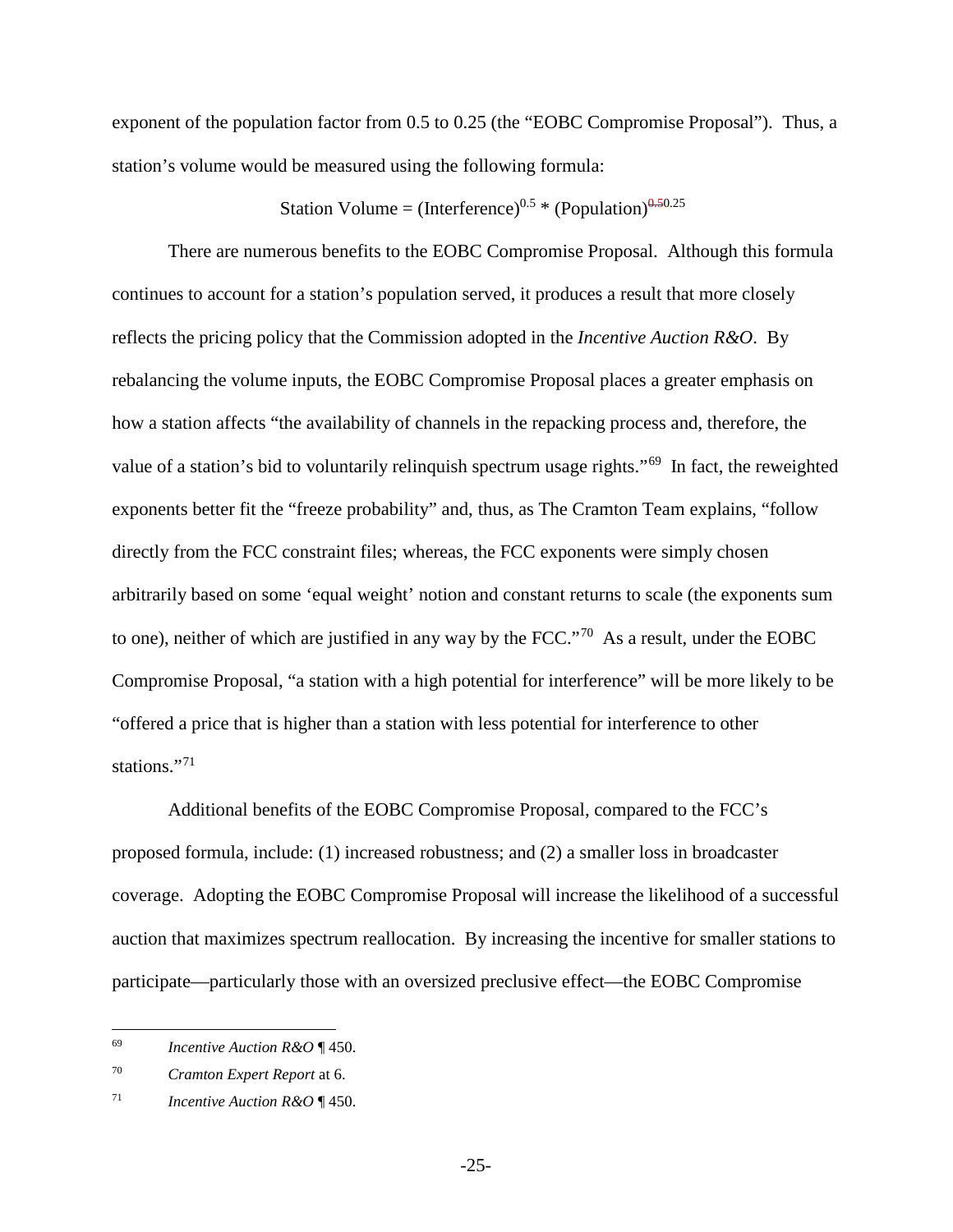Proposal increases the likelihood that the Commission will receive enough volunteers to achieve the maximum possible clearing target with the fewest impairments.<sup>72</sup> Additionally, by prioritizing payments to stations with the highest population coverage, the FCC's proposal predictably results in accepting relinquishment bids from more stations with large population coverage. The Cramton Team estimates that the EOBC Compromise Proposal, in comparison, will result in approximately 50 million people receiving one additional over-the-air television channel post-auction, because this formula prioritizes freezing the stations that are most difficult to repack, allowing more efficient use of broadcast spectrum by the remaining broadcasters.<sup>73</sup> The public interest, therefore, would be far better served by the EOBC Compromise Proposal.

### 4. The Commission Should Increase the Base Clock Price to Reflect the Proven Demand for Low-Band Spectrum.

<span id="page-32-0"></span>No matter what formula the FCC adopts for calculating a station's volume, it should increase the base clock price to reflect the increased value of broadcast spectrum in light of the unprecedented success of the AWS-3 auction. In the *Comment PN*, the Commission proposed, based on its "work to date," to "set the base clock price so as to yield an opening bid of \$900 million" for the station with the greatest volume.<sup>74</sup> At the time, the agency was assuming that the forward auction prices would average \$1.50 MHz-pop, total auction revenues could approach \$45 billion, and the FCC would need to reserve \$5 billion to cover the costs of FirstNet.<sup>75</sup> Less than two months later, the AWS-3 auction closed, raising more than \$41 million at an average of \$2.715/MHz-pop—reflecting a fundamental shift in the way the communications industry values

<span id="page-32-1"></span>*Cramton Expert Report* at 6. 72

<span id="page-32-2"></span><sup>73</sup> *Id.*

<span id="page-32-3"></span><sup>74</sup> *Comment PN* ¶ 97.

<span id="page-32-4"></span><sup>75</sup> *See* October Greenhill Book at 2, 35. Although AWS-3 prices had already began to skyrocket when the FCC adopted the *Comment PN*, on December 11, 2014, the Coalition believes that the agency did not account for those results when it settled on the \$900 million maximum price at least several weeks earlier.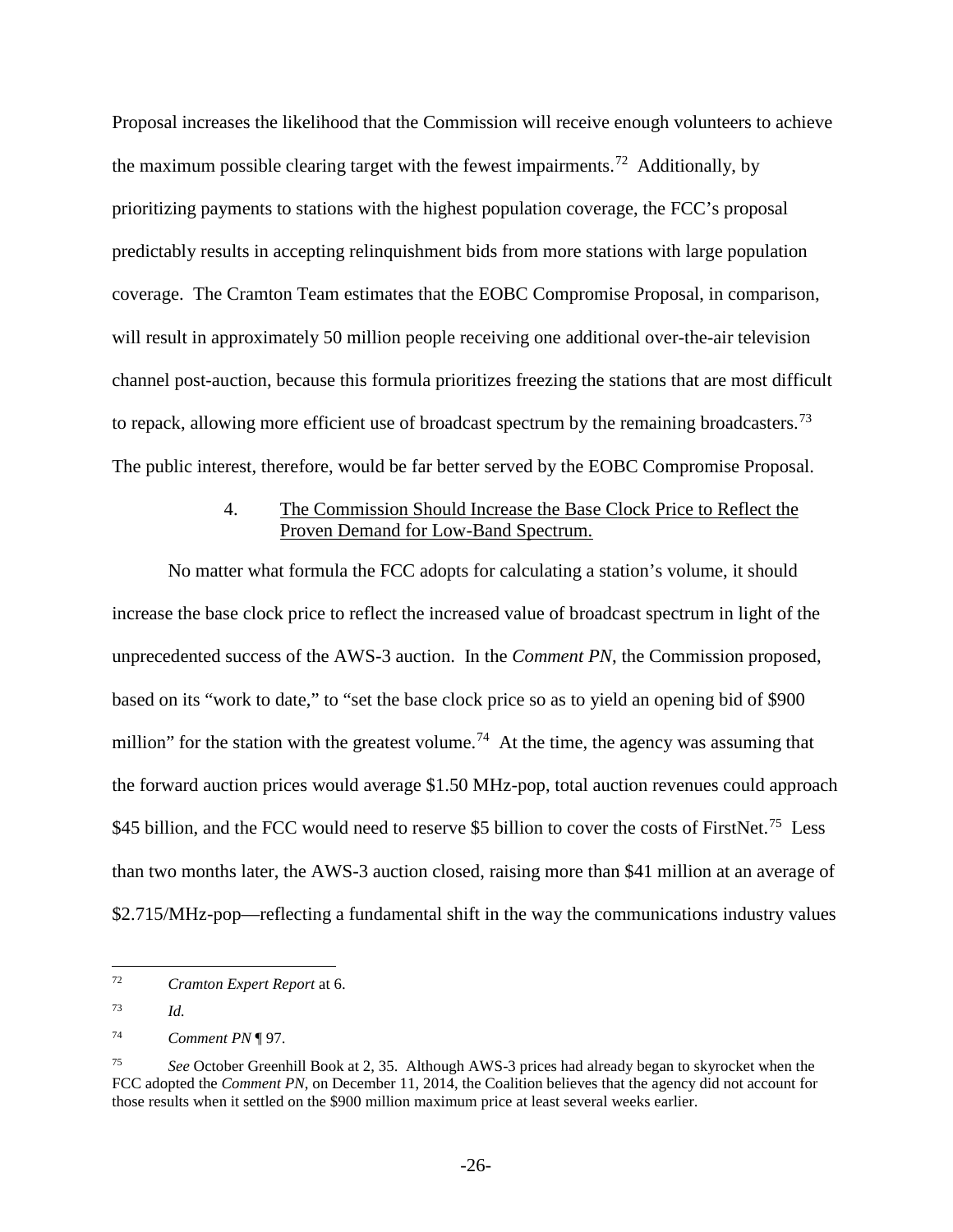spectrum. At that price, even without accounting for the superior qualities of 600 MHz spectrum, ten blocks of spectrum in the Incentive Auction would yield nearly \$85 billion.<sup>[76](#page-33-0)</sup> Even the more conservative Kagan estimate predicts Incentive Auction revenues to reach between \$60 billion and \$80 billion.<sup>[77](#page-33-1)</sup>

There are several valid reasons to scale opening prices higher. *First*, because, as the Commission has acknowledged, high prices motivate broadcaster participation, raising the price offered to every broadcaster will help optimize participation and provide the FCC with an insurance policy against the possibility that some broadcasters have higher than expected reservation values (and would not participate under the proposed price scale).<sup>78</sup> This is particularly true in light of the AWS-3 auction, which has forced a recalibration of spectrum value.[79](#page-33-3) *Second*, greater participation may result in lower total payments to broadcasters by ensuring that there is sufficient competition to drive down prices in most markets. *Finally*, the FCC has the flexibility to offer substantially higher opening prices.<sup>80</sup> To clear 126 MHz of spectrum on a near-nationwide basis, the Commission will only need to make payments to approximately 500 stations $81$ —most at prices well below their opening offers. Thus, expected payments to broadcasters would be substantially less than the conservative forward auction revenue estimates provided by Kagan and The Cramton Team, providing the Commission with the flexibility to improve the robustness of the auction by increasing starting prices without any risk of jeopardizing its ability to satisfy the final stage rule.

- <span id="page-33-0"></span><sup>76</sup> *Cramton Expert Report* at 20. 76
- <span id="page-33-1"></span><sup>77</sup> *Kagan White Paper* at 8.
- <span id="page-33-2"></span><sup>78</sup> *Cramton Expert Report* at 5, 34.
- <span id="page-33-3"></span><sup>79</sup> *Id*.
- <span id="page-33-4"></span><sup>80</sup> *Id.*

<span id="page-33-5"></span><sup>81</sup> *Id.* at 25.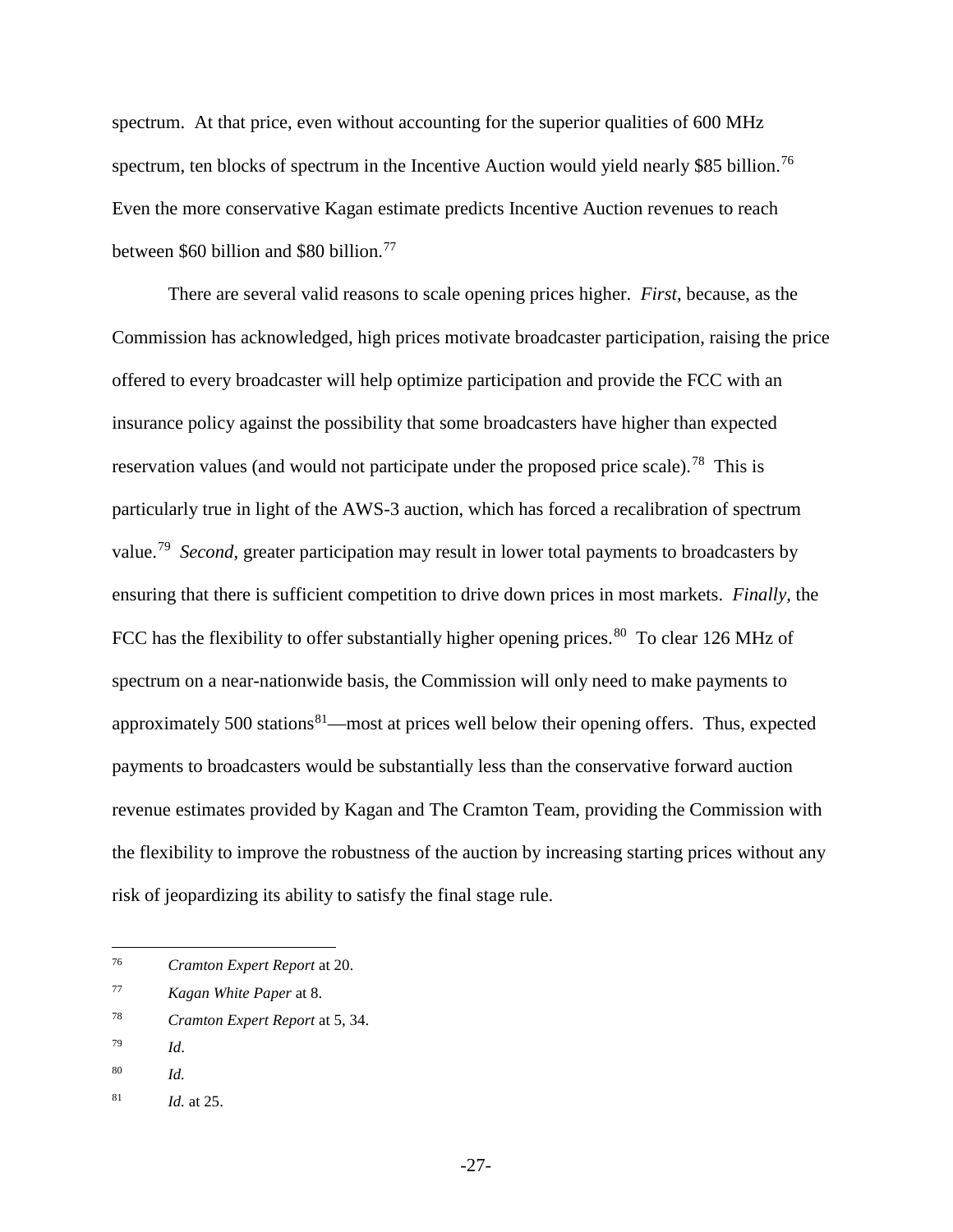The question, then, is what base clock price to use instead of the \$900 price proposed in the *Comment PN*. The Cramton Team found that the increased prices: (1) make the auction more robust by increasing the likelihood of a successful auction; (2) better reflect the results of the AWS-3 auction; and (3) add little to the clearing cost due to competition.<sup>82</sup> Although the AWS-3 results easily justify raising the clock price to \$1,500 or beyond, the Coalition would support even a more moderate increase of at least \$1,100.

## <span id="page-34-0"></span>**C. The Commission Should Adopt Alternative Procedures for Setting the Initial Clearing Target and Reserve Pricing That Maximize Reallocation.**

The procedures that the FCC establishes for setting the initial clearing target and for reserve pricing are critical to determining whether the Commission can achieve its goal of "allow[ing] market forces to determine the highest and best use of spectrum." Accordingly, the Commission should adopt procedures that maximize public welfare while remaining both simple and predictable. The procedures should maximize public welfare by balancing the need to reallocate as much spectrum as possible in the markets where it will be valued the highest while minimizing impairments nationwide. The procedures also should be simple enough that no broadcaster should need to hire an auction economist to understand what happens after the FCC collects initial applications. An auction that is not simple is neither predictable nor transparent. Finally, the procedures should be predictable enough that broadcasters know that if a certain event or sequence of events occurs, a particular result will follow. This requires adopting procedures that are formulaic and non-discretionary so that the initial clearing target and reserve prices are set through formulas adopted in the *Procedures PN*, not by the FCC's staff and outside economists analyzing broadcaster behavior and *then* deciding how to implement these critical components of the auction.

<span id="page-34-1"></span>*Id.* at 5. 82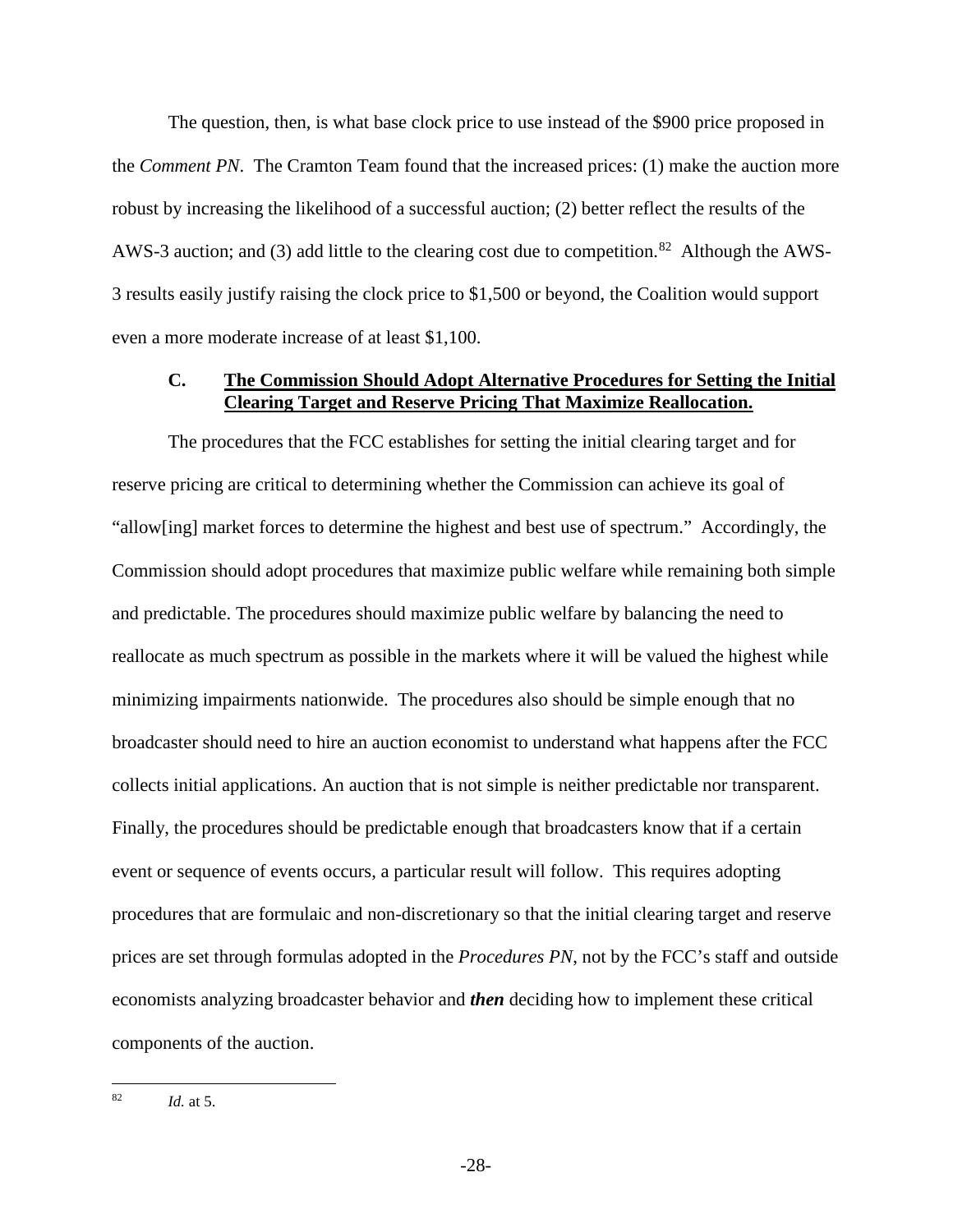1. The Commission Should Adopt an Alternative Proposal for Setting the Initial Clearing Target that Better Serves The Goal of Maximizing Reallocation.

<span id="page-35-0"></span>The FCC's proposal for setting an initial clearing target both fails to optimize the amount of spectrum reallocated and is unnecessarily complicated. In the *Comment PN*, the Commission identifies the primary objective of the proposed clearing target optimization procedure as minimizing the total impaired weighted-pops nationwide.<sup>83</sup> This objective confuses necessary impairment (impairment created by pursuing maximum spectrum reallocation in the markets where it will create the greatest public welfare) with artificial impairment (impairment created when, despite adequate supply, the FCC refuses to pay broadcasters a price at or below their opening bid levels). While the clearing target should minimize artificial impairment, it should not allow necessary impairment to reduce the amount of spectrum reallocated in those areas where it is valued the most. In the *Incentive Auction R&O*, the agency recognized this distinction when it concluded that "accommodating market variation is necessary" so that "more spectrum can be made available in the forward auction."<sup>84</sup> Consistent with this approach, then, the primary objective of the clearing target optimization procedure should be to maximize the amount of spectrum repurposed in the areas where demand for that spectrum is greatest. This will maximize public welfare by ensuring that as much spectrum as possible is reallocated to fulfill the rapidly growing demand for mobile broadband.

The FCC's proposal also is neither simple nor predictable. The Commission has identified a number of "additional criteria" that it may consider when setting the initial clearing target, but fails to explain how these additional criteria would be incorporated into the process. With each factor that the FCC adds to its formula, the formula becomes more complicated and

<span id="page-35-1"></span><sup>83</sup> *Comment PN* ¶ 43. 83

<span id="page-35-2"></span><sup>84</sup> *Incentive Auction R&O* ¶ 82.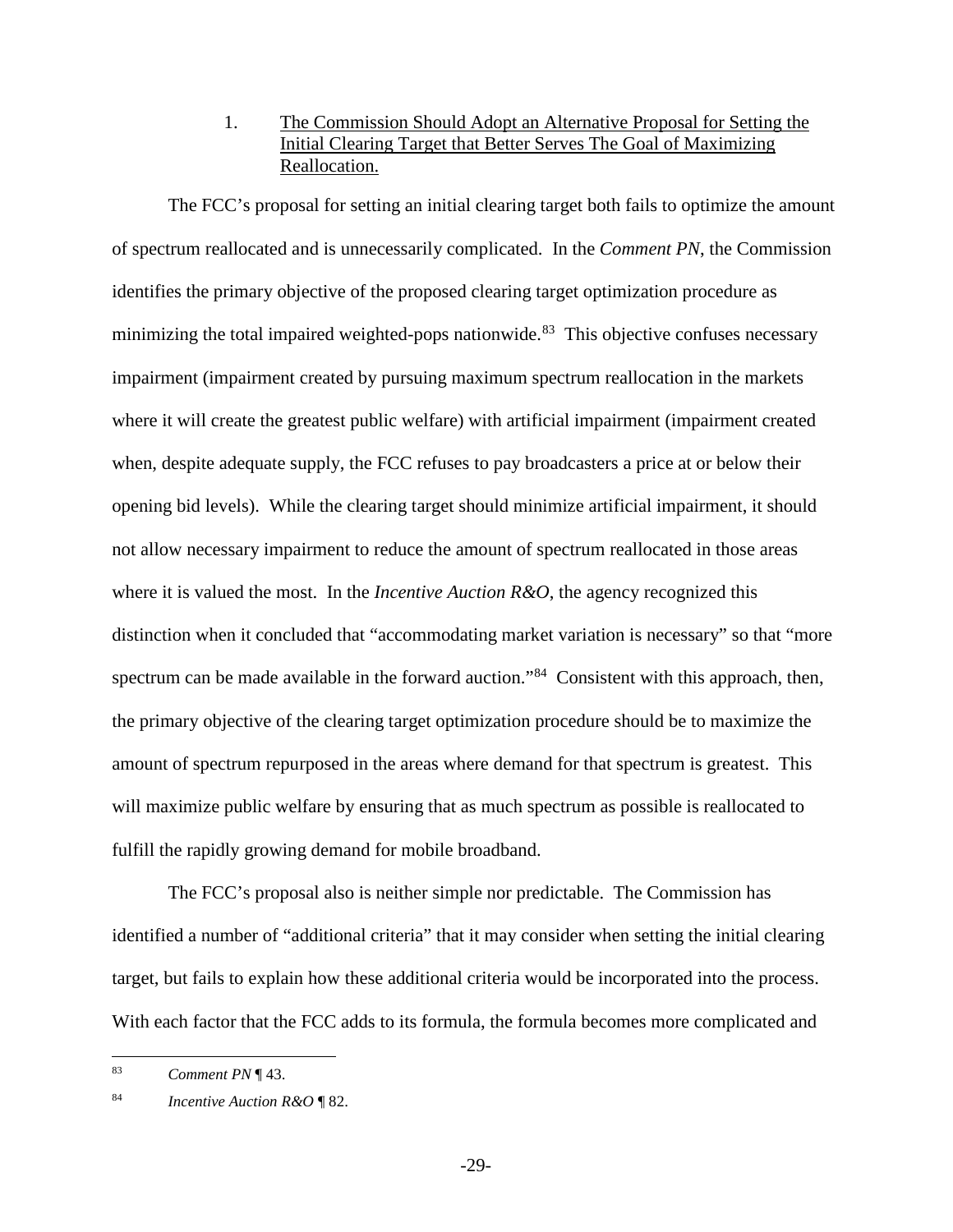less transparent to participating broadcasters. Furthermore, any proposal that would allow the agency's staff and outside economists to subjectively account for these factors would lack both predictability and transparency.

Rather than adopting this complicated approach, the FCC should set the initial clearing target based on the maximum amount of spectrum that can be reallocated in New York or Los Angeles (whichever is greater) after optimization. For example, if the opening prices attract sufficient participation to reallocate 126 MHz in New York and 108 MHz in Los Angeles, the Commission would set the clearing target at 126 MHz and accept the resulting necessary impairment in Los Angeles. In The Cramton Team's simulations, New York and Los Angeles served as "the most common and important bottlenecks that limit the quantity of spectrum that can be repurposed."[85](#page-36-0) By setting the clearing target in a way that optimizes the amount of spectrum reallocated in those two markets, the FCC would unlock spectrum value nationwide while, at the same time, reallocating the greatest amount of spectrum in the markets where it has the greatest economic value. This simple approach reflects the commercial reality that the viability of extending a wireless band plan is likely linked to availability of spectrum in a few key markets, which underpin economies of scale in the wireless industry for the entire country.

Under no circumstance should the Commission "favor an initial channel assignment with at least a minimum level of vacancy in the broadcasting portion of the band."[86](#page-36-1) The *Comment PN* suggests that the benefit of this approach is that it might "avoid<sup>[]</sup> the need to move to a lower clearing target because" the auction fails to satisfy the final stage rule.<sup>[87](#page-36-2)</sup> But, the Commission will not know if it can satisfy the final stage rule at a particular clearing target until it runs the

<span id="page-36-0"></span><sup>85</sup> *Cramton Expert Report* at 8. 85

<span id="page-36-1"></span><sup>86</sup> *Comment PN* ¶ 45.

<span id="page-36-2"></span><sup>87</sup> *Id.*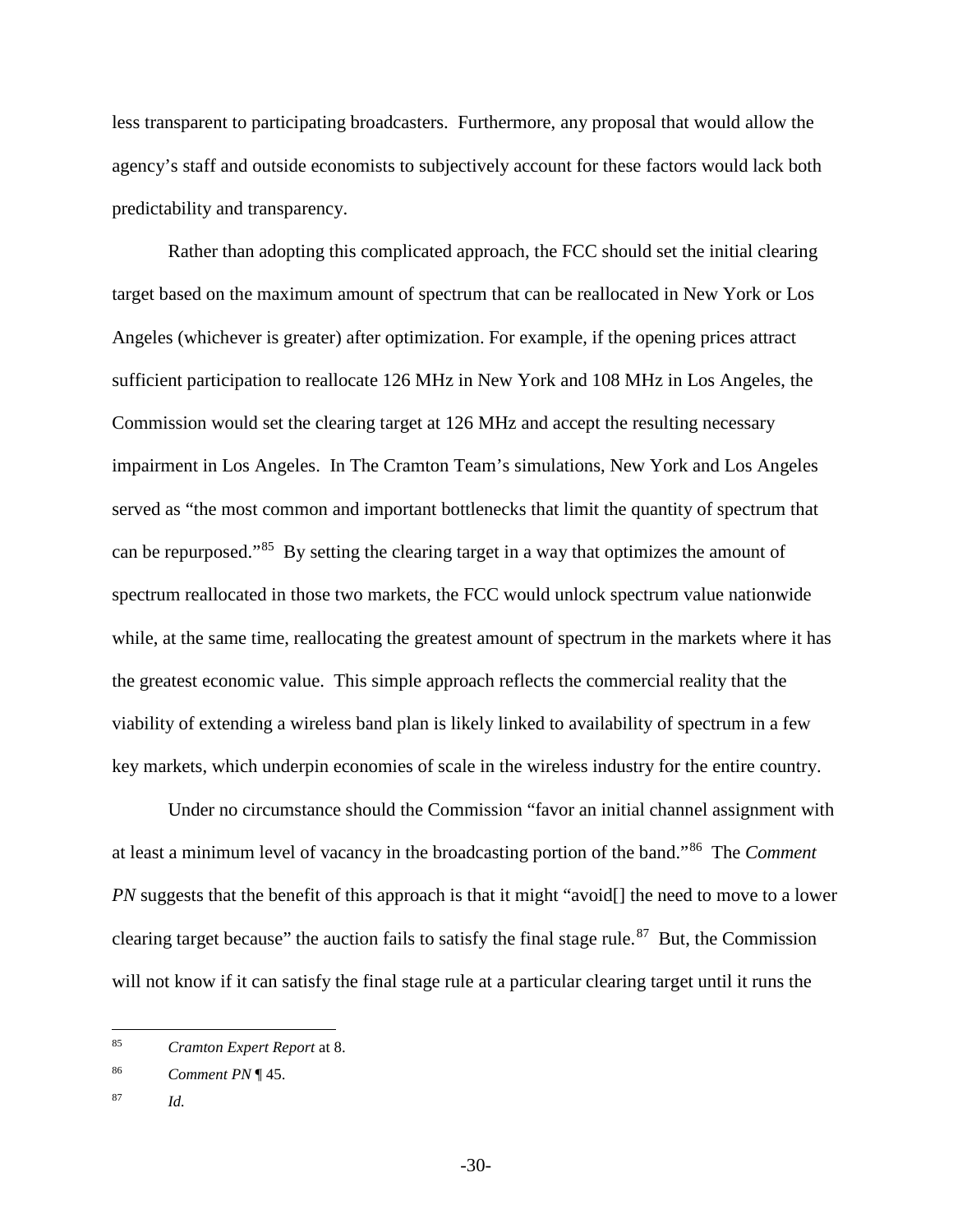auction. The Cramton Team conservatively estimates that the incremental value of each 5x5 MHz block of spectrum will be \$8.49 billion, with a flat demand curve for clearing targets between 84 MHz and 126 MHz.<sup>[88](#page-37-0)</sup> Thus, it would make no sense to sacrifice the public welfare benefits of a higher national clearing target at the outset to account for the possibility that the FCC might need to lower its clearing target during the auction. In fact, setting a higher national clearing target could make it more likely that the auction will satisfy the final stage rule by unlocking spectrum value in markets where the Commission will not incur any cost to aggregate spectrum for reallocation.

If the Commission does adopt the proposal in the *Comment PN* for setting the initial clearing target, it should set the percentage in a way that would not create artificial impairment in New York or Los Angeles. The *Comment PN* does not include any discussion of the effect of the 20% clearing target or an explanation of how permitting impairment of up to 20% of weighted pops "will promote the central goal of a successful auction that allows market forces to determine the highest and best use of spectrum." In the *Incentive Auction R&O*, the FCC adopted policies to "prevent the 'least common denominator market' from limiting the quantity of spectrum [the FCC] can offer generally across the nation."[89](#page-37-1) Setting the maximum interference threshold at 20% would defeat this objective by failing to reallocate a substantial amount of spectrum—despite adequate supply and demand—just to satisfy an arbitrary, *ex ante*, threshold. Notwithstanding these points, if the FCC insists on using a simple percentage threshold for determining acceptable impairment, then the use of weighted population based on past auction results is clearly an essential component. Without such weighting, there would be

 $\overline{a}$ 

<span id="page-37-0"></span><sup>88</sup> *Cramton Expert Report* at 24.

<span id="page-37-1"></span><sup>89</sup> *Incentive Auction R&O* ¶¶ 17, 44, 82.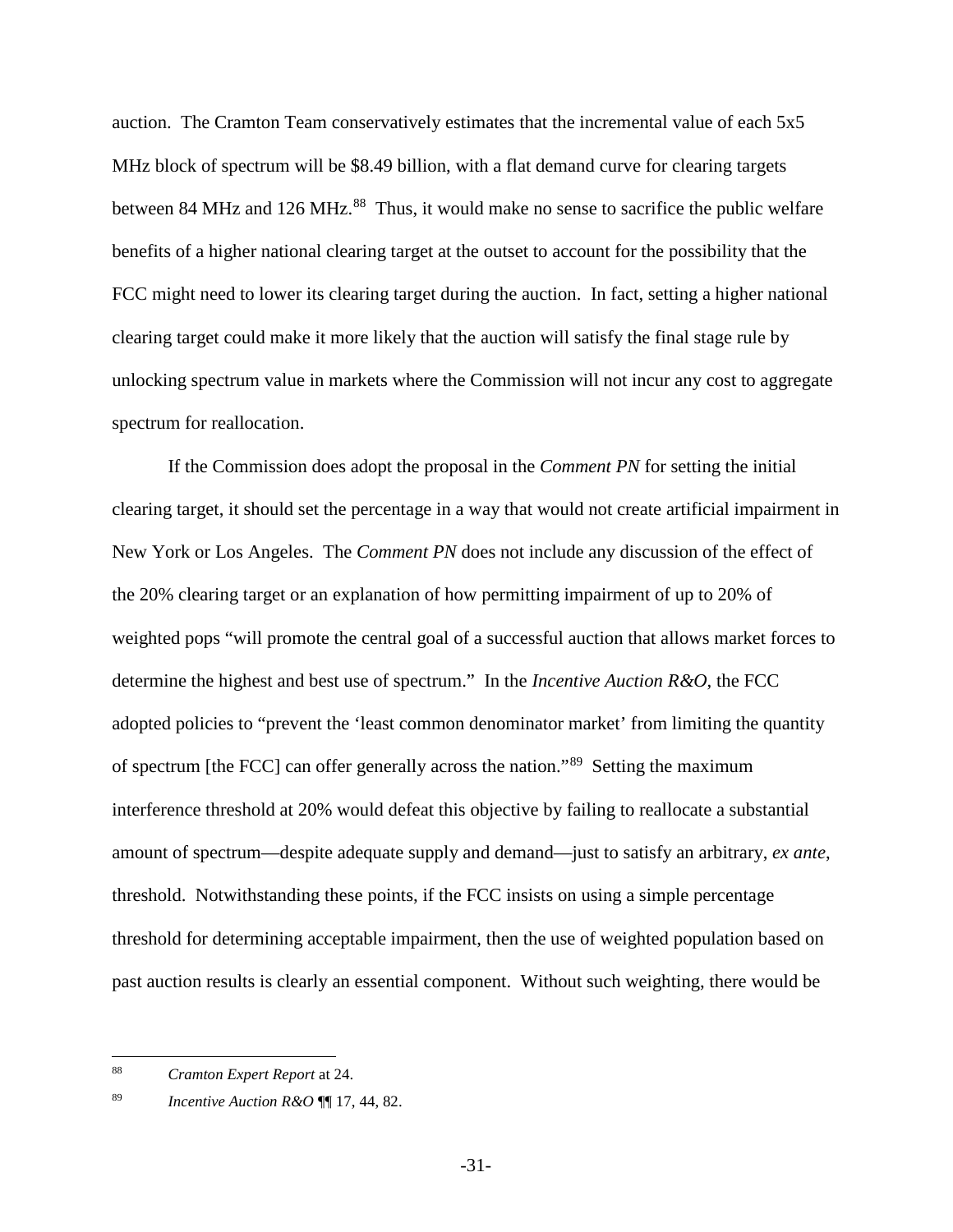too great a risk that the FCC will either discard a viable band plan or proceed with one that is doomed because all the key markets are impaired.

## 2. The Commission Should Adopt an Alternative Proposal for Reserve Pricing That Better Serves The Goal of Maximizing Reallocation.

<span id="page-38-0"></span>DRP is an unnecessarily complex proposal to solve a very narrow "problem" that could have devastating effects on the Incentive Auction.<sup>[90](#page-38-1)</sup> As described in the *Comment PN*, DRP will "enable the auction system to reduce the price offered a station below the opening or previous round's price even when the station cannot feasibly be assigned a channel in its pre-auction band, so long as assigning the station a channel in the 600 MHz Band will not result in inter-service interference that exceeds the nationwide standard for market variation."[91](#page-38-2) There are several critical problems with this proposal. *First*, the FCC has not articulated a valid need for DRP. The proposed auction design has adequate safeguards in place to prevent against "overpaying" a broadcast station. Any scheme to artificially limit payments to broadcasters is contrary to the market-based principles that the Commission has espoused. *Second*, DRP is the antithesis of simplicity. Under DRP, the price paid to those broadcasters most critical to unlocking the value of spectrum nationwide will be arbitrary and impossible to predict. The only predictable aspect of DRP is that no station will receive its opening price or likely anything approaching its opening price. *Third*, and most importantly, DRP is destructive of spectrum value and public welfare. By its design, DRP will create artificial impairment even where there is adequate supply of and

 $\overline{a}$ 

<span id="page-38-1"></span><sup>90</sup> Although the Commission raised the possibility of using DRP in the *Incentive Auction R&O*, it deferred this issue for the *Comment PN*. *See id.* ¶ 335 ("Although each stage generally will be associated with a single clearing target, during the first stage of the auction the target may be reduced or modified in certain areas if we implement a 'dynamic reserve price,' under which bidders would be asked if they are willing to accept lower prices in areas without bidding competition (that is, areas where there is not active bidding by more stations than needed to meet the initial clearing target)."). Thus, unlike the basis for setting opening prices, which already has been decided, the Commission is free to abandon DRP.

<span id="page-38-2"></span><sup>91</sup> *Comment PN* ¶ 106.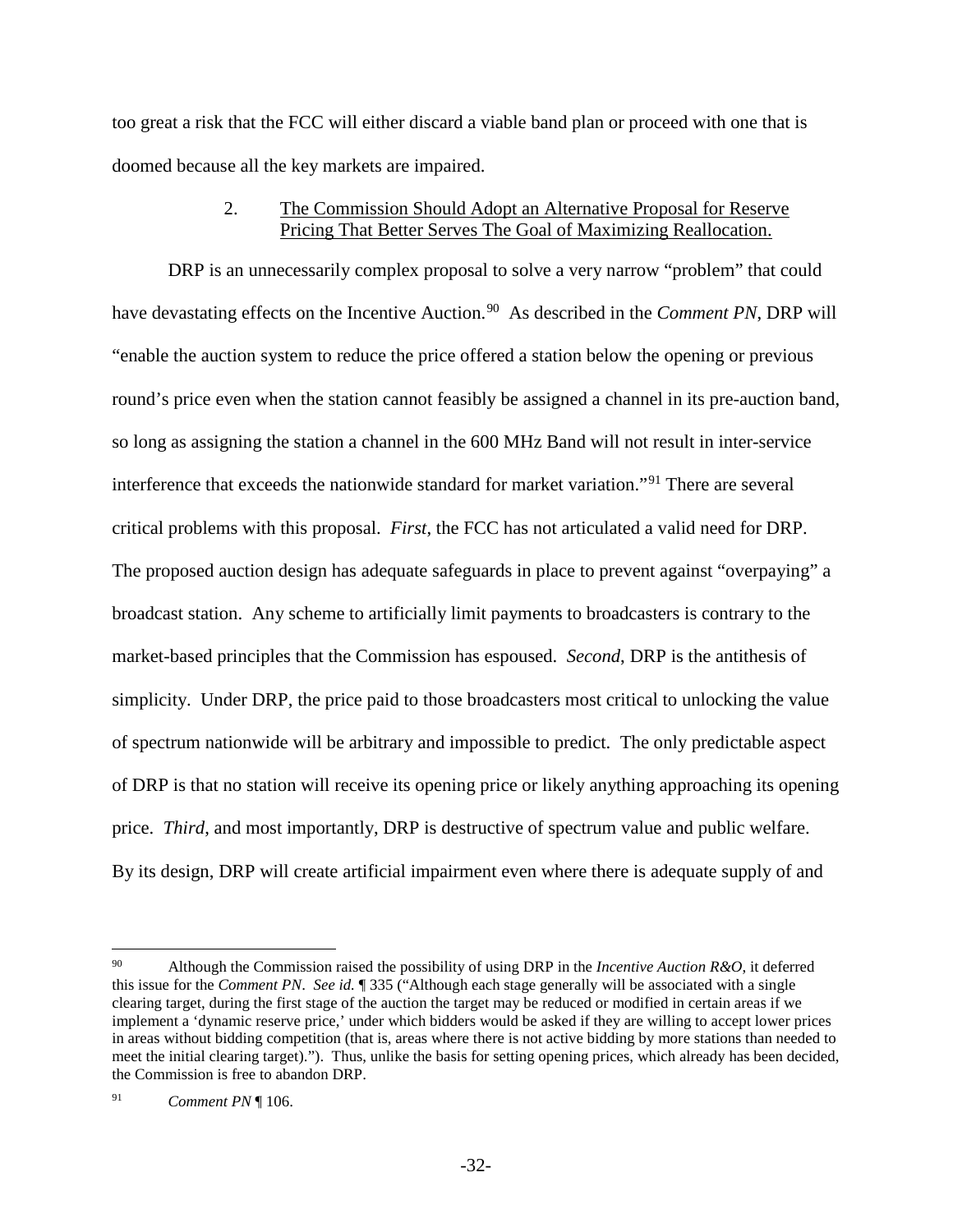demand for additional spectrum. The FCC should not tolerate, much less promote, a policy that intentionally reduces the amount of spectrum available for reallocation, as is the case with DRP.

### a. *DRP Will Produce Inefficiencies, Cause Less Spectrum Reallocation, and Disserve the Public Interest.*

In the *Comment PN*, the FCC explains that it needs DRP to avoid paying a station its opening price "merely because there is no channel to offer in a pre-auction band—a result that would have little or nothing to do with what the station would be willing to accept in exchange for relinquishing its spectrum usage rights."<sup>[92](#page-39-0)</sup> This purported justification is an affront to the Commission's repeated commitment to conducting a market-driven auction. Under the reverse auction structure that the agency adopted in the *Incentive Auction R&O*, prices are decremented until the point at which the feasibility checker determines that a particular station is critical to the clearing scenario. The fact that this price may exceed a broadcaster's "walk-away" level is key to attracting bidders to participate and an essential part of the price discovery process in this unique auction. In all but a few limited scenarios, the only reason that the FCC would need to pay a station its opening price offer is because other stations chose not to relinquish their spectrum at the opening prices. If this happens, the "problem" is not that the price for a given station is too high; it is that the FCC has not offered prices high enough to create a competitive market. The solution to this problem is to offer higher prices, not to artificially restrict demand. The Commission's approach—offering prices that may not be high enough to create a competitive market, while, at the same time, preventing sellers from commanding the prices that the FCC-created market will justify—would distort the marketplace and produce artificial and inefficient results.

 $Id.$ 

<span id="page-39-0"></span><sup>92</sup>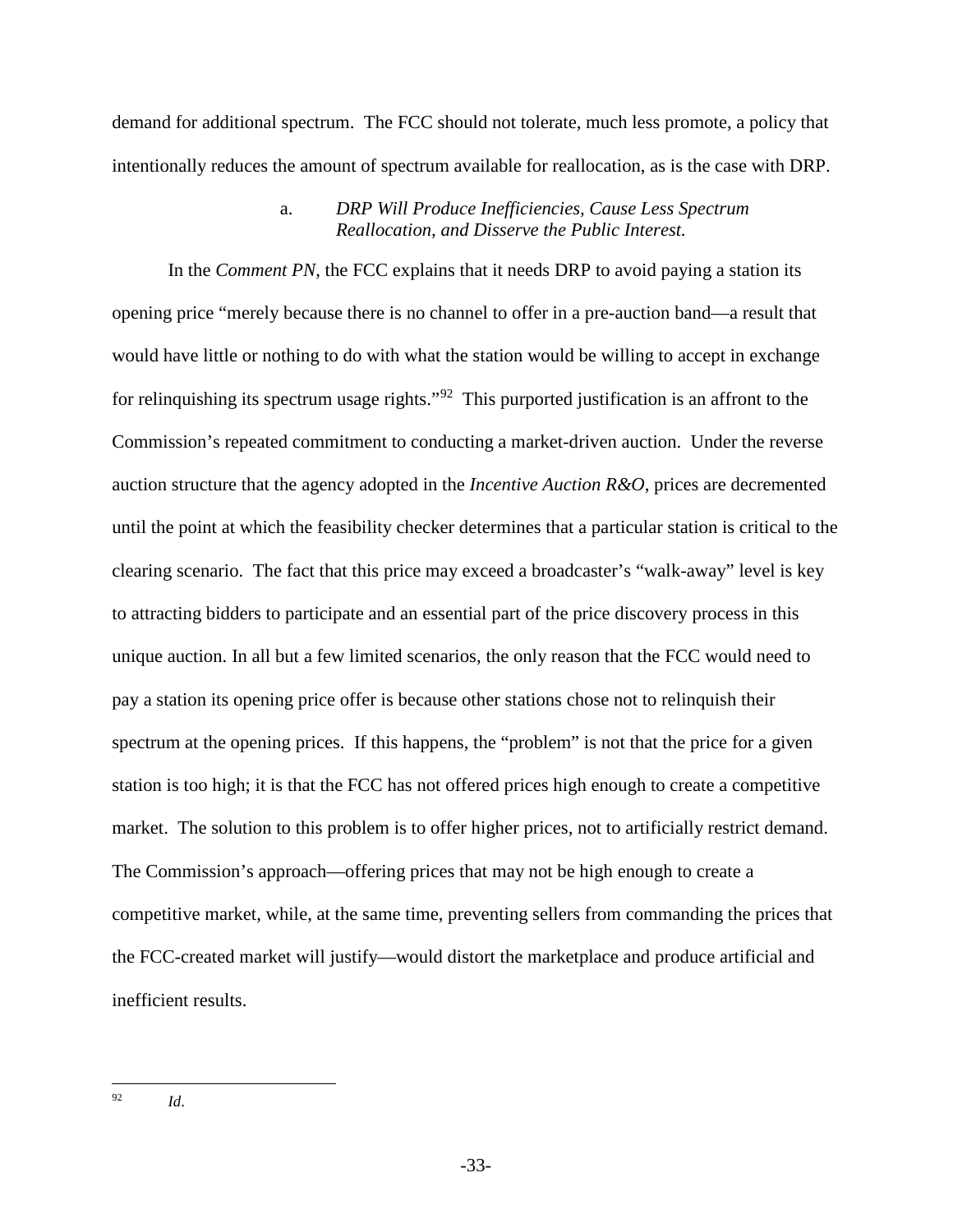Because DRP is neither simple nor predictable, it creates the impression among broadcasters that the FCC is engaging in a bait-and-switch: offering broadcasters one price while hiding the ball on how much the Commission actually is willing to pay. The Commission still has not fully detailed how it would implement DRP. Whereas the *Comment PN* contains detailed technical appendices for calculating inter-service interference, optimizing the clearing target, and setting and processing bids in both the forward and reverse auctions, there is no comparable description of DRP. Even for the few broadcasters who, nevertheless, have been able to comprehend how DRP will work in theory, because it includes so many variables—many of which have nothing to do with the demand for that station's spectrum—the concept remains amorphous and virtually impossible to predict. What broadcasters do understand is that DRP provides the FCC with a blunt tool to drive down the price of stations that are critical to achieving a particular clearing target. This is exactly the wrong message to be sending to the same broadcasters whose participation is critical to maximizing spectrum reallocation and corresponding public welfare.

Aside from making the auction overly complicated, the other effect of DRP is to destroy spectrum value by introducing additional impairment beyond that which is necessary to establish a high national clearing target. Under DRP, the FCC not only would be accepting impairment beyond the minimum amount required, but it actually would *require* additional impairment in most scenarios before DRP could be turned off. In the *Comment PN*, the Commission proposes that "the reverse auction will begin in the first stage with DRP procedures in effect."<sup>[93](#page-40-0)</sup> Thus, under the proposed auction design, *no station could receive its opening bid price*, no matter how valuable that station is to the auction or how close that price is to the station's individual exit

<span id="page-40-0"></span>*Id.* 107. 93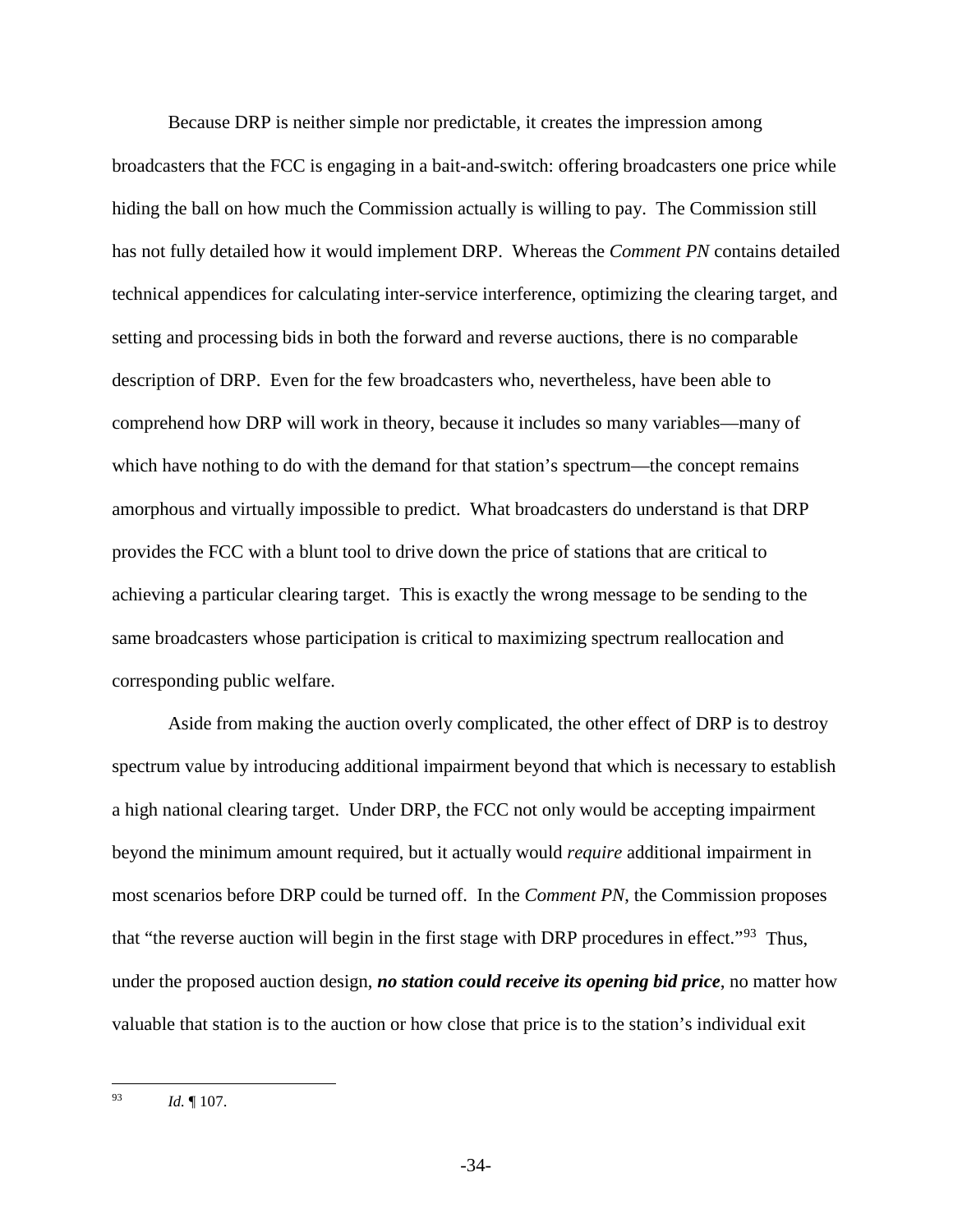(reservation) price. If, as prices are reduced, a station declines the FCC's offer, "the station may provisionally be assigned a channel in the 600 MHz band, creating potential impairments to one or more 600 MHz Band blocks."[94](#page-41-0) Because creating additional impairment is a prerequisite to discontinuing DRP, the FCC's design will result in reallocating less spectrum for mobile broadband use than the market could support and the public welfare demands.

The Coalition is particularly concerned about the risk that DRP could needlessly impair multiple channels in markets that will drive the success of the auction nationwide. Although the Commission has indicated that it does not believe that DRP will create artificial impairment in key markets, this is clearly a possible outcome (and, perhaps, even probable, given that broadcasters in these markets likely will value their spectrum higher than broadcasters in other markets). Even under the weighted population formula proposed in the *Comment PN*, it may be possible to impair several channels in key markets such as New York or Los Angeles before reaching the 20% threshold, creating great uncertainty for forward auction participants given the critical role of key population centers in underpinning the commercial viability of band plans.

The additional impairment required by DRP will destroy spectrum value. Wireless carriers have indicated that they are willing to accept a minimum level of impairment as an alternative to a least common denominator approach to the national clearing target. But every additional broadcast station that must be placed in the new wireless band will prevent the FCC from offering any wireless licenses in one or more PEAs, and likely will cause Category 1 or 2 impairment to several additional 600 MHz licenses. Thus, DRP will result in fewer licenses offered in the forward auction, more impaired licenses, and fewer blocks available nationwide needlessly suppressing forward auction revenue.

<sup>94</sup> *Id.*

<span id="page-41-0"></span> $94$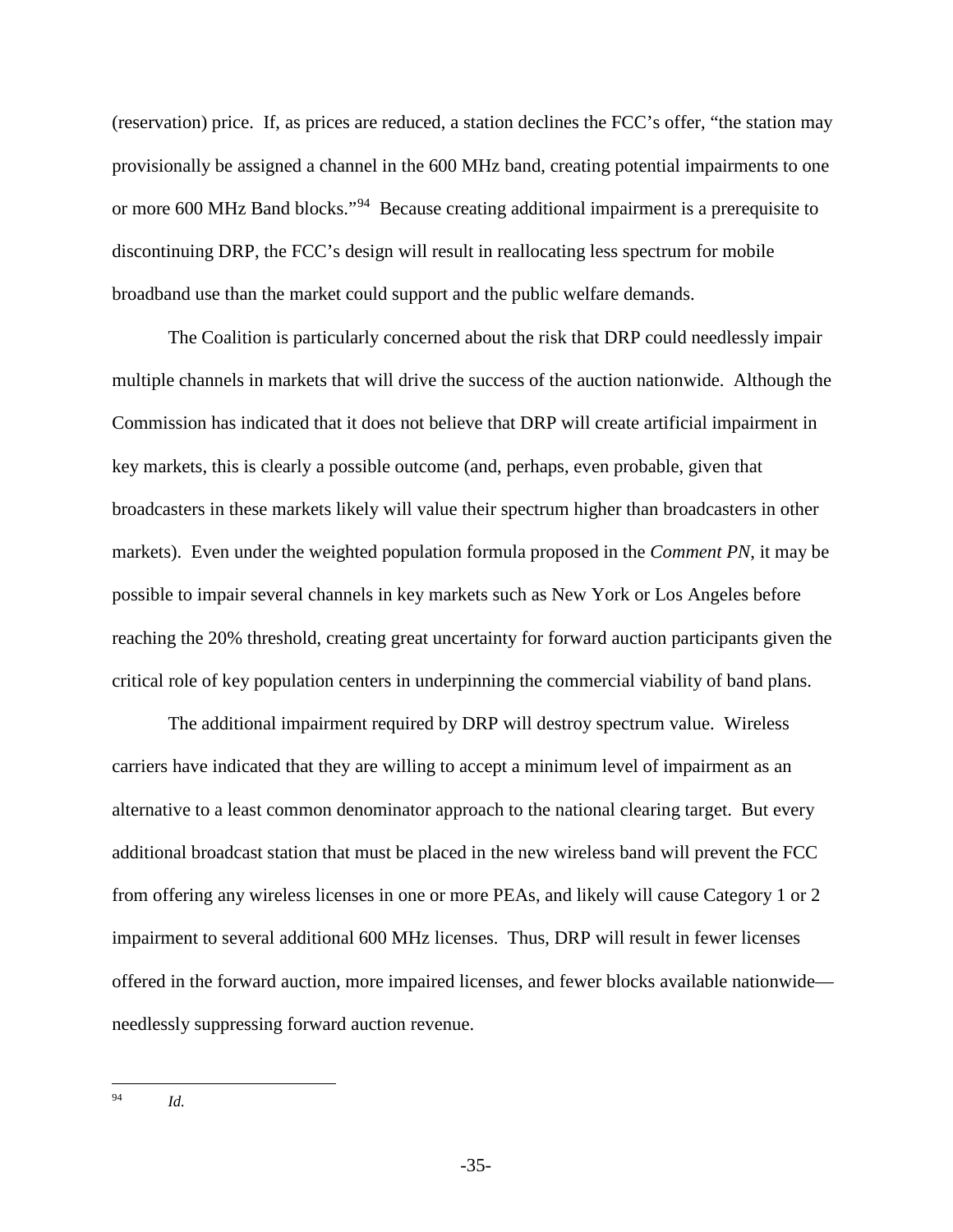## b. *DRP is Not Necessary to Solve the "Problem" that the FCC Has Identified.*

The FCC's auction proposal has several built-in protections that obviate the need for a destructive policy such as DRP. *First*, the statutory closing conditions, as reflected in the final stage rule, provide a necessary safeguard against paying broadcasters more than the market value for their spectrum. Under the Spectrum Act, the auction cannot close unless the forward auction proceeds are sufficient to cover: (1) payments to broadcasters relinquishing their spectrum; (2) the FCC's costs for the forward auction; and (3) the TV Broadcaster Relocation Fund.<sup>[95](#page-42-0)</sup> Thus, if the cumulative price paid to broadcasters is greater than the value of the spectrum they are relinquishing, the final stage rule would not be satisfied, and the auction would proceed to the next stage.<sup>[96](#page-42-1)</sup> This provides a market-based approach to determining whether "lower opening" prices would be necessary," as suggested in the *Comment PN*. [97](#page-42-2) *Second,* the Commission's use of a "volume factor" (*i.e.*, scoring) to determine broadcaster prices ensures that stations are priced based on some relative value at the outset of the auction. Through scoring, the agency already will control the maximum price that it will pay any individual station. For example, the FCC's proposed formula for calculating opening prices already lowers the price to stations along the borders with Mexico and Canada by not counting cross-border stations when determining a station's interference count. Thus, the stations most likely to be "frozen" at the start of the auction (due to domain constraints rather than insufficient prices) already will receive a lower price than stations in more competitive areas. DRP would double-penalize those stations by preventing them from obtaining even these lower prices.

<span id="page-42-0"></span>Middle Class Tax Relief and Job Creation Act of 2012, Pub. L. No. 112-96 § 6403(c)(2), 125 Stat. 156 (2012). 95

<span id="page-42-1"></span><sup>96</sup> *See Comment PN* ¶ 69.

<span id="page-42-2"></span><sup>97</sup> *Id.* ¶ 106.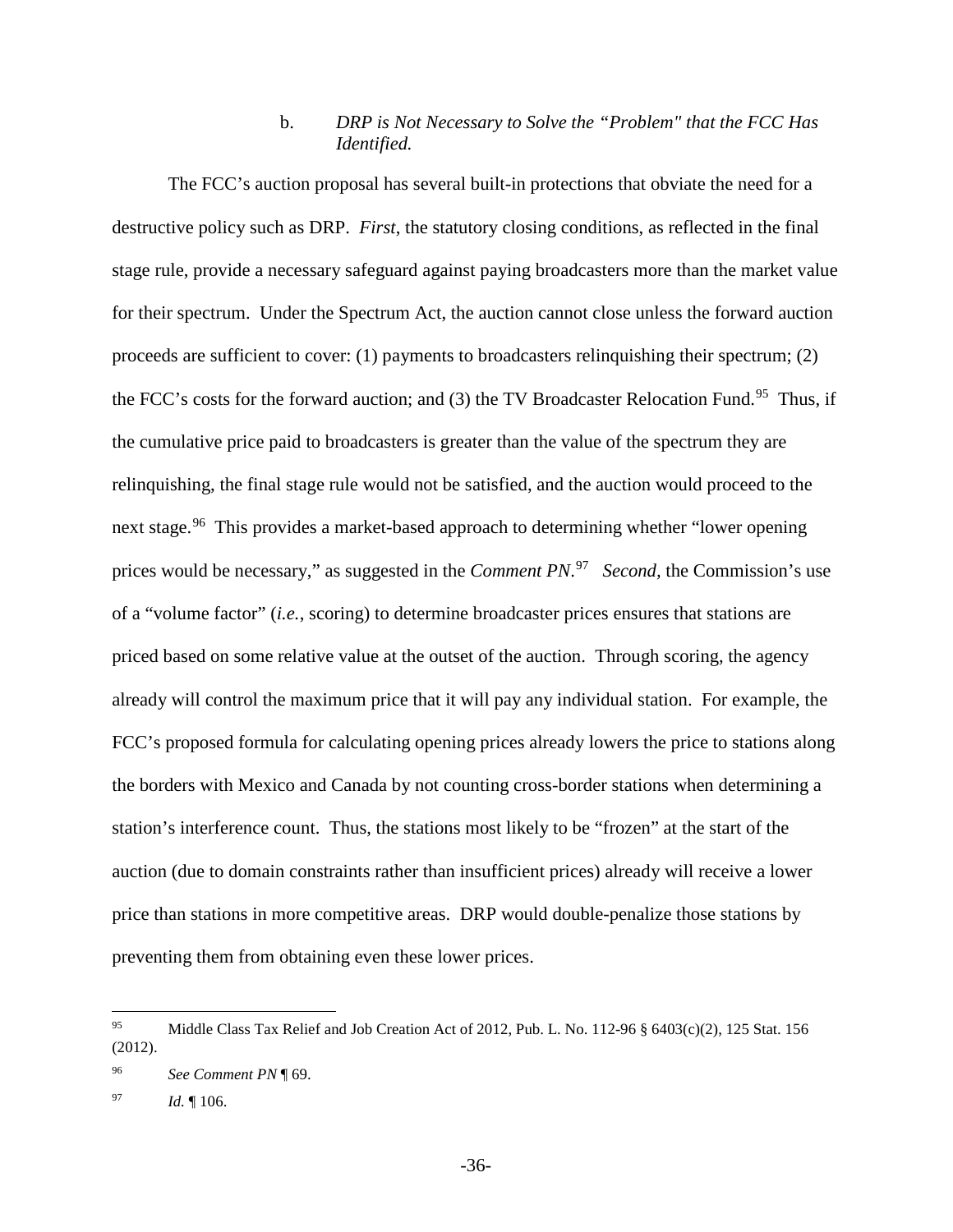### c. *A Round Zero Reserve Addresses the Commission's Concerns Without the Negative Consequences of DRP.*

If the Commission nevertheless insists on adopting reserve prices for the reverse auction, it should replace DRP with a Round Zero Reserve ("RZR", pronounced "Razor"). Under RZR, after optimizing the clearing target (as discussed above), the Commission would identify stations that would need to be "frozen" at the start of the auction, or Round Zero. The FCC would offer only those stations a take-it-or-leave it RZR price. Stations that accept would be paid the RZR price. Stations that reject the RZR price would be repacked. The auction then would proceed for all remaining stations, without the need to create any additional impairments of the 600 MHz band. A chart illustrating how RZR would work is included at Figure 13 to the attached *Cramton Expert Report*. [98](#page-43-0)

Whereas DRP fails on simplicity, predictability, and maximizing public welfare, RZR is superior by all three measures. RZR is simple in that it applies a targeted approach to those stations that would be "frozen" at the start of the auction. All other stations would operate according to the standard processes that the Commission adopts for the reverse auction. RZR is predictable in that RZR prices would be determined before the auction begins. This is analogous to the reserve prices traditionally used by the FCC, which allow participants to make informed decisions based on a predictable set of outcomes. DRP, on the other hand, would establish reserve prices on the fly, based on external inputs that have nothing to do with the value of any given station.<sup>[99](#page-43-1)</sup> Finally, RZR would maximize public welfare by transferring the greatest amount of spectrum to its most valued use. Unlike DRP, which is designed to require some

<span id="page-43-0"></span><sup>98</sup> *See Cramton Expert Report* at 42.  $\overline{a}$ 

<span id="page-43-1"></span><sup>&</sup>lt;sup>99</sup> Moreover, DRP is no more market-based than RZR. As The Cramton Team explains, "Both the prices and set of stations that freeze under DRP are determined through administrative decisions, such as the opening prices and the impairment levels." *See id.* at 10.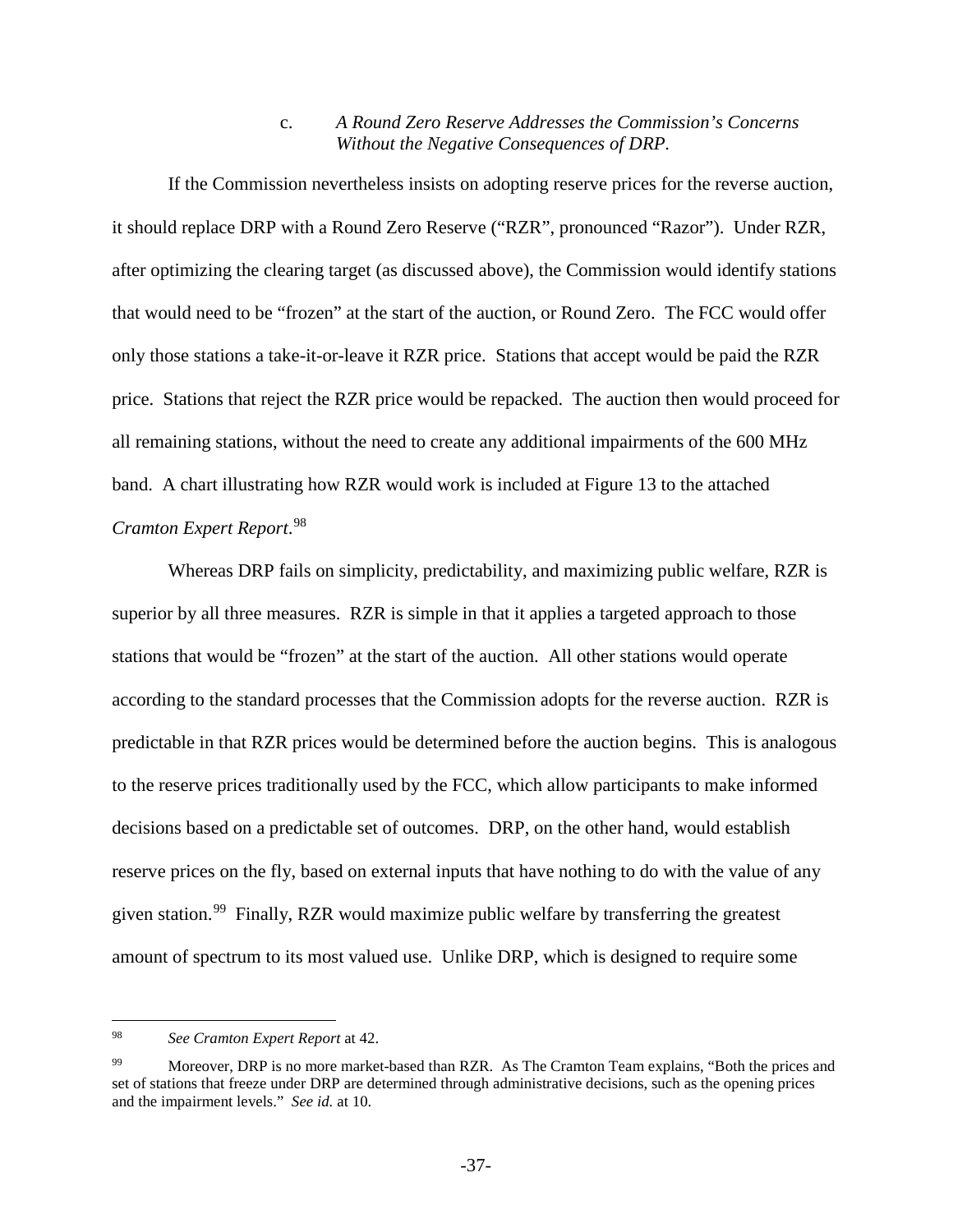additional impairment before it is discontinued, RZR creates a realistic possibility that the Commission could reallocate 100% of the spectrum available under the near-national clearing target.

Of course, the success of RZR depends on what methodology the FCC adopts for setting RZR prices. Any RZR price methodology should reflect the fact that: (1) there is a direct correlation between the participation of stations frozen at Round Zero in the auction and the amount of spectrum that can be repurposed in the forward auction; (2) stations subject to RZR must make decisions about the value of their spectrum without further opportunity for outcome discovery; and (3) the participation of stations in several key markets will unleash spectrum value nationwide (including in areas where the Commission will not need to buy spectrum). Accordingly, RZR prices must be high enough to secure participation by broadcasters frozen at Round Zero—particularly in those areas where the reallocation of spectrum is most critical. The Coalition continues to evaluate formulas for calculating RZR prices and intends to submit a specific recommendation in the near future.

## 3. If the Commission Does Adopt DRP, It Must Turn DRP Off Based on the Aggregate Level of Artificial Impairment.

<span id="page-44-0"></span>In the *Comment PN*, the Commission asks how to determine whether the DRP threshold standard would be exceeded.<sup>[100](#page-44-1)</sup> If the FCC adopts DRP (which it should not), then it should adopt a separate target for artificial impairment that is not linked to the level of necessary impairment identified with the clearing scenario. The current approach that links both necessary and artificial impairment together is perverse, as it effectively would ensure that impairment is always driven to a level that the FCC has identified as the maximum acceptable limit. The Commission should set the threshold for artificial impairment sufficiently low such that the risk

<span id="page-44-1"></span>*Comment PN* ¶ 109. 100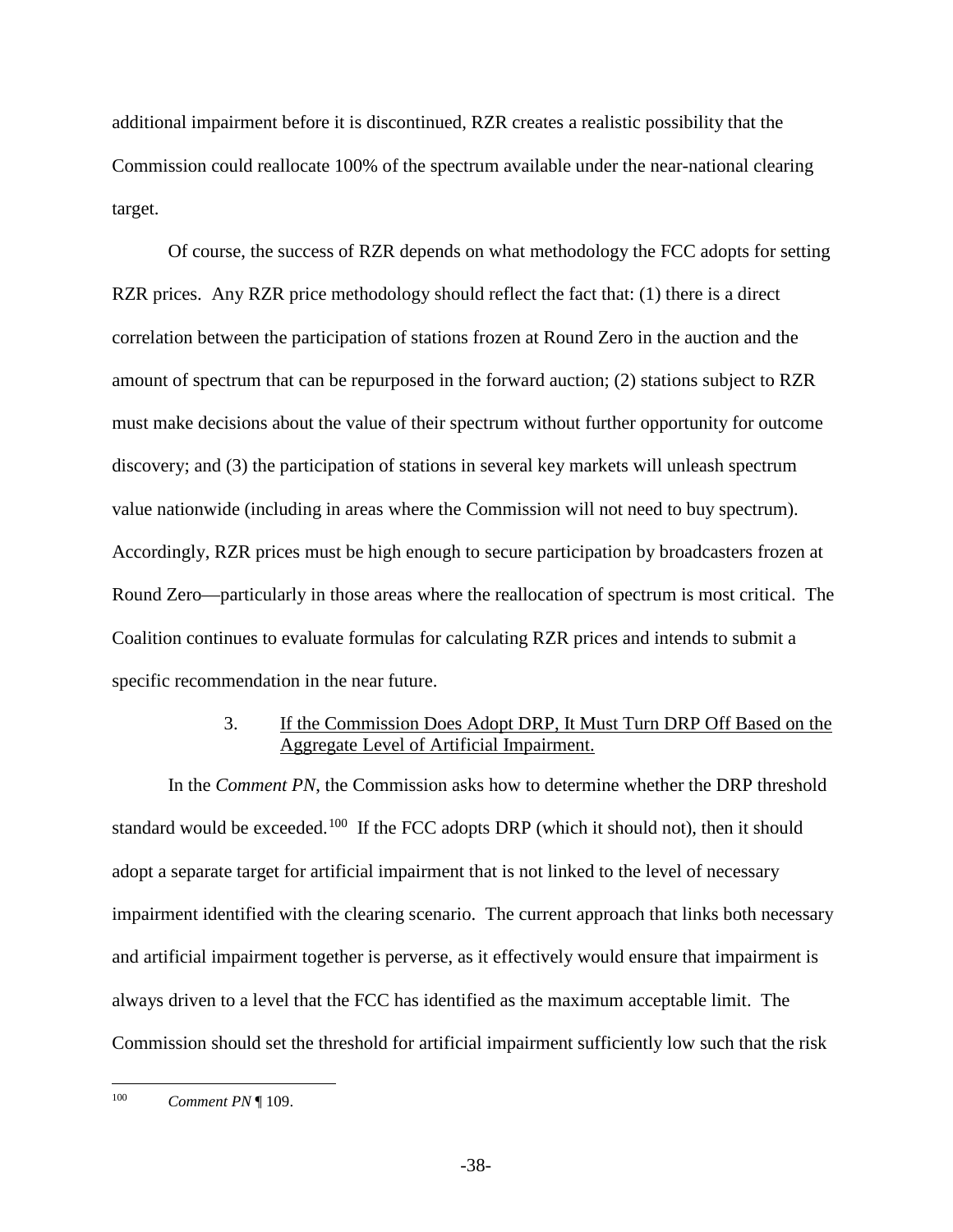of unnecessary impairment of key markets is eliminated. A threshold of not more than three percent of weighted pops might achieve this, and would substantially mitigate the uncertainty for broadcasters and the threat to efficiency posed by the current approach.

When calculating the level of artificial impairment, the FCC should deem the standard to be exceeded when the aggregate level of potential artificial impairment from participating stations dropping out of the auction could exceed the national standard.<sup>[101](#page-45-0)</sup> As the Commission explained in the *Comment PN*, the aggregate interference approach "could result in a lower level of impairment, and possibly even no additional impairment, due to DRP."[102](#page-45-1) Because artificial impairment will destroy spectrum value and lead to reduced public welfare, the agency should seek to minimize this type of impairment.

The FCC's other alternative, to "use the population served by UHF stations that cannot be assigned a channel in the TV portion of the UHF band as a proxy for predicted aggregate impairments," is based on the flawed premise that population can serve as a proxy for impairment.<sup>[103](#page-45-2)</sup> As explained in Section II.B.2, *supra*, a station's population served often grossly undervalues that station's preclusive effect. This would also be true of the inter-service interference caused by that station.<sup>104</sup> Even a single broadcast station with a low population served could prevent the FCC from offering multiple 600 MHz wireless blocks in several PEAs and impair several additional licenses. Accordingly, a station's population served is a poor proxy for predicted aggregate impairment and would produce anomalous results and disserve the public interest.

<span id="page-45-0"></span>*Id.* 110. 101

<span id="page-45-1"></span><sup>102</sup> *Id.*

<span id="page-45-2"></span><sup>103</sup> *Id.*

<span id="page-45-3"></span><sup>&</sup>lt;sup>104</sup> Despite a request from the Coalition, the FCC has not released its ISIX calculations. Accordingly, parties have not had the opportunity to fully analyze this proposal. If the Commission does favor this alternative, it must provide interested parties with a further opportunity for comment after reviewing the ISIX data.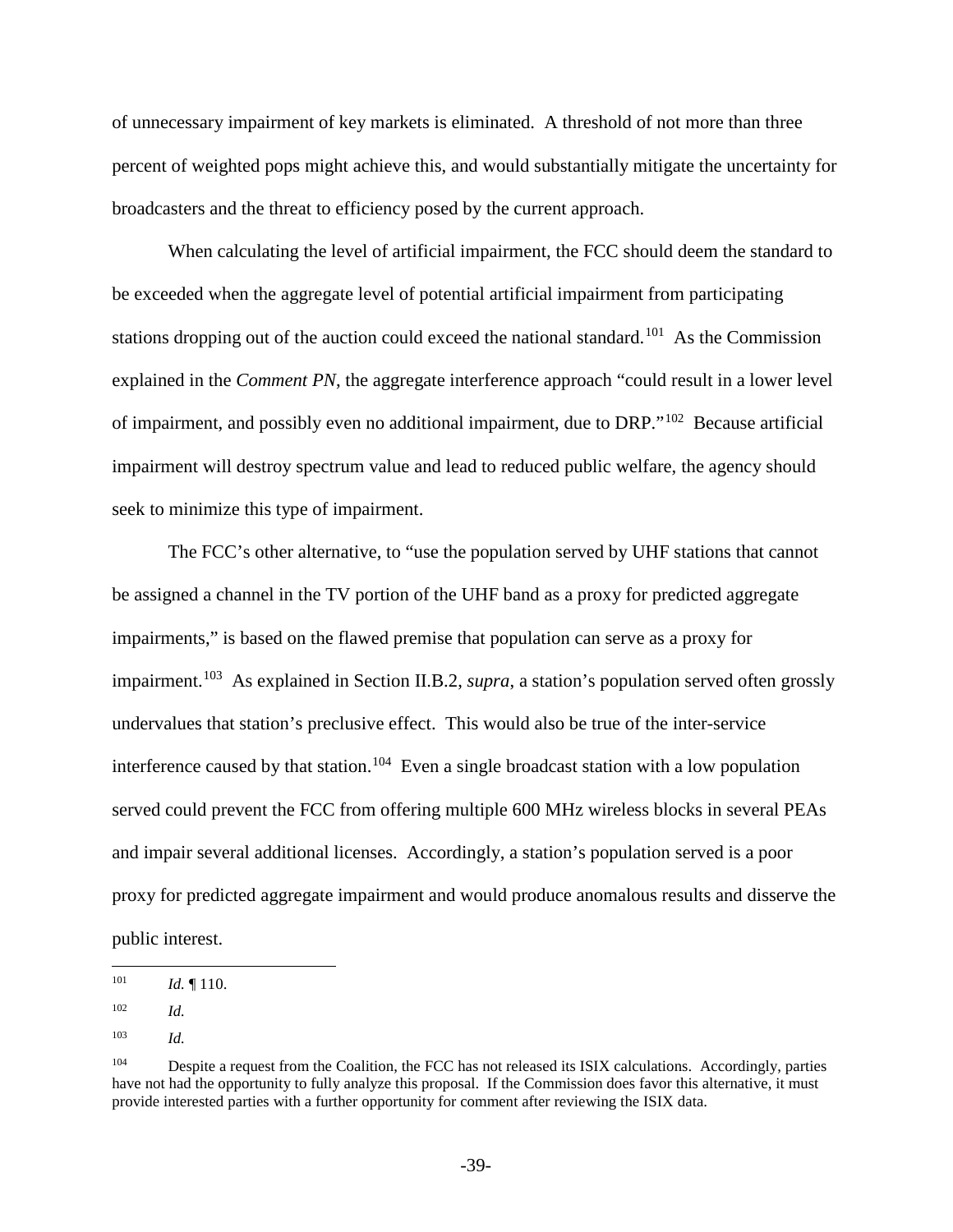### <span id="page-46-0"></span>**D. The Commission Should Provide Additional Information to Broadcasters During the Reverse Auction.**

As Chairman Wheeler has acknowledged: (1) "spectrum auctions are new for most broadcasters"; and (2) when making "a major sale . . . having more information leads to better decisions." <sup>105</sup> Given these two realities, it is imperative that the Commission provide as much data as possible, consistent with the Spectrum Act, during the reverse and forward auctions to inform decisions by broadcasters and other participants.

Providing the necessary tools for outcome discovery is essential "in the context of this first-time-ever incentive auction, in which there will be no historical results to guide bidder expectations."[106](#page-46-2) It also will reassure broadcasters of the FCC's commitment to "harness market forces" to determine how much spectrum to reallocate and at what price.<sup>[107](#page-46-3)</sup> Conversely, a perception that the auction is anything but formulaic will destroy confidence in the auction and could cause a number of broadcasters to steer clear of the auction entirely or, at the very least, to withdraw prematurely. Put simply, if broadcasters do not trust that the Commission is allowing market forces to dictate the results of the Incentive Auction, broadcasters will not show up and the FCC will not achieve its spectrum reallocation goals.

Despite the importance of providing information and outcome discovery to broadcasters, the proposal in the *Comment PN* would make the reverse auction the least transparent auction in the history of the FCC's competitive bidding program. Under the Commission proposal, "the auction system will offer each reverse auction bidder only the prices for options specific to its

<span id="page-46-1"></span>June 25 Blog Post. 105

<span id="page-46-2"></span><sup>106</sup> *Incentive Auction R&O* ¶ 449.

<span id="page-46-3"></span><sup>107</sup> *See, e.g.*, Tom Wheeler, FCC Chairman, *Ensuring A Fair And Competitive Incentive Auction*, Official FCC Blog (Apr. 25, 2014), available at http://www.fcc.gov/blog/ensuring-fair-and-competitive-incentive-auction.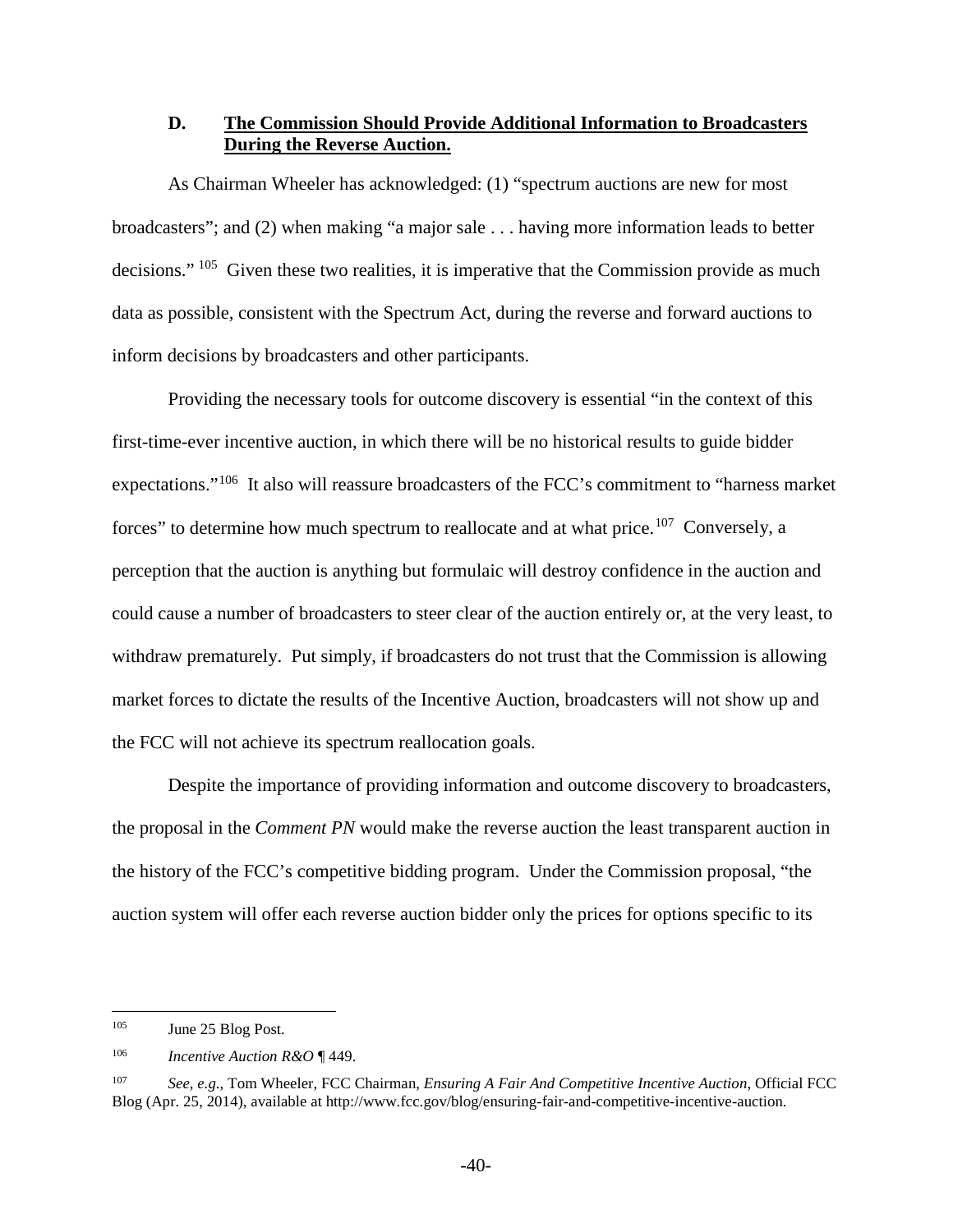stations(s)."<sup>[108](#page-47-0)</sup> The agency's proposal would not provide broadcasters with even basic and critical information about: (1) the clearing target for each stage; (2) whether DRP is on or off; (3) the level of bidding; or (4) any other information about the auction. This proposal will hinder the process of outcome discovery that the FCC properly has embraced.

There are two important economic justifications for increasing the transparency of the reverse auction. *First*, this is an auction featuring many bidders with partial common values and great uncertainty over the value of their spectrum. As auction theory recognizes, in any setting where there is substantial "common value uncertainty," price discovery is necessary for participants to build confidence in their valuations. As the Commission's outside auction design expert, Paul Milgrom, has explained, "when bidders are uncertain about their valuations, they can acquire useful information by scrutinizing the bidding behavior of their competitors . . . weaken[ing] the winner's curse and lead[ing] to more aggressive bidding."<sup>[109](#page-47-1)</sup> Thus, price discovery will increase broadcaster certainty, stimulating bidding behavior. *Second*, outcome discovery will allow broadcasters to decide between multiple participation options. Even a broadcaster with a single station must decide whether to exit, channel share, or move down to a lower band. As The Cramton Team explains, "[o]utcome discovery helps such a bidder decide among these four options."<sup>110</sup> Increased transparency is particularly important for broadcasters with multiple stations, which "have portfolio, budget, and other aggregate constraints that demand a high level of outcome discovery to manage"—similar to that of forward auction bidders.<sup>[111](#page-47-3)</sup>

<span id="page-47-0"></span>**Comment PN** ¶ 77.  $108\,$ 

<span id="page-47-1"></span><sup>109</sup> *See* Paul R. Milgrom and Robert J. Weber, *A Theory of Auctions and Competitive Bidding*, 50 Econometrica 1095 (1982).

<span id="page-47-2"></span><sup>110</sup> *Cramton Expert Report* at 26.

<span id="page-47-3"></span><sup>111</sup> *Id.* at 26-27.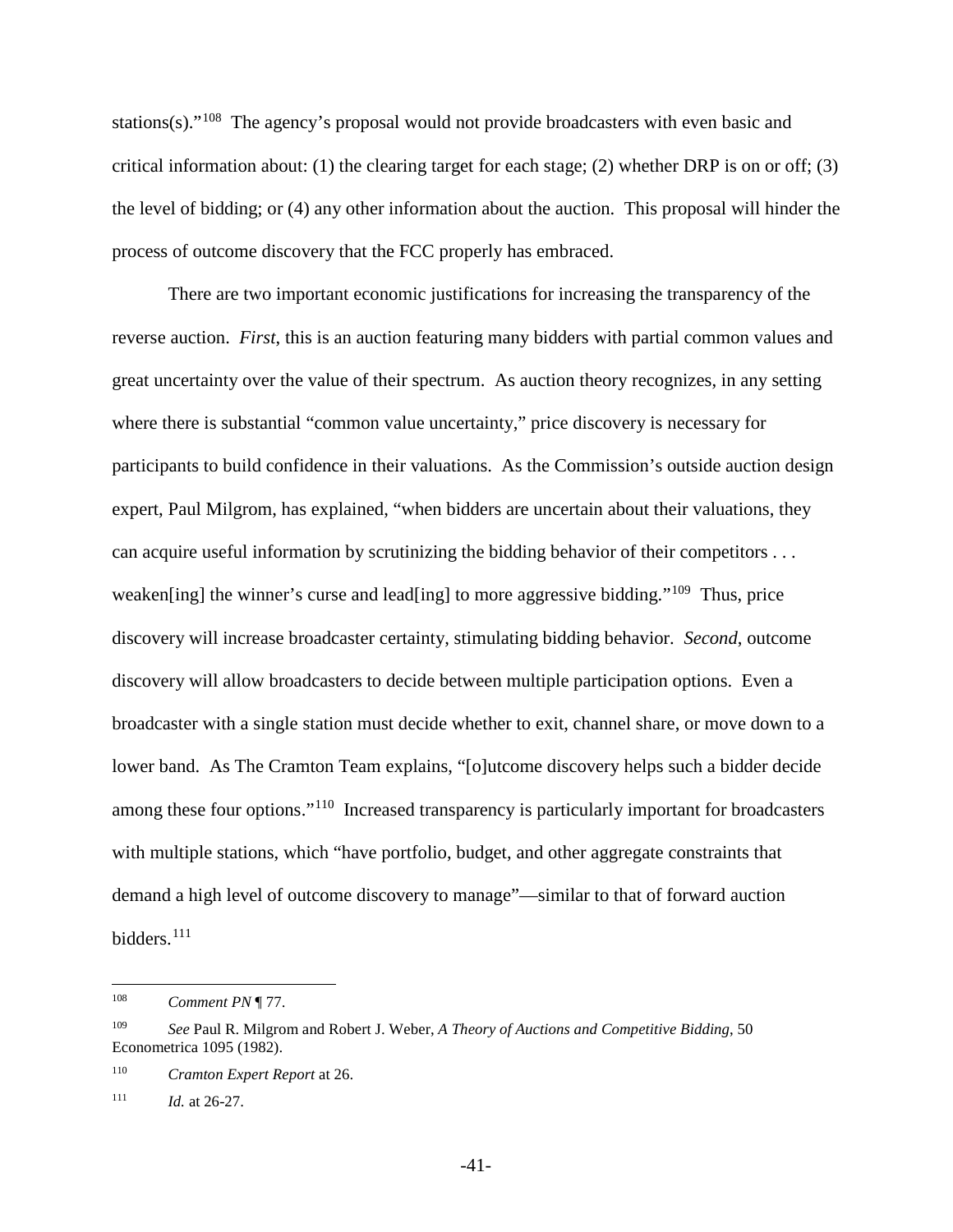In contrast to the lack of information that the Commission is proposing to provide during the reverse auction, for the forward auction, it would disclose: (1) the identities of other forward auction applicants that have selected geographic areas that overlap with the applicant's own selection; (2) the clearing target for each stage, prior to bidding in the clock phase of each stage; (3) the number of spectrum blocks in each license category in each PEA and the percentage impairment of each block; (4) after the reverse auction, the total dollar amount of forward auction proceeds necessary to satisfy the final stage rule; (5) the forward auction bid amounts for each round; (6) the number of blocks in each category for which a bidder bids; (7) the extent of excess demand for each category; (8) the status of each bidder's bids; and (9) if demand fell to equal supply during the round, the intra-round price point at which that occurred.<sup>[112](#page-48-0)</sup> Although not all of these have analogues in the reverse auction, it is indisputable that the FCC is proposing to provide substantially more opportunities for outcome discovery in the forward auction (where most bidders already have extensive auction experience) than in the reverse auction.

The Coalition recognizes that the Commission must weigh the disclosure of information against concerns regarding confidentiality and collusion. Nevertheless, the procedures proposed in the *Comment PN* do not even attempt to balance among these interests. For instance, although the Spectrum Act mandates that the agency "shall take all reasonable steps necessary to protect the confidentiality of Commission-held data of a licensee participating in the reverse auction . . . including withholding the identity of such licensee  $\dots$ ,"<sup>[113](#page-48-1)</sup> this does not prevent the FCC from disclosing details about bidding activity that does not reveal the identity of reverse auction bidders. Rather, such information will help foster the "system of competitive bidding" required

<span id="page-48-1"></span>

<span id="page-48-0"></span><sup>112</sup> *Comment PN* ¶¶ 138-41; 182-83. 112

<sup>113</sup> *See* Middle Class Tax Relief and Job Creation Act of 2012, 112 PL 96 § 6403(a)(3).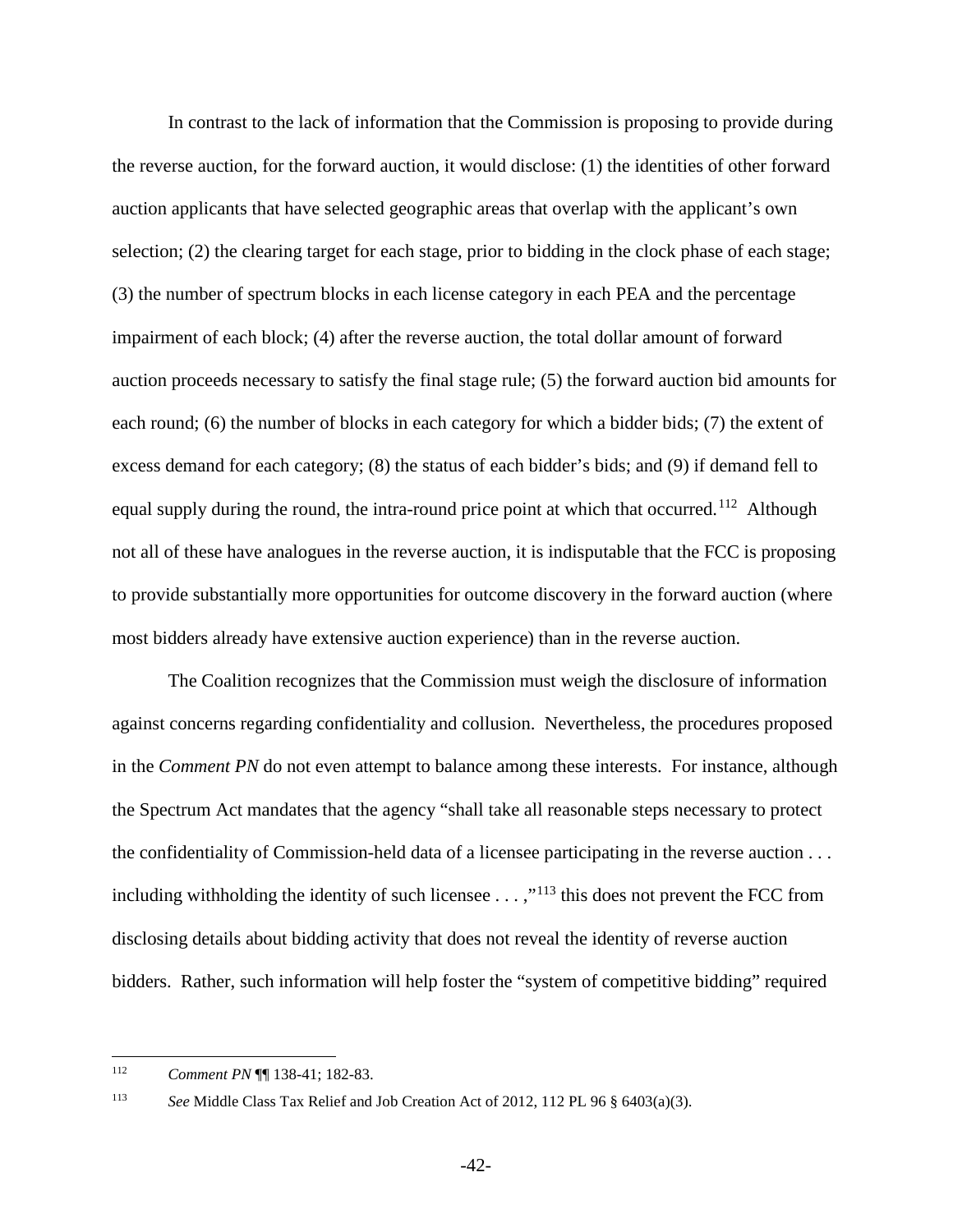under the statute.<sup>[114](#page-49-0)</sup> As The Cramton Team has found, given the lack of concentration in the broadcast market—even at the PEA level—"concerns of collusion and inappropriate coordination among broadcasters in the reverse auction are misplaced."[115](#page-49-1) Additionally, the Commission already took important steps in the *Incentive Auction R&O* to strike this balance. As the Commission stated in that Order, the "confidentiality obligations, along with the rule prohibiting certain communications and auction procedures regarding available information, will provide ample protection to the identities and other confidential information of reverse auction participants."[116](#page-49-2)

The Commission must provide more information during the reverse auction to fulfill the Chairman's commitment "to ensuring broadcasters have all the information they need to make an informed business decision about whether and how to participate in the Incentive Auction."[117](#page-49-3) Consistent with its approach in the forward auction, unless there is a specific and credible reason not to do so, the Commission should: (1) publicly announce in advance of the auction the opening price and (if different) the reserve price for every auction eligible station; (2) announce the clearing target before bidding commences in any reverse auction stage; (3) release, at the end of each round, the amount of spectrum available for reallocation in each PEA and aggregate information about the number of stations that registered, were "frozen," or remain active; (4) if the Commission adopts its DRP proposal, publicly announce when DRP has been turned off; (5) provide, on a round-by-round basis, anonymized information about the offers made to each station for each bid-type; (6) provide anonymized information about whether each station

<span id="page-49-0"></span>*Id.* § 6403(a)(1). 114

<span id="page-49-1"></span><sup>115</sup> *Cramton Expert Report* at 26.

<span id="page-49-2"></span><sup>116</sup> *Incentive Auction R&O* ¶ 394.

<span id="page-49-3"></span><sup>&</sup>lt;sup>117</sup> June 25 Blog Post.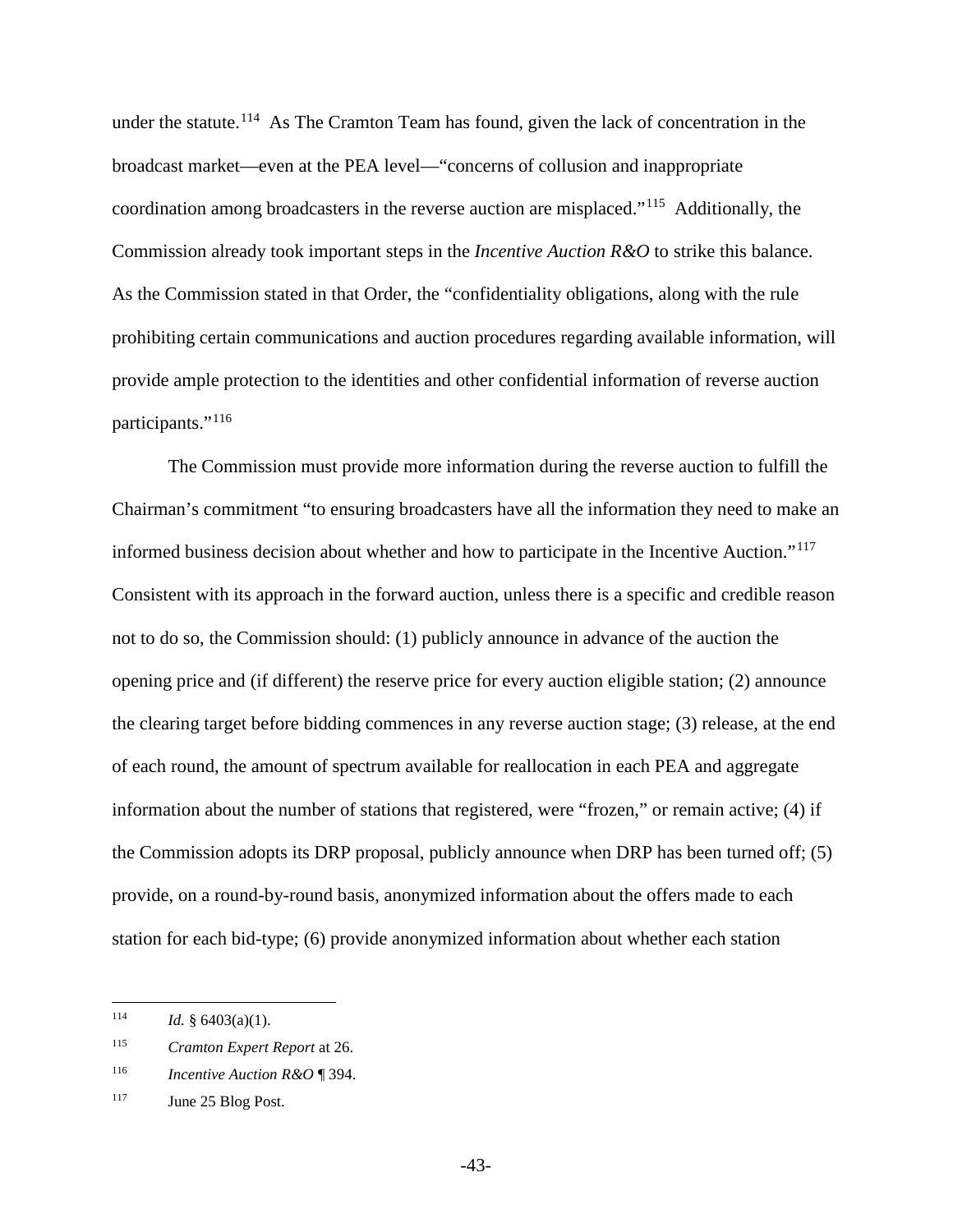accepted the bid and which stations were "frozen"; (7) provide aggregate information about the actions of stations that are mutually exclusive (not compatible on one or more channels) with each participating station; and (8) provide the total amount of payments to broadcasters for bids that the FCC has conditionally accepted. $118$ 

To preserve the anonymity of participating broadcasters, the Commission can release certain categorical information about each station, such as a combination of station type (full power or Class A; commercial or non-commercial), station affiliation (major network, minor network, independent), number of mutually exclusive stations, Designated Market Area, state of license, and any other factor used to determine a station's "score," without identifying any individual stations. This balanced release of information will enhance transparency, fuel outcome discovery, and facilitate informed decision-making.

### <span id="page-50-0"></span>**E. The Commission Should Design Other Auction Procedures to Promote Broadcaster Participation and Maximize Public Welfare.**

## 1. The Commission Should Adopt a Small Decrement for Each Round of the Reverse Auction.

<span id="page-50-1"></span>In the *Comment PN*, the FCC has proposed to: (1) reduce prices by between three percent and 10 percent per round; and (2) allow the amount that the base clock price will be reduced to "be changed at any point during the reverse auction based on bidding activity during the auction."[119](#page-50-3) These proposals are inappropriate for an auction such as this, where the stakes are extremely high and many bidders will be unfamiliar with the auction process and require opportunities for outcome discovery.

<span id="page-50-2"></span>We note that descending clock auctions are widely used in U.S. electricity markets. In these markets, aggregate supply data is commonly released, but not information about the bids of specific bidders. 118

<span id="page-50-3"></span><sup>119</sup> *Comment PN* ¶ 105.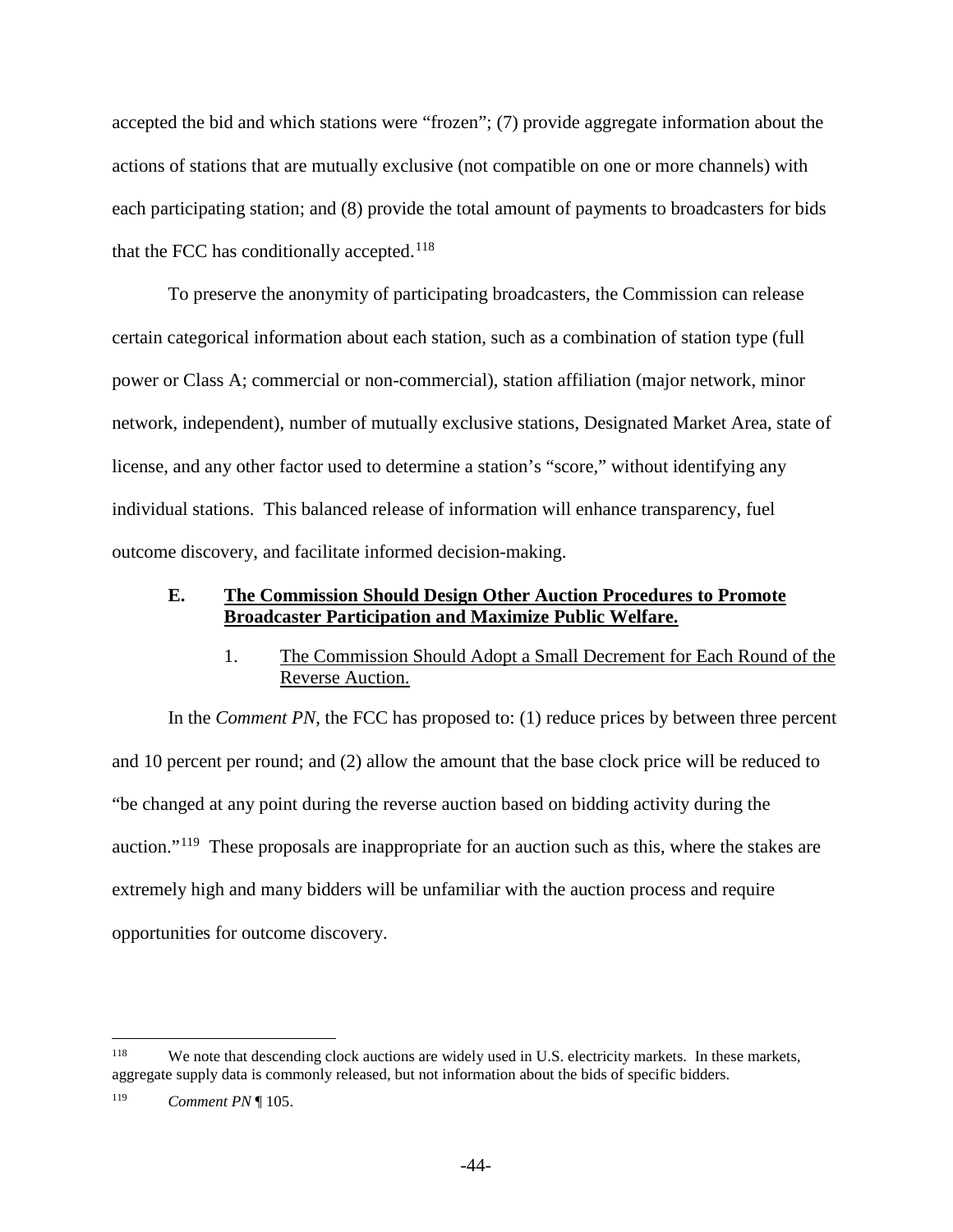Reducing the clock by even three percent per round will lead to large changes in price in each round, making participation complicated and reducing outcome discovery. For example, at the proposed base clock price of \$900 million, some stations will see their prices fall by around \$27 million in each of the early rounds. This large decrement will force broadcasters to decide whether to accept substantially lower prices in each subsequent round—all without information about the behavior of other bidders at intermediate prices.

This problem is only exacerbated by allowing such a wide range of potential price decrements during the auction. Unlike a forward auction, where bidders are attempting to buy a new commodity for which there frequently are substitutes, in the reverse auction, broadcasters must determine whether to part with one of the most valuable assets of their existing business. This is not the type of decision that many broadcasters will be able to make "on the spot." The potential that bid decrements could change significantly during the auction will make it difficult, if not impossible, for these broadcasters to prepare in advance. This could cause broadcasters either not to participate in the auction at all or, if they do participate, to exit at a higher price.

To address these issues, the Commission should adopt a fixed one percent decrement by which the base clock price will drop each round. This approach will simplify the bidding process, increase opportunities for outcome discovery, result in more exact exit values, and allow bidders to prepare in advance, with full knowledge of the prices that will be offered in each round. The FCC can further manage the length of the auction by calculating decrements based on the opening price, rather than the price for each round.

If the Commission, nevertheless, believes it needs some flexibility to change decrements to manage the pace of the auction, it should: (1) provide clear guidance about the limited range of circumstances when it might utilize higher decrements; and (2) adopt a modest maximum

-45-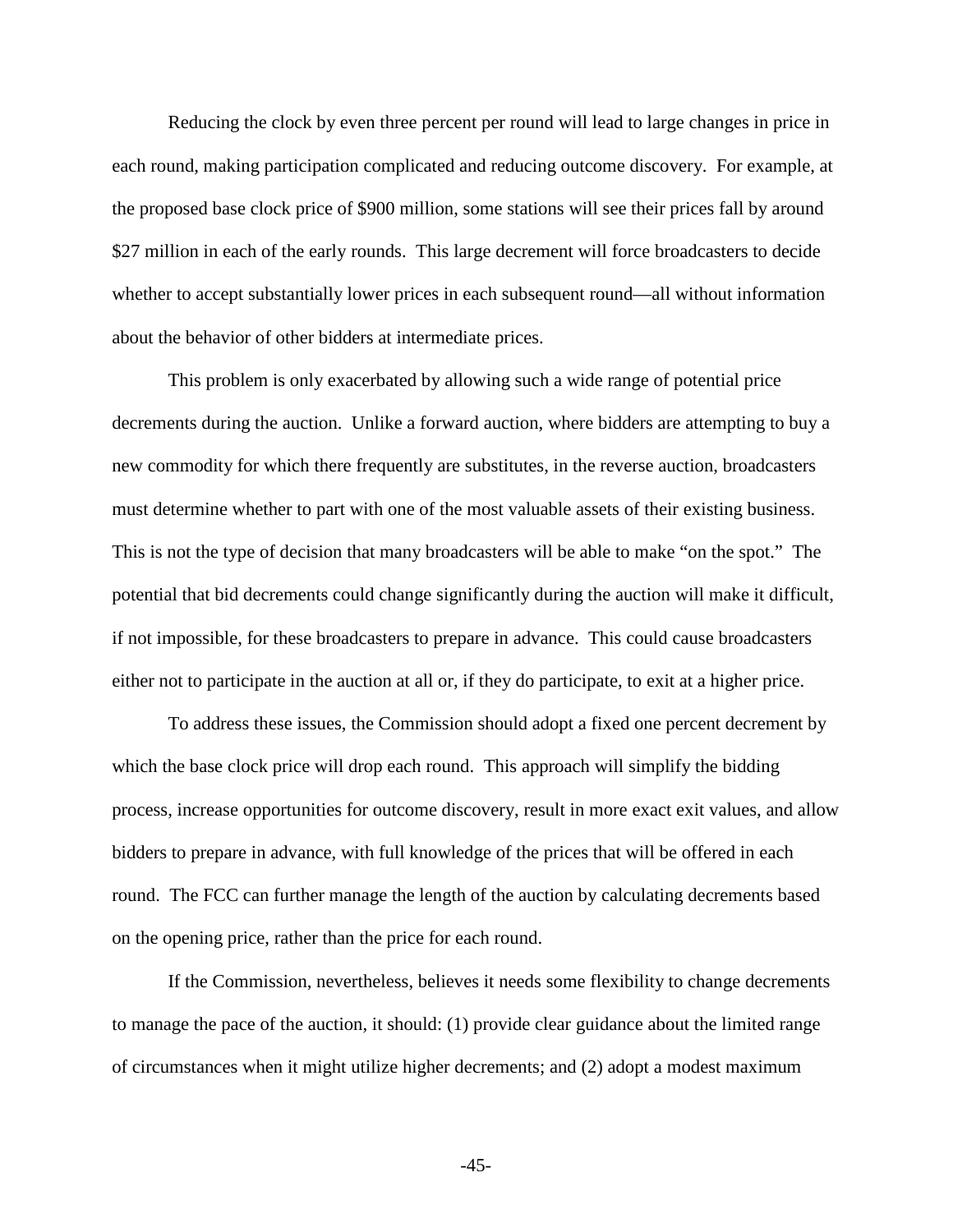decrement that does not exceed three percent per round. The FCC should limit the circumstances in which it might deviate from the one percent decrement to only: (1) the start of a subsequent stage, when the Commission needs to "re-run" some price decrement rounds for bidders that were previously frozen; or (2) if the auction stage reaches a point when only a few broadcasters are still bidding and the absolute value of their decrements is very small relative to their opening bid levels.

## 2. The Commission Should Utilize Intra-Round Bidding As a First Tie-Breaker When Multiple, Mutually Exclusive Stations Drop Out of the Auction at the Same Clock Price.

<span id="page-52-0"></span>Not only should the FCC should adopt the proposal in the *Comment PN* to provide the option to place an intra-round bid instead of simply dropping out if the price is too low in a given round, but it already has.<sup>[120](#page-52-1)</sup> In the *Incentive Auction R&O*, the Commission committed to "provide participating broadcasters with the optional flexibility of 'intra-round bidding."<sup>[121](#page-52-2)</sup> Intra-round bidding will result in a more market-based auction by distinguishing between stations to determine which station values its spectrum the most. These specific intra-round price points can then be used to set exact market prices for broadcasters whose spectrum is cleared. This will lead to a more efficient allocation of broadcast spectrum.

Contrary to the suggestion in the *Comment PN*,  $^{122}$  $^{122}$  $^{122}$  intra-round bidding will not overly complicate the auction. Stations will continue to have the option to make a binary, yes or no choice in each round of the auction. In fact, intra-round bidding could actually simplify the auction for many broadcasters. The Greenhill Book encourages stations to "establish an internal

<span id="page-52-1"></span>*Id.* **¶** 115-16. 120

<span id="page-52-2"></span><sup>121</sup> *Incentive Auction R&O* ¶ 455.

<span id="page-52-3"></span><sup>122</sup> *Comment PN* ¶ 116.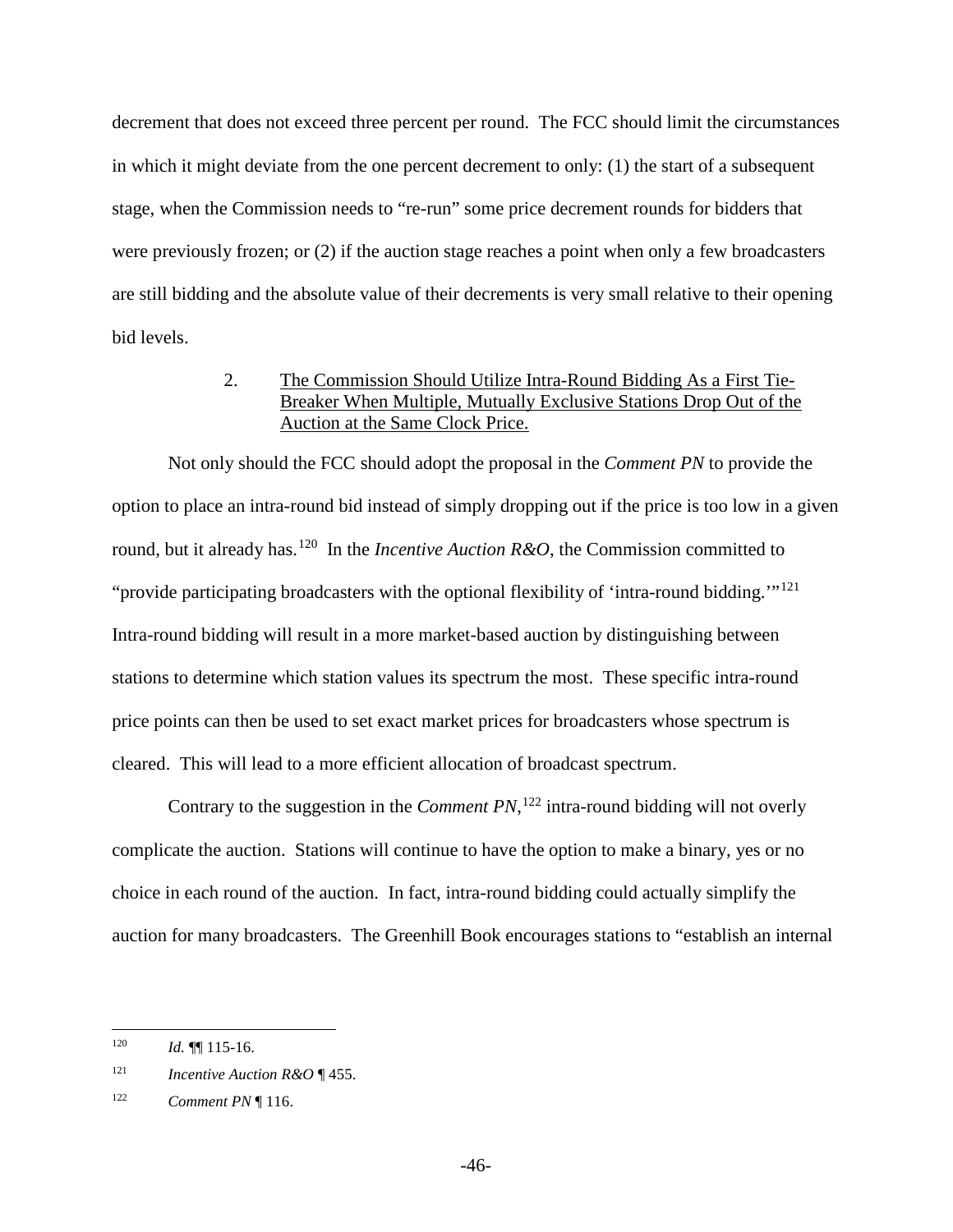'walk away' price at which they would elect not to participate."<sup>[123](#page-53-1)</sup> Even at low decrements, however, the auction prices may not exactly match a station's "walk away" price. Intra-round bidding would allow stations to utilize that actual price by specifying the specific price at which they would exit the auction rather than having to decide whether to accept an offer that is lower than the pre-determined exit price.

An alternative bidding process that would not provide "the option to place an intra-round bid, and instead simply ask each bidder if it is willing to accept the new lower price for its relinquishment option"[124](#page-53-2) would be a step backwards and contrary to the policy adopted in the *Incentive Auction R&O.* Moreover, without intra-round bidding, to avoid risk of inefficient outcomes, the Commission would need to use very small bid decrements (much lower than our proposed one percent standard), which would be inconsistent with its desire to run the auction in a reasonable number of rounds.

## 3. The Commission Should Permit Proxy Bidding in the Reverse Auction.

<span id="page-53-0"></span>In the *Comment PN*, the Commission again asks whether to permit proxy bidding, reasoning that because the use of smaller decrements could increase the number of rounds, proxy bidding "could reduce the bidders' need to closely monitor numerous, frequent bidding rounds."<sup>125</sup> As a general matter, the Coalition believes that most broadcasters will want to closely monitor the actions and outcomes of other stations and retain the flexibility to adjust their bids as the auction progresses. Therefore, utilization of proxy bidding is likely to be low. Nevertheless, the Coalition supports providing broadcasters with the option to submit proxy bids to facilitate the use of price decrements in line with those suggested above. It is critical that

<span id="page-53-1"></span>October Greenhill Book at 4. 123

<span id="page-53-2"></span><sup>124</sup> *Comment PN* ¶¶ 118.

<span id="page-53-3"></span><sup>125</sup> *Id.*  $\lll$  105 & n. 295.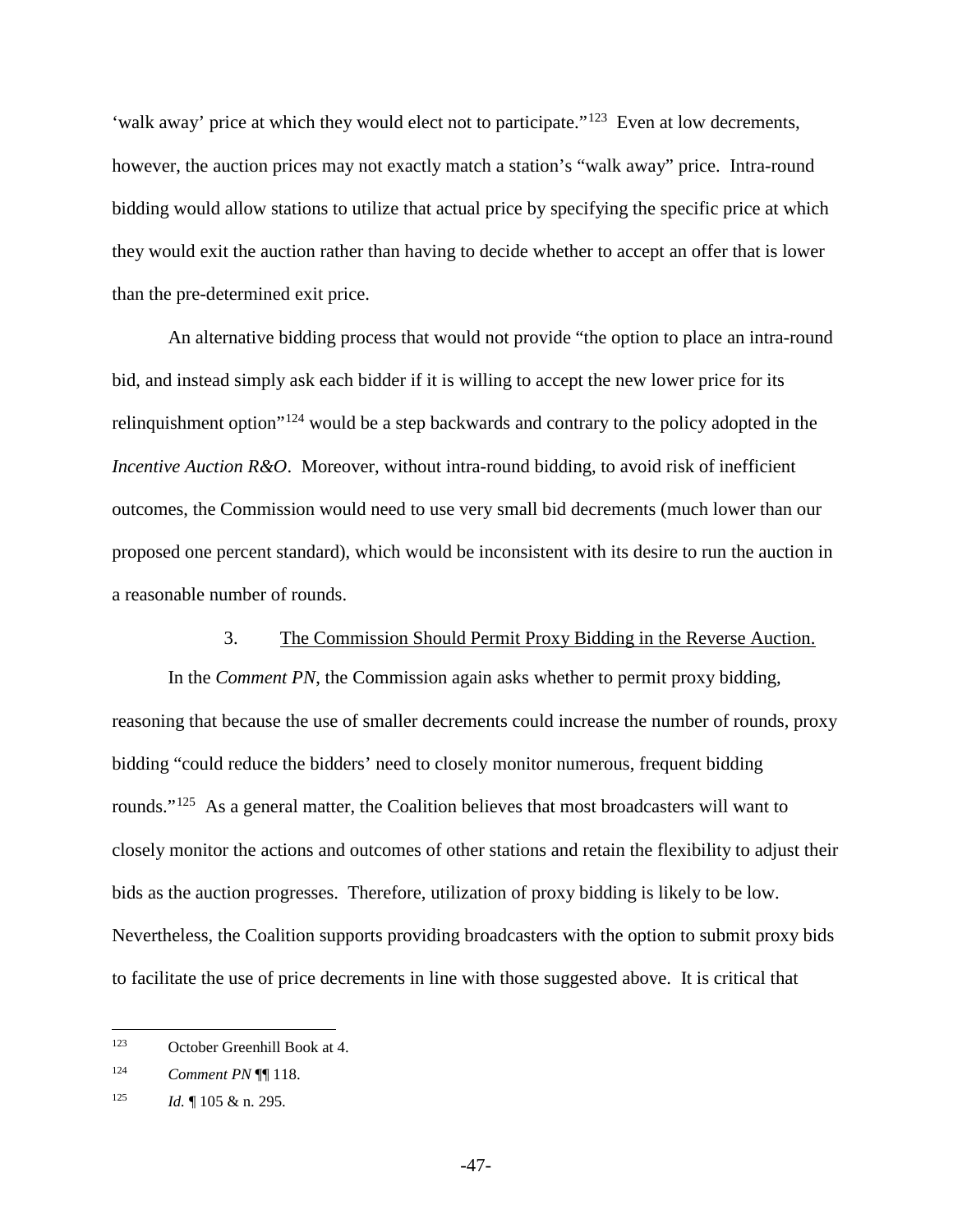broadcasters who choose to use proxy bidding have the flexibility during the auction to freely revise their proxy bid or switch to regular bidding at any time until the end of the round in which their exit price is reached. Also, to preserve the integrity of the auction, the FCC must configure the auction system so any proxy bids are completely confidential and not viewable by either the Commission or other bidders.

## 4. The Commission Should Stop the Reverse Auction When No Additional Volunteers Are Needed at the Existing Clearing Target.

<span id="page-54-0"></span>The proposal in the *Comment PN* to continue bidding rounds "until no stations are still bidding"—without regard for whether there is a need for any additional reverse auction participation—is unnecessary and inconsistent with other priorities expressed by the Commission.<sup>[126](#page-54-2)</sup> It is impossible to reconcile this proposal with the FCC's stated preference, in other parts of the *Comment PN*, to limit the length of the reverse auction.<sup>[127](#page-54-3)</sup> Allowing the auction to continue until no stations are still bidding unnecessarily would extend the auction with no corresponding benefit. The agency should be able to determine during the auction the point at which it can repack all remaining stations, and thus, does not need any additional volunteers. This should be the point at which the reverse auction ends. Extending the reverse auction bidding will yield no useful information for the Commission and will only serve to enhance mistrust, create confusion, and needlessly delay the commencement of the forward auction.

5. The Commission Should Not Skip Any Clearing Targets.

<span id="page-54-1"></span>The FCC should adopt the proposal in the *Comment PN* to move sequentially to the next lowest clearing target if either the level of impairment is too high after the initial optimization or

 $\overline{a}$ 

<span id="page-54-2"></span> $126$  *Id.* 124.

<span id="page-54-3"></span><sup>&</sup>lt;sup>127</sup> *Id.* ¶ 98 (expressing concern about closing the auction "in a reasonable number of rounds").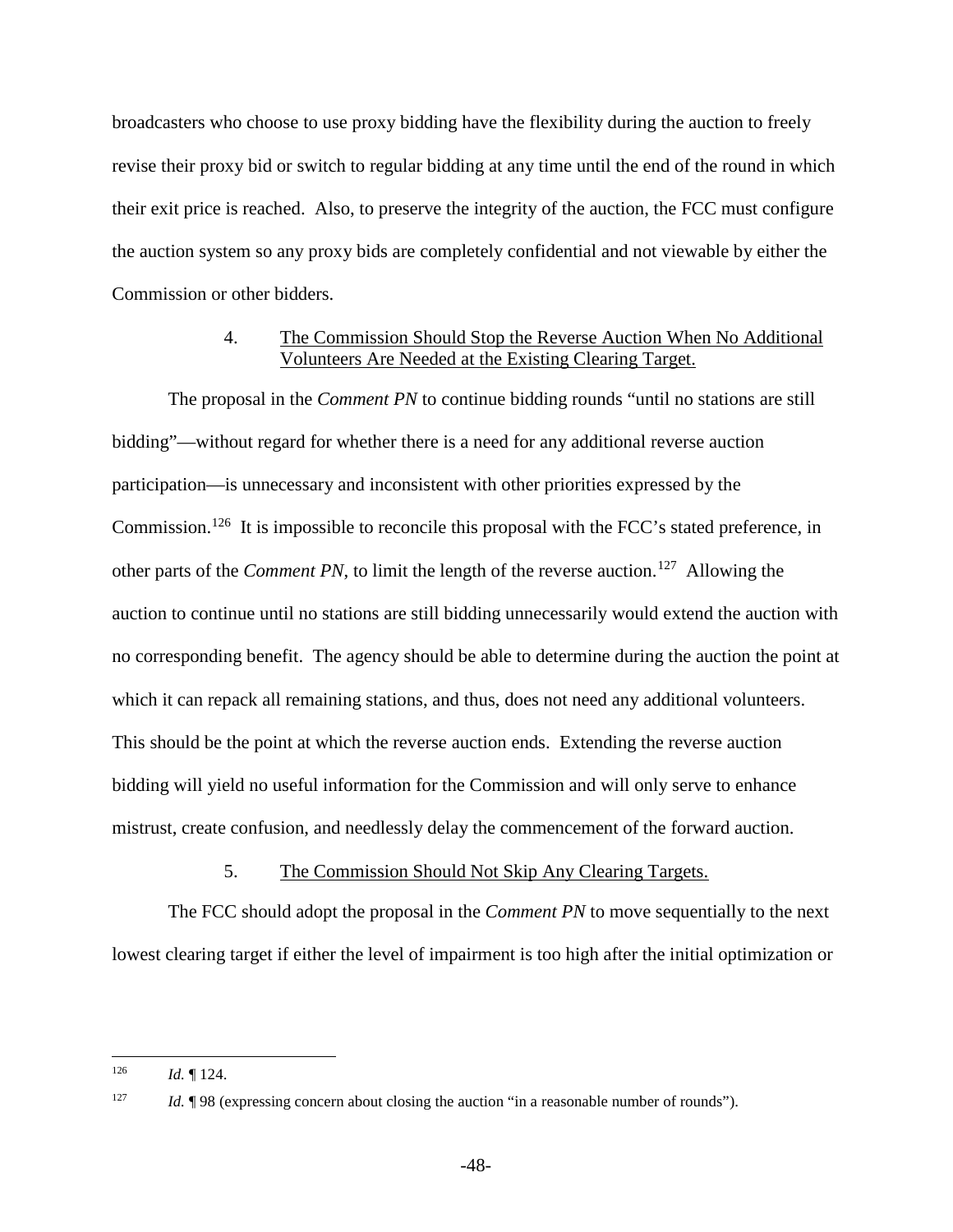the final stage rule cannot be satisfied at any stage of the auction.<sup>128</sup> The alternative proposal, determining before the auction even begins, that "the benefits outweigh the costs of skipping some clearing targets," is inconsistent with the Commission's dedication to a market-based auction. In the specific example of the 108 MHz clearing target, where "two downlink blocks are separated from the remaining downlink blocks by channel 37,"[129](#page-55-2) it would be inappropriate for the agency to predetermine how forward auction bidders will value that spectrum. If the auction can satisfy the final stage rule at 108 MHz, then the market will have determined that it is worth separating the two lowest downlink blocks from the rest of the 600 MHz band. The alternative would result in an automatic loss of 40 MHz of reallocated spectrum should the auction not reach the 114 MHz threshold, destroying public welfare. Instead, at both the outset of the auction and in any successive stages, the FCC should proceed sequentially through the twelve clearing targets that it adopted in the *Incentive Auction R&O*.

## 6. The Commission Should Not Impose Any Pre-Auction Requirements That Restrict Broadcasters' Flexibility to Enter Into or Modify Channel Sharing Agreements After the Auction.

<span id="page-55-0"></span>The proposed requirement for channel sharing stations to submit a certification from the channel sharer "that the channel sharing agreement submitted is a true, correct, and complete copy of the channel sharing agreement between the parties" should not serve as a pre-requisite to the ability of parties to channel share.<sup>[130](#page-55-3)</sup> The FCC can greatly increase the viability and desirability of channel sharing by providing broadcasters with the flexibility to negotiate contingent channel sharing agreements with multiple stations or to enter into channel sharing agreements after the auction. Thus, as the Coalition explained in its pending *Petition for* 

<span id="page-55-1"></span>*Id.* **¶** 25, 69. 128

<span id="page-55-2"></span><sup>129</sup> *Id.*

<span id="page-55-3"></span><sup>130</sup> *Id.*  $\P 81$ .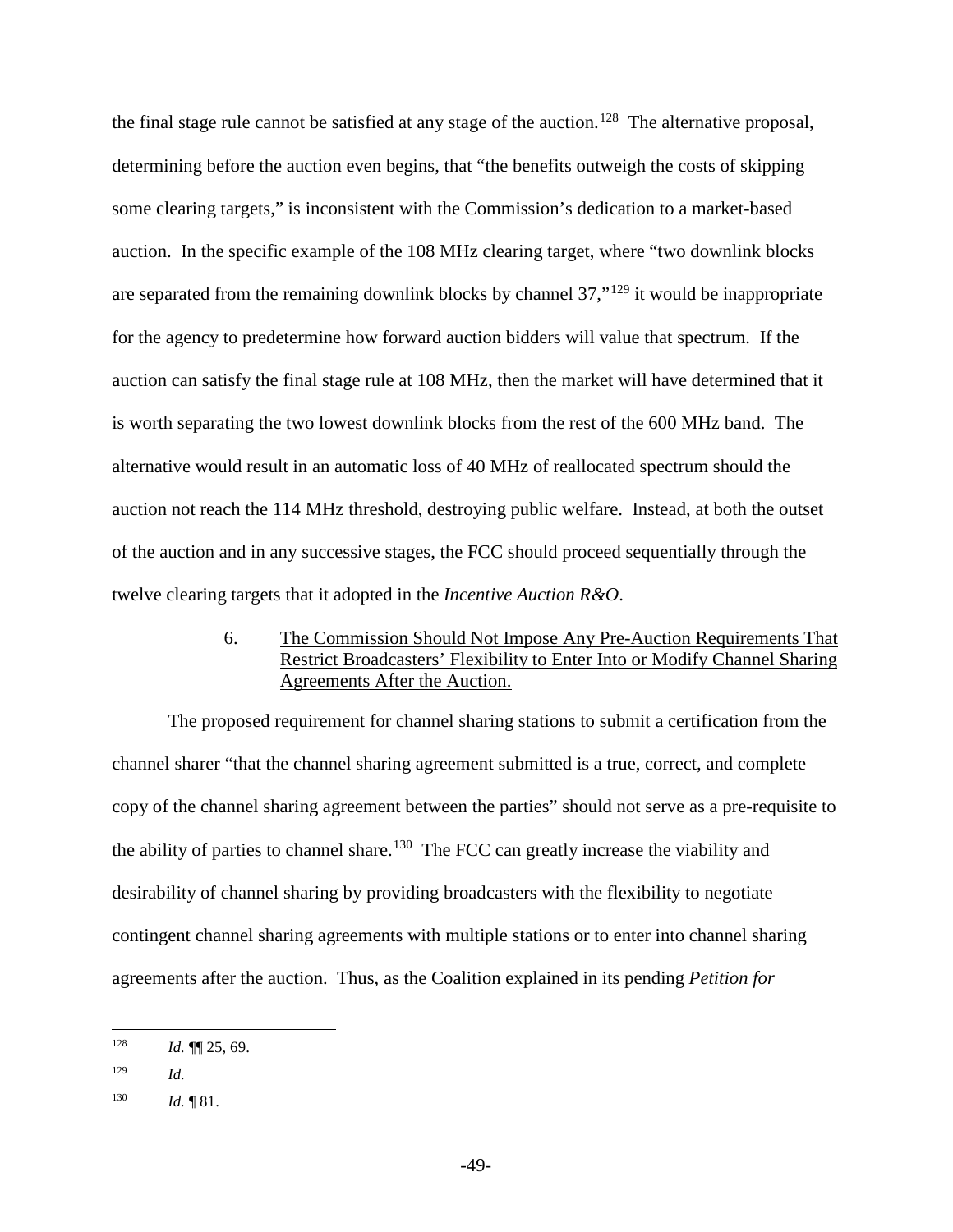*Reconsideration*, the Commission should not require stations to submit channel sharing agreements in advance of the auction.<sup>[131](#page-56-0)</sup>

To address the Commission's interest in limiting certain communications during the auction, the agency should provide broadcasters with the *option* of submitting a redacted channel sharing agreement, consistent with the other terms that the agency adopts in response to the *Petition for Reconsideration*, if they desire to communicate with a potential sharing partner during the auction (under the exception to the prohibition on communications). This approach balances the need for some broadcasters to communicate during the auction with the strong public interest in providing broadcasters with the opportunity to enter into agreements either before or after the auction or even to enter into multiple, contingent sharing agreements.

<span id="page-56-0"></span><sup>131</sup> *Petition for Reconsideration* at 6-8. 131